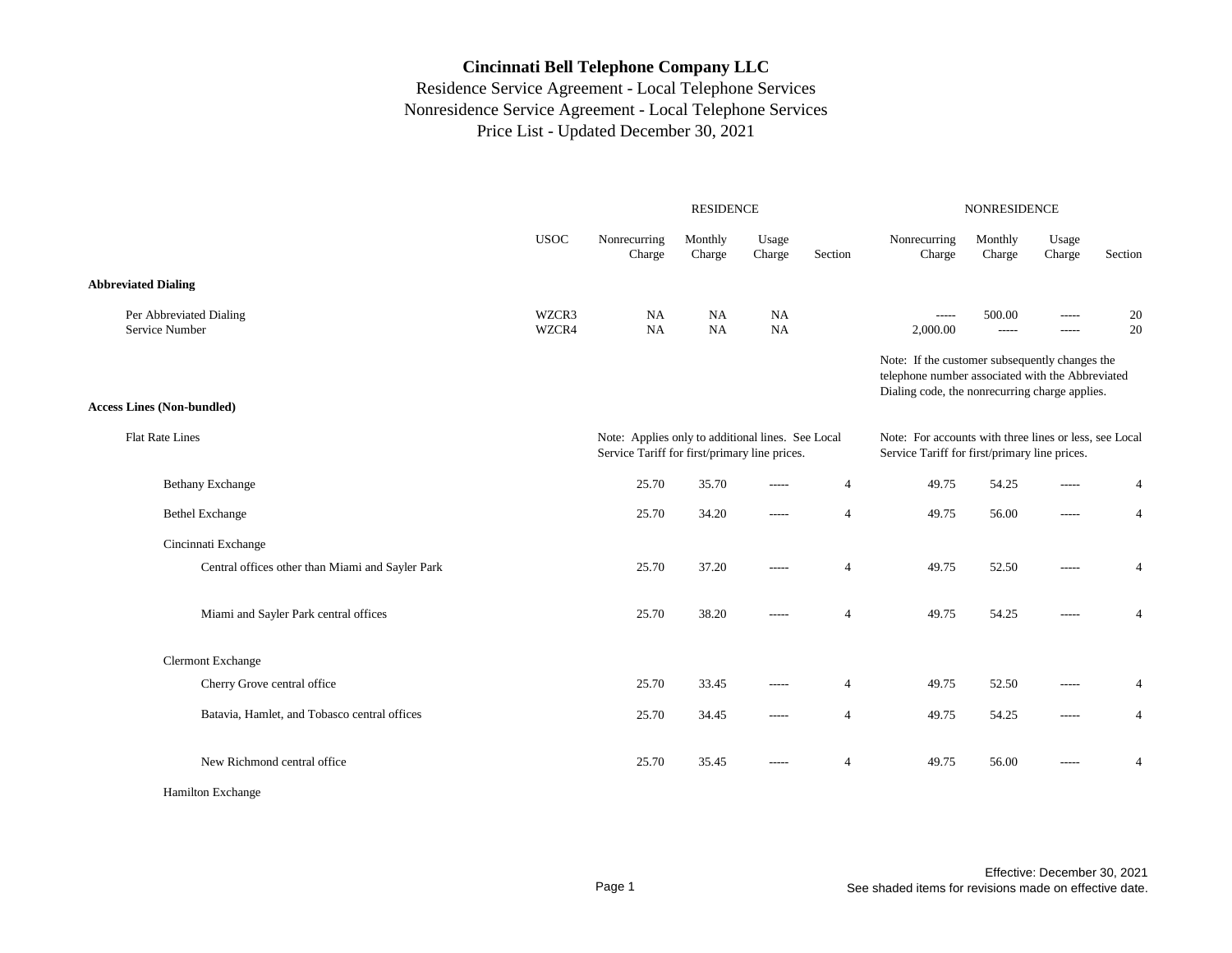|                                             | <b>RESIDENCE</b> |                        |                   |                 |                |                        | NONRESIDENCE      |                 |                |  |  |
|---------------------------------------------|------------------|------------------------|-------------------|-----------------|----------------|------------------------|-------------------|-----------------|----------------|--|--|
|                                             | <b>USOC</b>      | Nonrecurring<br>Charge | Monthly<br>Charge | Usage<br>Charge | Section        | Nonrecurring<br>Charge | Monthly<br>Charge | Usage<br>Charge | Section        |  |  |
| Crescentville and Fairfield central offices |                  | 25.70                  | 37.20             | -----           | $\overline{4}$ | 49.75                  | 52.50             | -----           | 4              |  |  |
| Hamilton central office                     |                  | 25.70                  | 38.20             | -----           | $\overline{4}$ | 49.75                  | 54.25             | $------$        | 4              |  |  |
| Harrison Exchange                           |                  | 25.70                  | 35.70             | $- - - - -$     | $\overline{4}$ | 49.75                  | 54.25             | -----           | 4              |  |  |
| Little Miami Exchange                       |                  | 25.70                  | 35.70             | $- - - - -$     | $\overline{4}$ | 49.75                  | 54.25             | $- - - - -$     | 4              |  |  |
| Newtonsville Exchange                       |                  | 25.70                  | 35.45             | -----           | $\overline{4}$ | 49.75                  | 56.00             | $-----$         | 4              |  |  |
| Reily Exchange                              |                  | 25.70                  | 34.20             | $- - - - -$     | $\overline{4}$ | 49.75                  | 56.00             | -----           | $\overline{4}$ |  |  |
| Seven Mile Exchange                         |                  | 25.70                  | 34.20             | -----           | $\overline{4}$ | 49.75                  | 56.00             | -----           | $\overline{4}$ |  |  |
| Shandon Exchange                            |                  | 25.70                  | 34.20             | -----           | $\overline{4}$ | 49.75                  | 56.00             | -----           | $\overline{4}$ |  |  |
| Williamsburg Exchange                       |                  | 25.70                  | 36.70             | $- - - - -$     | $\overline{4}$ | 49.75                  | 56.00             | $- - - - -$     | $\overline{4}$ |  |  |
| <b>Measured Rate Lines</b>                  |                  |                        |                   |                 |                |                        |                   |                 |                |  |  |
| <b>Bethany Exchange</b>                     |                  | 25.70                  | 15.99             | See Note        | $\overline{4}$ | 49.75                  | 47.25             | See Note        | 4              |  |  |
| <b>Bethel Exchange</b>                      |                  | 25.70                  | 15.99             | See Note        | $\overline{4}$ | 49.75                  | 47.25             | See Note        | $\overline{4}$ |  |  |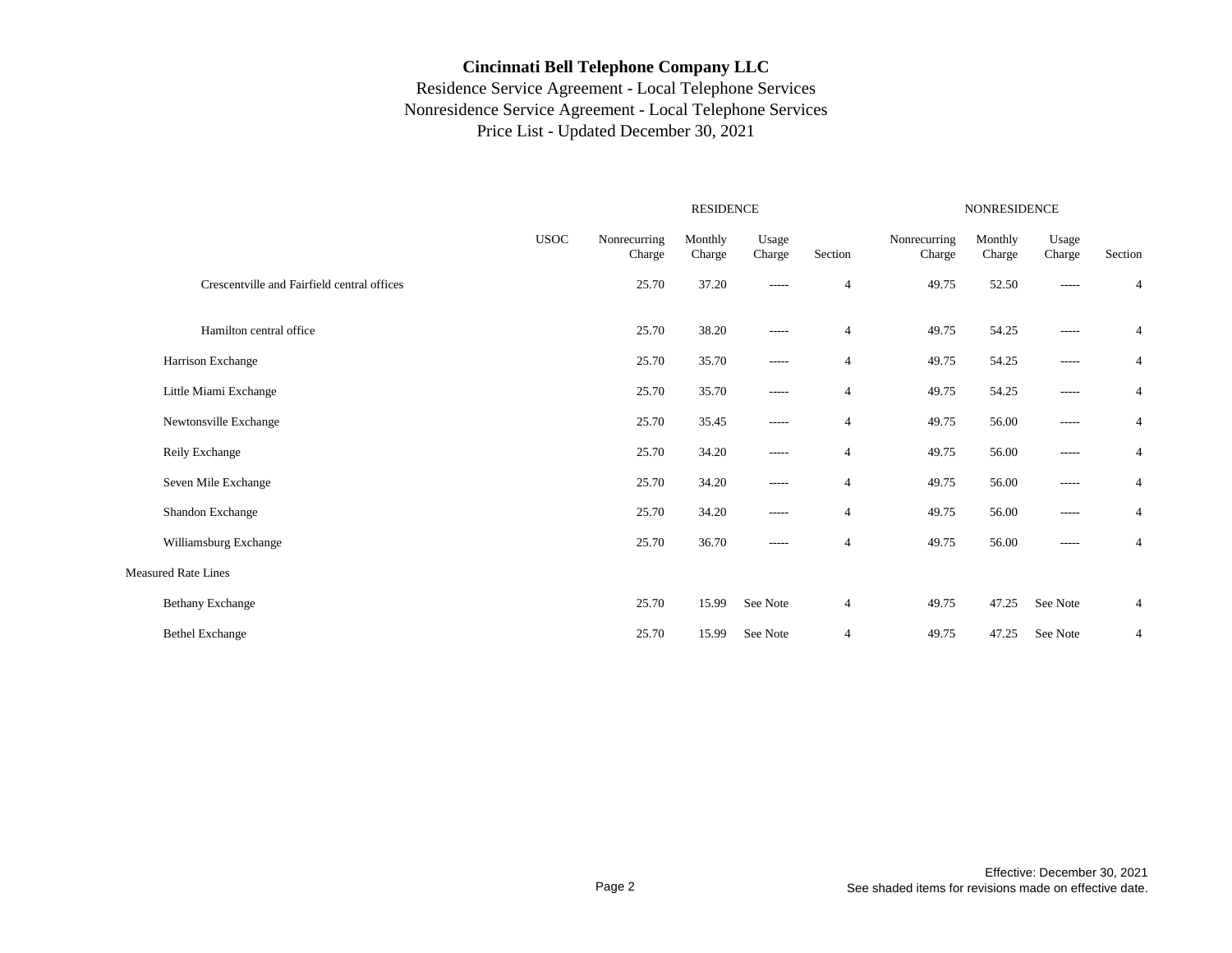|                                                  | <b>RESIDENCE</b> |                        |                   |                 |                | <b>NONRESIDENCE</b>    |                   |                 |         |  |
|--------------------------------------------------|------------------|------------------------|-------------------|-----------------|----------------|------------------------|-------------------|-----------------|---------|--|
|                                                  | <b>USOC</b>      | Nonrecurring<br>Charge | Monthly<br>Charge | Usage<br>Charge | Section        | Nonrecurring<br>Charge | Monthly<br>Charge | Usage<br>Charge | Section |  |
| Cincinnati Exchange                              |                  |                        |                   |                 |                |                        |                   |                 |         |  |
| Central offices other than Miami and Sayler Park |                  | 25.70                  | 15.99             | See Note        | $\overline{4}$ | 49.75                  | 47.25             | See Note        | 4       |  |
| Miami and Sayler Park central offices            |                  | 25.70                  | 15.99             | See Note        | 4              | 49.75                  | 47.25             | See Note        | 4       |  |
| <b>Clermont Exchange</b>                         |                  |                        |                   |                 |                |                        |                   |                 |         |  |
| Cherry Grove central office                      |                  | 25.70                  | 15.99             | See Note        | 4              | 49.75                  | 47.25             | See Note        | 4       |  |
| Batavia, Hamlet, and Tobasco central offices     |                  | 25.70                  | 15.99             | See Note        | $\overline{4}$ | 49.75                  | 47.25             | See Note        | 4       |  |
| New Richmond central office                      |                  | 25.70                  | 15.99             | See Note        | $\overline{4}$ | 49.75                  | 47.25             | See Note        | 4       |  |
| Hamilton Exchange                                |                  |                        |                   |                 |                |                        |                   |                 |         |  |
| Crescentville and Fairfield central offices      |                  | 25.70                  | 15.99             | See Note        | $\overline{4}$ | 49.75                  | 47.25             | See Note        | 4       |  |
| Hamilton wire center                             |                  | 25.70                  | 15.99             | See Note        | $\overline{4}$ | 49.75                  | 47.25             | See Note        | 4       |  |
| Harrison Exchange                                |                  | 25.70                  | 15.99             | See Note        | $\overline{4}$ | 49.75                  | 47.25             | See Note        | 4       |  |
| Little Miami Exchange                            |                  | 25.70                  | 15.99             | See Note        | $\overline{4}$ | 49.75                  | 47.25             | See Note        | 4       |  |
| Newtonsville Exchange                            |                  | 25.70                  | 15.99             | See Note        | $\overline{4}$ | 49.75                  | 47.25             | See Note        | 4       |  |
| Reily Exchange                                   |                  | 25.70                  | 15.99             | See Note        | $\overline{4}$ | 49.75                  | 47.25             | See Note        | 4       |  |
| Seven Mile Exchange                              |                  | 25.70                  | 15.99             | See Note        | $\overline{4}$ | 49.75                  | 47.25             | See Note        | 4       |  |
| Shandon Exchange                                 |                  | 25.70                  | 15.99             | See Note        | $\overline{4}$ | 49.75                  | 47.25             | See Note        | 4       |  |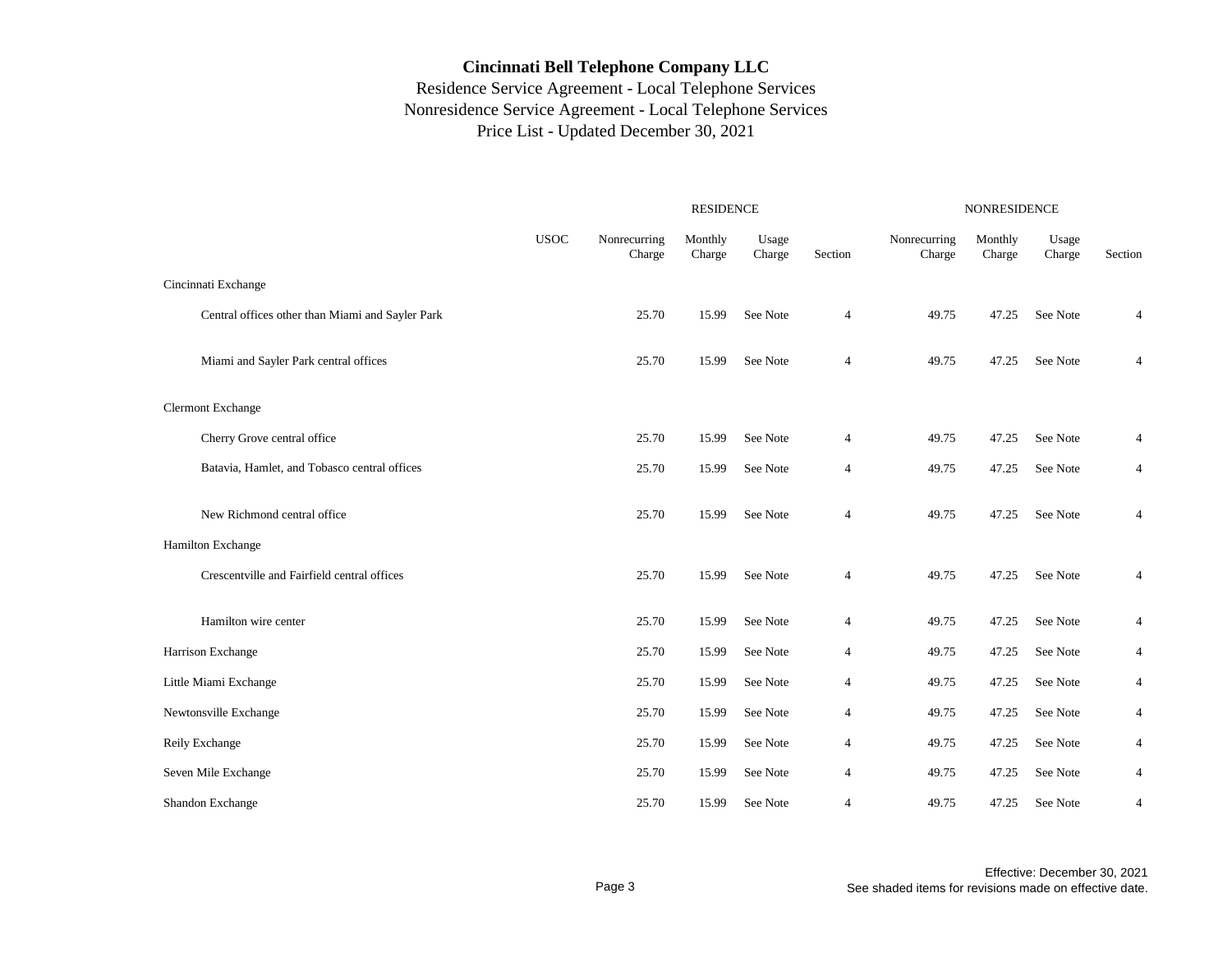## Residence Service Agreement - Local Telephone Services Nonresidence Service Agreement - Local Telephone Services Price List - Updated December 30, 2021

|                                                              |             |                        | <b>RESIDENCE</b>  |                 |                | <b>NONRESIDENCE</b>    |                   |                 |                |  |
|--------------------------------------------------------------|-------------|------------------------|-------------------|-----------------|----------------|------------------------|-------------------|-----------------|----------------|--|
|                                                              | <b>USOC</b> | Nonrecurring<br>Charge | Monthly<br>Charge | Usage<br>Charge | Section        | Nonrecurring<br>Charge | Monthly<br>Charge | Usage<br>Charge | Section        |  |
| Williamsburg Exchange                                        |             | 25.70                  | 15.99             | See Note        | 4              | 49.75                  | 47.25             | See Note        | 4              |  |
| Minute of Local Use, Each                                    |             | $- - - - -$            | -----             | 0.05            | $\overline{4}$ | $- - - - -$            | $- - - - -$       | 0.04            | 4              |  |
| Note: This per minute usage rate applies to all local calls. |             |                        |                   |                 |                |                        |                   |                 |                |  |
| Local Usage Detail                                           |             |                        |                   |                 |                |                        |                   |                 |                |  |
| Subscription, per Account                                    | ALC         | 12.25                  | 0.25              | -----           | $\overline{4}$ | 24.99                  | 1.50              | $-----$         | 4              |  |
| Per Listed Call (added to the Subscription charge)           |             | -----                  | -----             | 0.01            | $\overline{4}$ | $- - - - -$            | $- - - - -$       | 0.01            | 4              |  |
| Change between Flat Rate and Measured Rate Service, per Line | ALC         | 12.25                  | $- - - - -$       | -----           | $\overline{4}$ | 24.99                  | $- - - - -$       | -----           | 4              |  |
| Change between Residence and Nonresidence Service, per Line  | ALC         | 12.25                  | $- - - - -$       | $- - - - -$     | 2              | 24.99                  | $- - - - -$       | $- - - - -$     | $\mathfrak{2}$ |  |
|                                                              |             |                        |                   |                 |                |                        |                   |                 |                |  |

Note: See Local Service Tariff for changes between BLES lines.

Note: See Local Service Tariff for changes between BLES lines.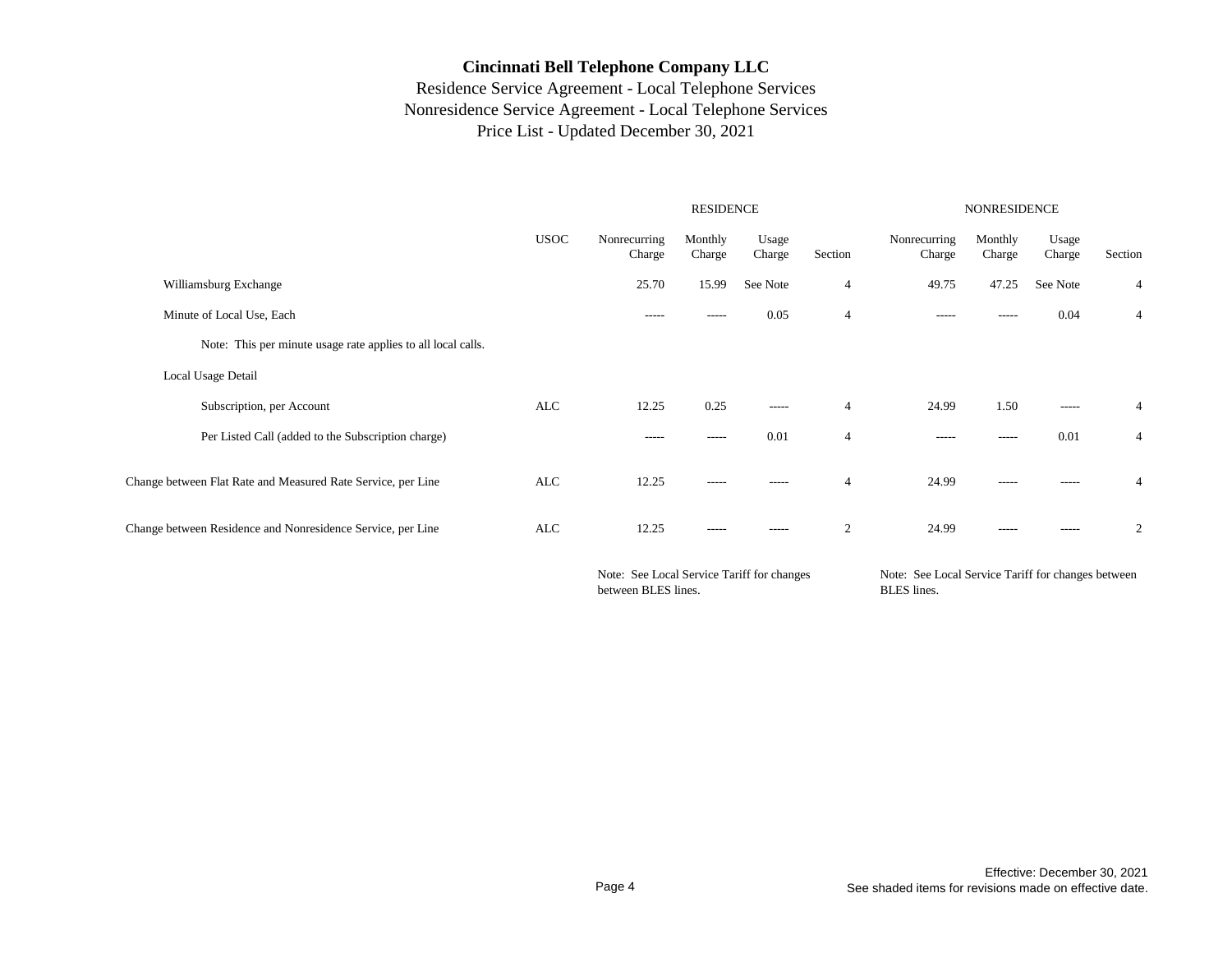|                                                                                                          |                        |                        | <b>RESIDENCE</b>  |                        |         | <b>NONRESIDENCE</b>                                                                                                                                                                                                                                                                          |                                     |                                           |         |
|----------------------------------------------------------------------------------------------------------|------------------------|------------------------|-------------------|------------------------|---------|----------------------------------------------------------------------------------------------------------------------------------------------------------------------------------------------------------------------------------------------------------------------------------------------|-------------------------------------|-------------------------------------------|---------|
|                                                                                                          | <b>USOC</b>            | Nonrecurring<br>Charge | Monthly<br>Charge | Usage<br>Charge        | Section | Nonrecurring<br>Charge                                                                                                                                                                                                                                                                       | Monthly<br>Charge                   | Usage<br>Charge                           | Section |
| <b>Access Line Bundles - Nonresidence</b>                                                                |                        |                        |                   |                        |         |                                                                                                                                                                                                                                                                                              |                                     |                                           |         |
| Business Connection, per Line<br>Access Lines Establishment Charge<br><b>Bundle Establishment Charge</b> | C5PEX<br>ALE<br>C5PEX  | NA<br><b>NA</b>        | NA<br>NA          | <b>NA</b><br><b>NA</b> |         | See Note<br>49.75<br>10.00<br>Note: The Bundle Establishment Charge applies to<br>establish new service, convert to the bundle, or move<br>service to a different address. In addition, the<br>Access Line Establishment Charge applies to<br>establish new service or move service to a new | 77.25<br>$- - - - -$<br>$- - - - -$ | $- - - - -$<br>$- - - - -$<br>$- - - - -$ |         |
|                                                                                                          |                        |                        |                   |                        |         | address.                                                                                                                                                                                                                                                                                     |                                     |                                           |         |
| Business Phone Pak (Grandfathered)                                                                       |                        |                        |                   |                        |         |                                                                                                                                                                                                                                                                                              |                                     |                                           |         |
| E-Bill Option, per Line                                                                                  | <b>NLUYP</b>           | <b>NA</b>              | <b>NA</b>         | <b>NA</b>              |         | <b>NA</b>                                                                                                                                                                                                                                                                                    | 54.95                               | $- - - - -$                               | 7       |
| Paper Bill Option, per Line                                                                              | NLUYP,<br><b>NOEBL</b> | <b>NA</b>              | <b>NA</b>         | NA                     |         | <b>NA</b>                                                                                                                                                                                                                                                                                    | 59.95                               | $-----$                                   | 7       |
| Hunting Enhancement, per Line                                                                            | AS3HG                  | <b>NA</b>              | <b>NA</b>         | NA                     |         | 8.50                                                                                                                                                                                                                                                                                         | 5.00                                | $-----$                                   | 7       |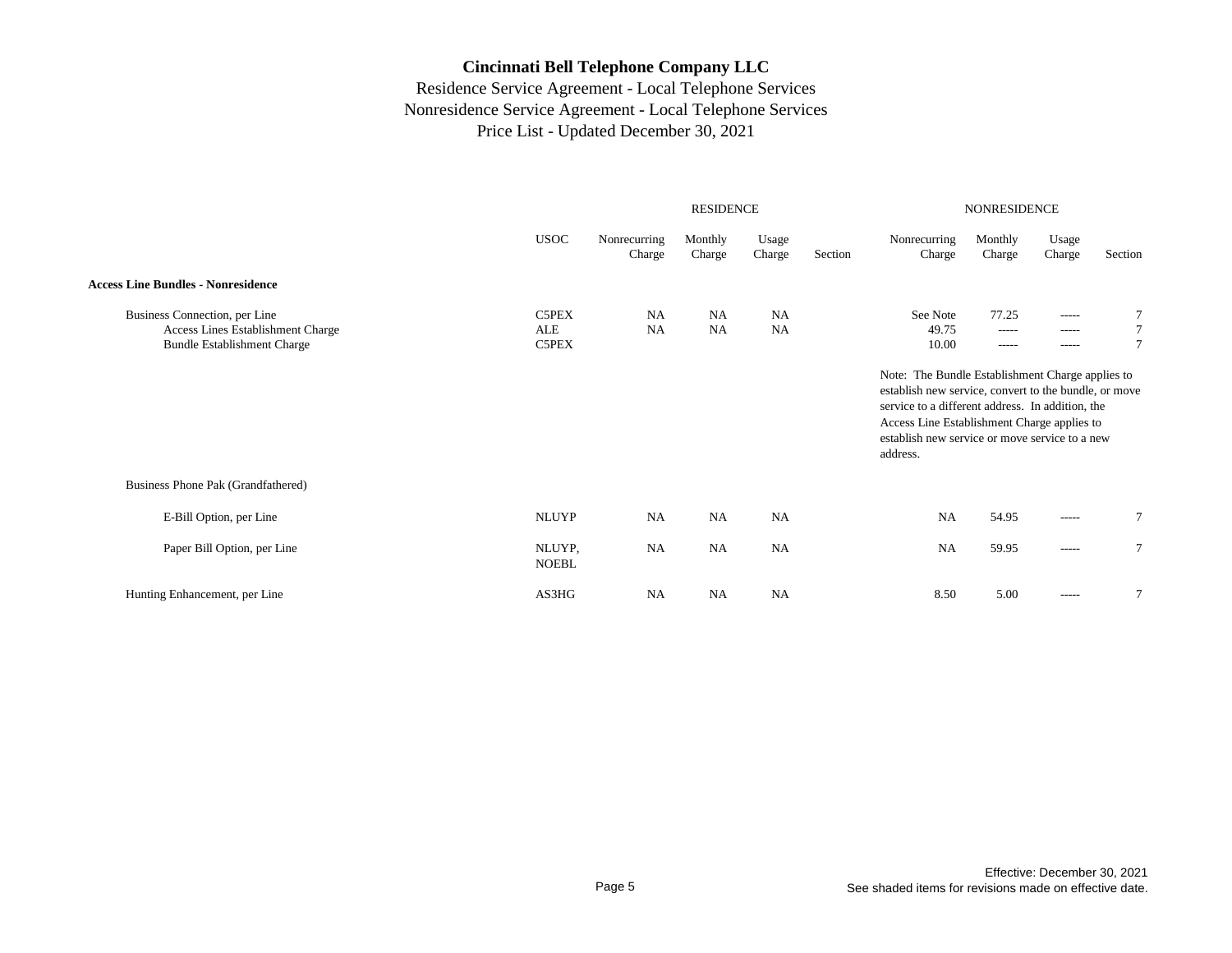|                                                                                | <b>RESIDENCE</b>             |                        |                   |                 |         | NONRESIDENCE           |                   |                         |         |  |
|--------------------------------------------------------------------------------|------------------------------|------------------------|-------------------|-----------------|---------|------------------------|-------------------|-------------------------|---------|--|
|                                                                                | <b>USOC</b>                  | Nonrecurring<br>Charge | Monthly<br>Charge | Usage<br>Charge | Section | Nonrecurring<br>Charge | Monthly<br>Charge | Usage<br>${\it Charge}$ | Section |  |
| <b>Access Line Bundles - Residence</b>                                         |                              |                        |                   |                 |         |                        |                   |                         |         |  |
| Bundles/Packages with Access Lines                                             |                              |                        |                   |                 |         |                        |                   |                         |         |  |
| Complete Connections with 50 minutes of Long Distance                          | <b>NLUYU</b>                 |                        | 43.95             | -----           | 6       | NA                     | NA                | NA                      |         |  |
| Complete Connections with Unlimited Long Distance                              | <b>NLUYU</b>                 |                        | 48.95             | -----           | 6       | <b>NA</b>              | NA                | <b>NA</b>               |         |  |
| Home Pak Reach with Unlimited Long Distance                                    | <b>REACH</b>                 | See Note A             | 35.00             | $- - - - -$     | 6       | NA                     | NA                | NA                      |         |  |
| Home Pak Advantage with Unlimited Long Distance<br>(Grandfathered 1/1/2020)    | <b>HMPKP</b>                 | NA                     | 46.00             | -----           | 6       | NA                     | NA                | <b>NA</b>               |         |  |
| Home Pak Lite with 30 minutes of Long Distance<br>(Grandfathered 1/1/2020)     | HMPKR,<br><b>HMPKT</b>       | NA                     | 34.99             | $- - - - -$     | 6       | <b>NA</b>              | NA                | <b>NA</b>               |         |  |
| Home Pak Lite with 150 minutes of Long Distance<br>(Grandfathered 1/1/2020)    | HMPKR,<br><b>HMPKT</b>       | NA                     | 39.99             | -----           | 6       | NA                     | NA                | NA                      |         |  |
| Home Pak Lite with Unlimited Long Distance<br>(Grandfathered 1/1/2020)         | HMPKR,<br><b>HMPKT</b>       | NA                     | 44.99             | -----           | 6       | <b>NA</b>              | NA                | <b>NA</b>               |         |  |
| Home Phone Pak (Grandfathered)                                                 | <b>NLUYX</b>                 | NA                     | 40.00             | -----           | 6       | <b>NA</b>              | NA                | <b>NA</b>               |         |  |
| Home Phone Pak with Unlimited Long Distance with e-bill<br>(Grandfathered)     | <b>NLUYX</b>                 | NA                     | 45.99             | -----           | 6       | NA                     | NA                | <b>NA</b>               |         |  |
| Home Phone Pak with Unlimited Long Distance with paper bill<br>(Grandfathered) | <b>NLUYX</b><br><b>NOEBL</b> | NA                     | 49.99             | -----           | 6       | <b>NA</b>              | NA                | <b>NA</b>               |         |  |
| Home Phone Pak 2 with 100 Minutes of Long Distance (Grandfathered)             | HMPK2                        | NA                     | 50.00             | $- - - - -$     | 6       | NA                     | NA                | <b>NA</b>               |         |  |
| Home Phone Pak 2 with Unlimited Long Distance (Grandfathered)                  | HMPK2                        | NA                     | 60.00             | -----           | 6       | NA                     | <b>NA</b>         | <b>NA</b>               |         |  |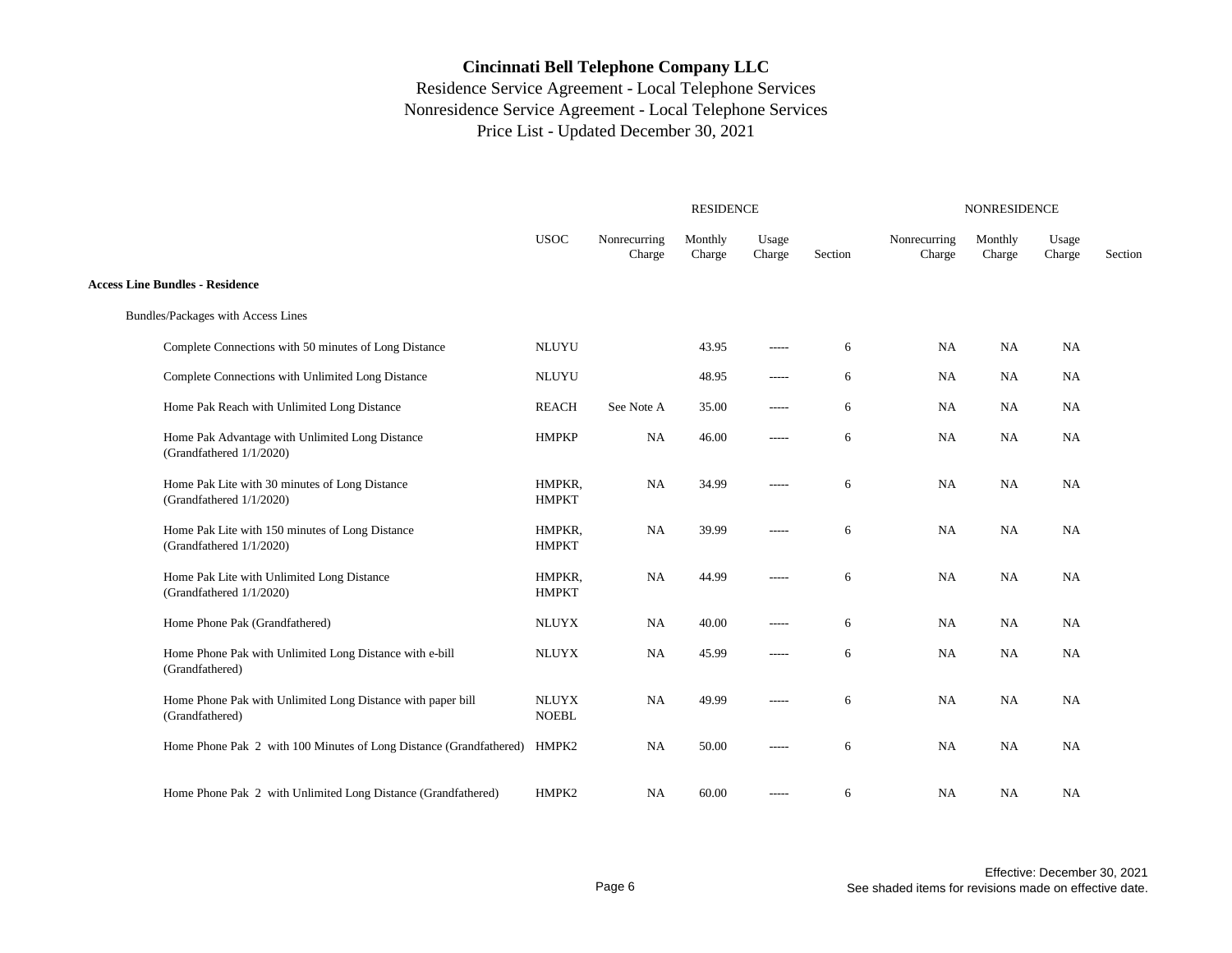|                                                        |             |                        | <b>RESIDENCE</b>  | <b>NONRESIDENCE</b> |         |                        |                   |                 |         |
|--------------------------------------------------------|-------------|------------------------|-------------------|---------------------|---------|------------------------|-------------------|-----------------|---------|
|                                                        | <b>USOC</b> | Nonrecurring<br>Charge | Monthly<br>Charge | Usage<br>Charge     | Section | Nonrecurring<br>Charge | Monthly<br>Charge | Usage<br>Charge | Section |
| Price For Life (Grandfathered)                         |             |                        |                   |                     |         |                        |                   |                 |         |
| Home Pak Lite with 30 Minutes LD and Zoomtown 768 KB   |             | NA                     | 45.00             | -----               | 6       | <b>NA</b>              | <b>NA</b>         | <b>NA</b>       |         |
| Home Pak Lite with Unlimited LD and Zoomtown 768 KB    |             | NA                     | 52.00             | -----               | 6       | <b>NA</b>              | <b>NA</b>         | <b>NA</b>       |         |
| Home Phone Pak 2 with Unlimited LD and Zoomtown 768 KB |             | NA                     | 60.00             | -----               | 6       | <b>NA</b>              | <b>NA</b>         | <b>NA</b>       |         |
| Home Pak Lite with 30 Minutes LD and Zoomtown 5 MB     |             | <b>NA</b>              | 55.00             | -----               | 6       | <b>NA</b>              | <b>NA</b>         | <b>NA</b>       |         |
| Home Pak Lite with Unlimited LD and Zoomtown 5MB       |             | NA                     | 62.00             | -----               | 6       | NA                     | <b>NA</b>         | <b>NA</b>       |         |
| Home Phone Pak 2 with Unlimited LD and Zoomtown 5 MB   |             | NA                     | 70.00             | -----               | 6       | NA                     | <b>NA</b>         | <b>NA</b>       |         |
| Home Pak Lite with 30 Minutes LD and Zoomtown 10 MB    |             | NA                     | 64.99             | -----               | 6       | <b>NA</b>              | NA                | <b>NA</b>       |         |
| Home Phone Pak 2 with Unlimited LD and Zoomtown 10 MB  |             | NA                     | 79.99             | -----               | 6       | NA                     | <b>NA</b>         | <b>NA</b>       |         |
| Home Pak Lite with 30 Minutes LD and Zoomtown 20 MB    |             | NA                     | 74.99             | -----               | 6       | NA                     | <b>NA</b>         | <b>NA</b>       |         |
| Home Phone Pak 2 with Unlimited LD and Zoomtown 20 MB  |             | NA                     | 89.99             | -----               | 6       | NA                     | <b>NA</b>         | <b>NA</b>       |         |
| Home Pak Lite with 30 Minutes LD and Zoomtown 30 MB    |             | <b>NA</b>              | 84.99             | -----               | 6       | <b>NA</b>              | NA                | <b>NA</b>       |         |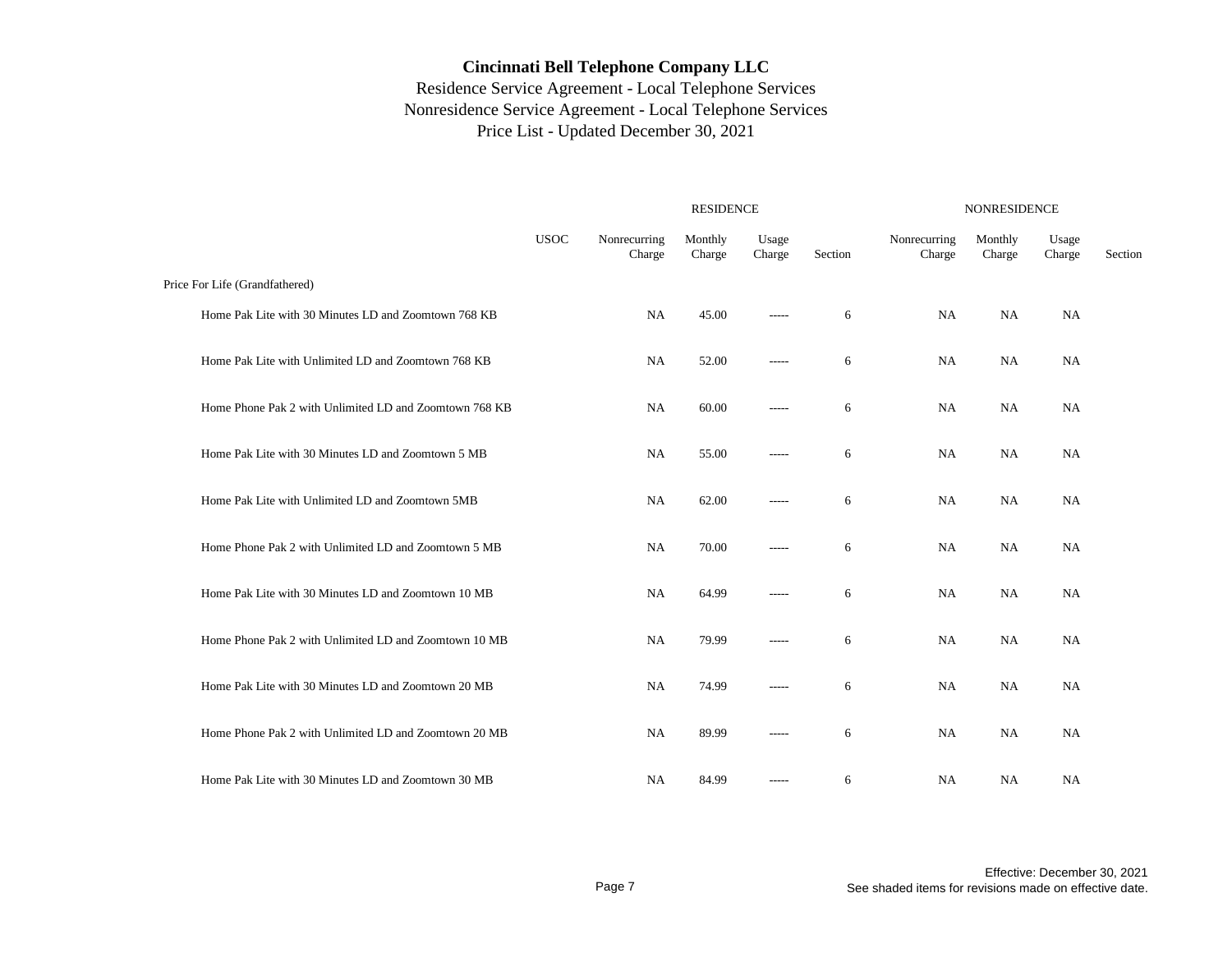|                                                                                                                       | <b>RESIDENCE</b> |                                                                                                                                                                                                                                                                              |                   |                 |         | <b>NONRESIDENCE</b>    |                   |                 |         |  |
|-----------------------------------------------------------------------------------------------------------------------|------------------|------------------------------------------------------------------------------------------------------------------------------------------------------------------------------------------------------------------------------------------------------------------------------|-------------------|-----------------|---------|------------------------|-------------------|-----------------|---------|--|
|                                                                                                                       | <b>USOC</b>      | Nonrecurring<br>Charge                                                                                                                                                                                                                                                       | Monthly<br>Charge | Usage<br>Charge | Section | Nonrecurring<br>Charge | Monthly<br>Charge | Usage<br>Charge | Section |  |
| Home Phone Pak 2 with Unlimited LD and Zoomtown 30 MB                                                                 |                  | NA                                                                                                                                                                                                                                                                           | 99.99             | $-----$         | 6       | <b>NA</b>              | <b>NA</b>         | NA              |         |  |
| Second Line Added to Bundle, per Line (Limit One)                                                                     |                  |                                                                                                                                                                                                                                                                              |                   |                 |         |                        |                   |                 |         |  |
| Flat Rate Line with no Features                                                                                       |                  | See Note                                                                                                                                                                                                                                                                     | 24.24             | $- - - - -$     | 6       | NA                     | NA                | NA              |         |  |
| Flat Rate Line with Any/All Complete Connections Features (Note:<br>Features must be compatible with the first line.) |                  | See Note                                                                                                                                                                                                                                                                     | 24.24             | $- - - - -$     | 6       | NA                     | <b>NA</b>         | NA              |         |  |
| Service Establishment, per Line                                                                                       |                  |                                                                                                                                                                                                                                                                              |                   |                 |         |                        |                   |                 |         |  |
| <b>Access Line Establishment</b>                                                                                      | <b>ALE</b>       |                                                                                                                                                                                                                                                                              | 25.70 See Above   | $- - - - -$     | 6       | <b>NA</b>              | <b>NA</b>         | NA              |         |  |
| <b>Bundle Establishment</b>                                                                                           |                  |                                                                                                                                                                                                                                                                              | 6.50 See Above    | $-----$         | 6       | <b>NA</b>              | <b>NA</b>         | <b>NA</b>       |         |  |
|                                                                                                                       |                  | Note A: The Bundle Establishment Charge applies<br>to establish new service, convert to the bundle, or<br>move service to a different address. In addition,<br>the Access Line Establishment Charge applies to<br>establish new service or move service to a new<br>address. |                   |                 |         |                        |                   |                 |         |  |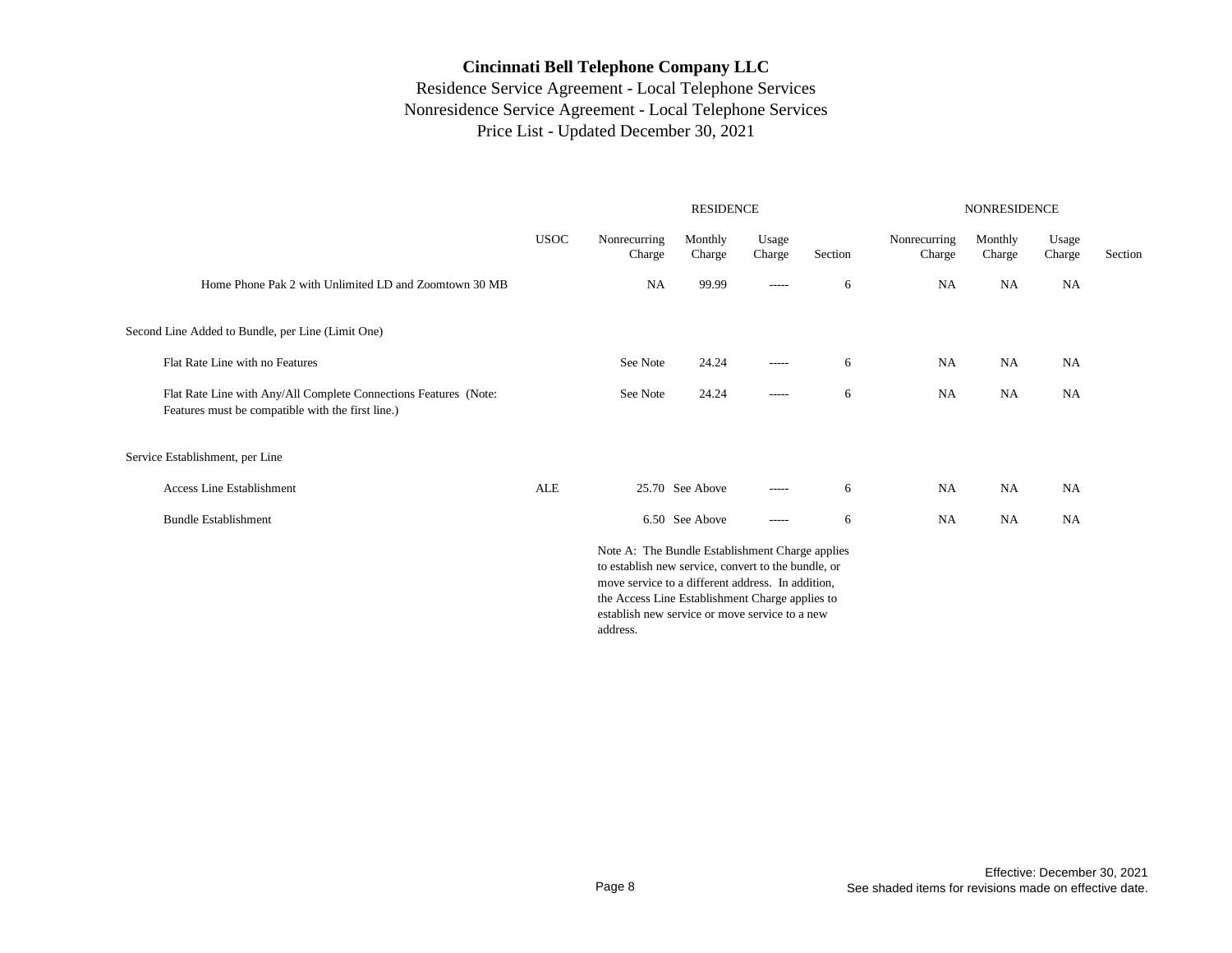|                                                                                                 |                              |                              | <b>RESIDENCE</b>     |                                     |                | <b>NONRESIDENCE</b>    |                                          |                                        |                |
|-------------------------------------------------------------------------------------------------|------------------------------|------------------------------|----------------------|-------------------------------------|----------------|------------------------|------------------------------------------|----------------------------------------|----------------|
|                                                                                                 | <b>USOC</b>                  | Nonrecurring<br>Charge       | Monthly<br>Charge    | Usage<br>Charge                     | Section        | Nonrecurring<br>Charge | Monthly<br>Charge                        | Usage<br>Charge                        | Section        |
| <b>Additional Call Forward Paths</b>                                                            |                              |                              |                      |                                     |                |                        |                                          |                                        |                |
| Call Forwarding Busy Line                                                                       |                              |                              |                      |                                     |                |                        |                                          |                                        |                |
| Access Line, per Additional Path<br>Centrex, per Additional Path                                | <b>ZZCHL</b><br><b>ZZCHY</b> | 28.89<br><b>NA</b>           | 4.36<br><b>NA</b>    | $- - - - -$<br><b>NA</b>            | 20             | 28.89<br>28.89         | 4.36<br>4.36                             | $- - - - -$<br>$- - - - -$             | 20<br>20       |
| Call Forwarding Variable                                                                        |                              |                              |                      |                                     |                |                        |                                          |                                        |                |
| Access Line, per Additional Path<br>Centrex, per Additional Path                                | ZZCHI<br><b>ZZCHH</b>        | 28.89<br><b>NA</b>           | 4.36<br><b>NA</b>    | $- - - - -$<br><b>NA</b>            | 20             | 28.89<br>28.89         | 4.36<br>4.36                             | $\cdots$<br>$- - - - -$                | 20<br>20       |
| <b>Automatic Route Selection (Obsolete)</b>                                                     |                              | <b>NA</b>                    | NA                   | <b>NA</b>                           |                |                        | See Section 21 of the Service Agreement. |                                        |                |
| <b>Billed Number Screening, per Line or Telephone Number Screened</b>                           |                              |                              |                      |                                     |                |                        |                                          |                                        |                |
| No Collect Billing<br>No Third Number Billing<br>No Collect or Third Number Billing             |                              | 5.00<br>5.00<br>5.00         | 1.50<br>1.50<br>1.50 | -----<br>-----<br>$-----$           | 20<br>20<br>20 | 5.00<br>5.00<br>5.00   | 1.50<br>1.50<br>1.50                     | $- - - - -$<br>$-----$<br>$- - - - -$  | 20<br>20<br>20 |
| <b>Break Hunt</b>                                                                               |                              |                              |                      |                                     |                |                        |                                          |                                        |                |
| First Line, Initial Installation<br>First Line, Subsequent Installation<br>Each Additional Line | 93B11<br>93B11<br>93B12      | NA<br><b>NA</b><br><b>NA</b> | NA<br>NA<br>NA       | <b>NA</b><br><b>NA</b><br><b>NA</b> |                | 30.50<br>20.00<br>2.50 | 11.75<br>11.75<br>4.55                   | $\cdots$<br>$- - - - -$<br>$- - - - -$ | 20<br>20<br>20 |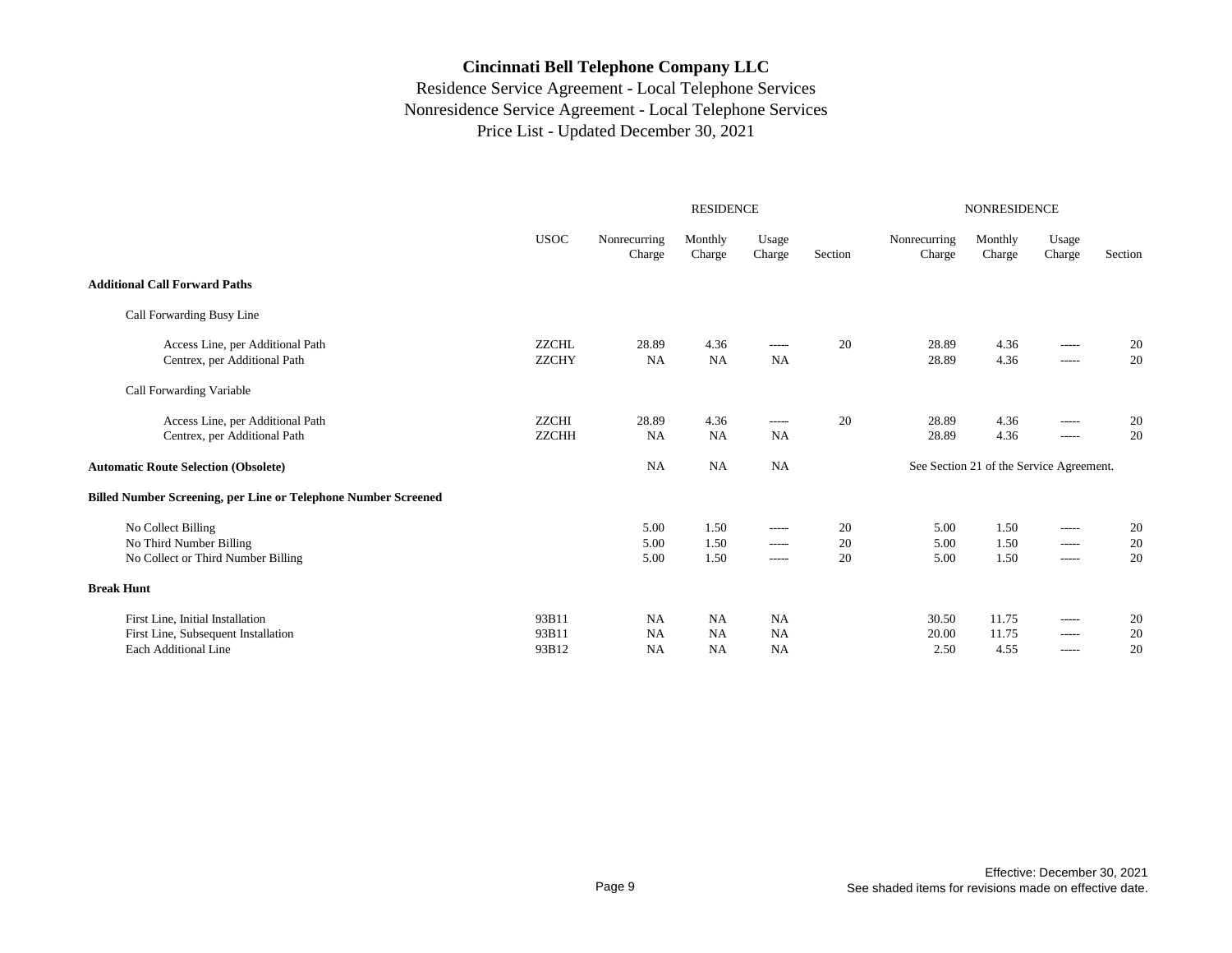|                                                                                                  |                |                                                          | <b>RESIDENCE</b>  |                        |         | <b>NONRESIDENCE</b>                                                                                                                                                                                            |                   |                        |          |  |
|--------------------------------------------------------------------------------------------------|----------------|----------------------------------------------------------|-------------------|------------------------|---------|----------------------------------------------------------------------------------------------------------------------------------------------------------------------------------------------------------------|-------------------|------------------------|----------|--|
|                                                                                                  | <b>USOC</b>    | Nonrecurring<br>Charge                                   | Monthly<br>Charge | Usage<br>Charge        | Section | Nonrecurring<br>Charge                                                                                                                                                                                         | Monthly<br>Charge | Usage<br>Charge        | Section  |  |
| <b>Broadband Connect - Fixed Rate, per Location</b>                                              |                | <b>NA</b>                                                | NA                | <b>NA</b>              |         | -----                                                                                                                                                                                                          | 2,250.00          | -----                  | 20       |  |
| <b>Call Blocking</b>                                                                             |                |                                                          |                   |                        |         |                                                                                                                                                                                                                |                   |                        |          |  |
| Customer-Requested Call Blocking, per Line, Trunk, or Centrex Line                               | <b>CREXB</b>   | 11.80                                                    | $- - - - -$       | -----                  | 19      | 11.80                                                                                                                                                                                                          | $- - - - -$       | $- - - - -$            | 19       |  |
|                                                                                                  |                | Note: The nonrecurring charge is waived<br>indefinitely. |                   |                        |         | Note: The nonrecurring charge is waived when<br>establishing service and in the first 60 days after<br>service is established.                                                                                 |                   |                        |          |  |
| Sponsor-Requested Call Blocking, per Line, Trunk, or Centrex Line                                | <b>CREXN</b>   | <b>NA</b>                                                | <b>NA</b>         | <b>NA</b>              |         | 55.00                                                                                                                                                                                                          | $- - - - -$       | $-----$                | 19       |  |
| Note: Sponsor-Requested Call Blocking may be applied to a residence line or a nonresidence line. |                |                                                          |                   |                        |         |                                                                                                                                                                                                                |                   |                        |          |  |
| <b>Call Forwarding Deluxe</b>                                                                    |                |                                                          |                   |                        |         |                                                                                                                                                                                                                |                   |                        |          |  |
| Per Individual Number<br>Per Number Block                                                        | WZEA2<br>WZEA8 | <b>NA</b><br><b>NA</b>                                   | NA<br>NA          | <b>NA</b><br><b>NA</b> |         | 30.00<br>60.00                                                                                                                                                                                                 | 13.25<br>20.00    | $-----$<br>$- - - - -$ | 20<br>20 |  |
|                                                                                                  |                |                                                          |                   |                        |         | Note: The Per Number Block charge applies to<br>complete DID blocks (twenty numbers) or Centrex<br>numbers (ten numbers). All other combinations of<br>numbers are billed the Per Individual Number<br>charge. |                   |                        |          |  |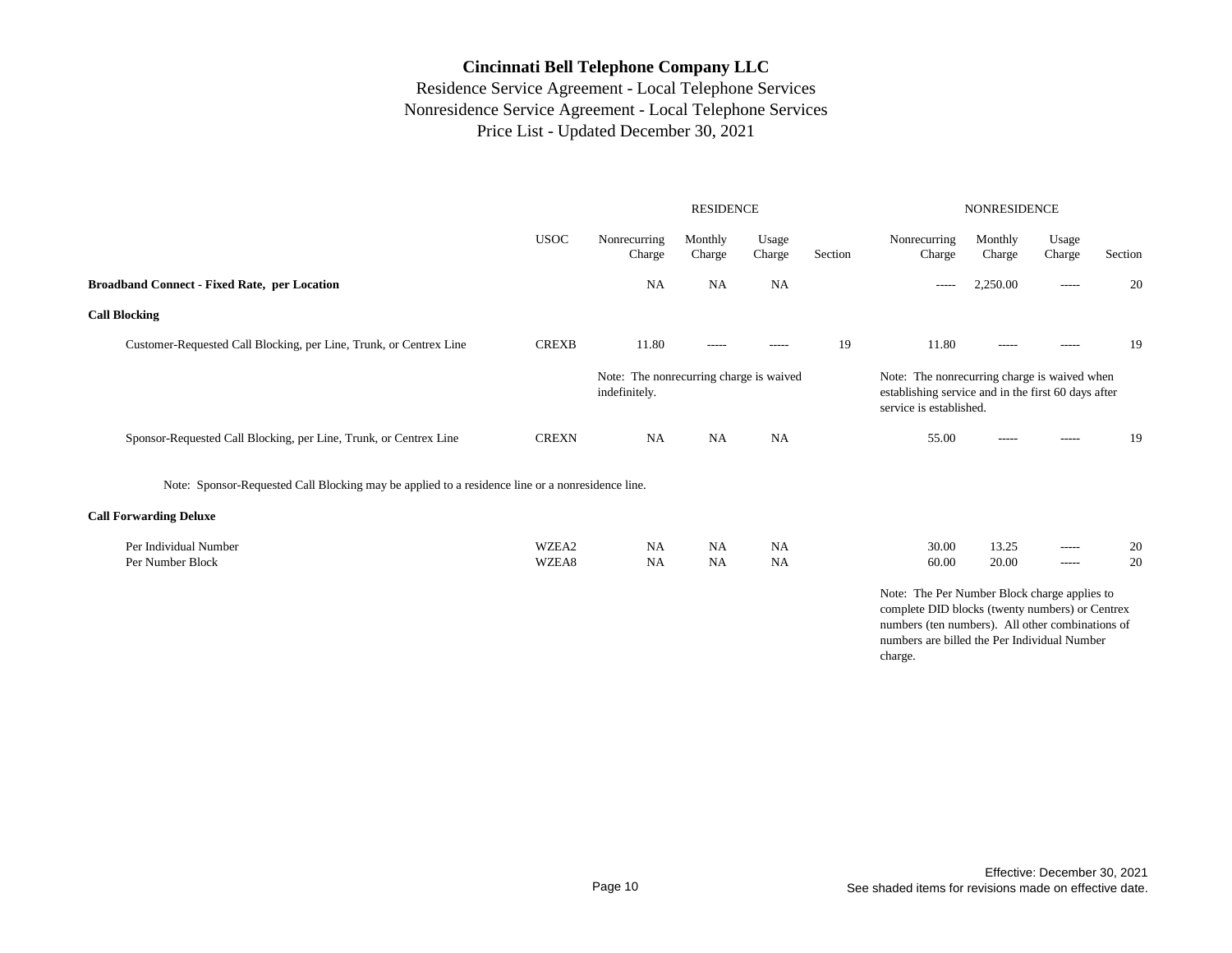## Residence Service Agreement - Local Telephone Services Nonresidence Service Agreement - Local Telephone Services Price List - Updated December 30, 2021

|                          |                                                 | <b>RESIDENCE</b> |                        |                   |                 |         | <b>NONRESIDENCE</b>    |                   |                 |         |  |
|--------------------------|-------------------------------------------------|------------------|------------------------|-------------------|-----------------|---------|------------------------|-------------------|-----------------|---------|--|
|                          |                                                 | <b>USOC</b>      | Nonrecurring<br>Charge | Monthly<br>Charge | Usage<br>Charge | Section | Nonrecurring<br>Charge | Monthly<br>Charge | Usage<br>Charge | Section |  |
| <b>Centrex</b>           | <b>CENTREX IS GRANDFATHERED AS OF 3/22/2020</b> |                  |                        |                   |                 |         |                        |                   |                 |         |  |
| Not available in Bethel. |                                                 |                  |                        |                   |                 |         |                        |                   |                 |         |  |
| Service Lines            |                                                 |                  |                        |                   |                 |         |                        |                   |                 |         |  |
|                          | <b>Basic Service Lines</b>                      | 1NFSX            |                        |                   |                 |         |                        |                   |                 |         |  |
|                          | First 10 Lines                                  |                  | NA                     | <b>NA</b>         | <b>NA</b>       |         | 49.75                  | 73.49             | -----           | 8       |  |
|                          | Next 10 Lines                                   |                  | <b>NA</b>              | <b>NA</b>         | <b>NA</b>       |         | 49.75                  | 70.99             | -----           | 8       |  |
|                          | Next 80 Lines                                   |                  | <b>NA</b>              | <b>NA</b>         | <b>NA</b>       |         | 49.75                  | 60.99             | $-----$         | 8       |  |
|                          | Next 200 Lines                                  |                  | <b>NA</b>              | <b>NA</b>         | <b>NA</b>       |         | 49.75                  | 60.49             | $-----$         | 8       |  |
|                          | Over 300 lines                                  |                  | <b>NA</b>              | NA                | NA              |         | 49.75                  | 59.99             | -----           | 8       |  |
|                          | <b>Deluxe Service Lines</b>                     | 1NFTX            |                        |                   |                 |         |                        |                   |                 |         |  |
|                          | First 10 Lines                                  |                  | NA                     | <b>NA</b>         | <b>NA</b>       |         | 49.75                  | 80.49             | -----           | 8       |  |
|                          | Next 10 Lines                                   |                  | <b>NA</b>              | NA                | <b>NA</b>       |         | 49.75                  | 77.99             | -----           | 8       |  |
|                          | Next 80 Lines                                   |                  | <b>NA</b>              | NA                | <b>NA</b>       |         | 49.75                  | 67.99             | -----           | 8       |  |
|                          | Next 200 Lines                                  |                  | <b>NA</b>              | NA                | NA              |         | 49.75                  | 67.49             | -----           | 8       |  |
|                          | Over 300 lines                                  |                  | <b>NA</b>              | NA                | NA              |         | 49.75                  | 66.99             | -----           | 8       |  |
|                          | <b>Electronic Service Lines</b>                 |                  |                        |                   |                 |         |                        |                   |                 |         |  |
|                          | Single B Channel Configured for:                |                  |                        |                   |                 |         |                        |                   |                 |         |  |
|                          | Circuit Switched Voice                          | 1CNGX            |                        |                   |                 |         |                        |                   |                 |         |  |
|                          | Circuit Switched Data                           | 1CNHX            |                        |                   |                 |         |                        |                   |                 |         |  |
|                          | First 10 Lines                                  |                  | NA                     | <b>NA</b>         | <b>NA</b>       |         | 75.00                  | 72.50             | -----           | 8       |  |
|                          | Next 10 Lines                                   |                  | <b>NA</b>              | NA                | NA              |         | 75.00                  | 72.00             | -----           | 8       |  |
|                          | Next 80 Lines                                   |                  | <b>NA</b>              | NA                | <b>NA</b>       |         | 75.00                  | 71.50             | -----           | 8       |  |
|                          | Next 200 Lines                                  |                  | <b>NA</b>              | NA                | NA              |         | 75.00                  | 71.00             | $- - - - -$     | 8       |  |
|                          | Over 300 lines                                  |                  | <b>NA</b>              | NA                | NA              |         | 75.00                  | 70.50             | -----           | 8       |  |
|                          | 64 Kbps Packet Switched Data                    | 1CNJX            | NA                     | <b>NA</b>         | <b>NA</b>       |         | 75.00                  | 200.00            | -----           | 8       |  |

Two B Channels Configured for: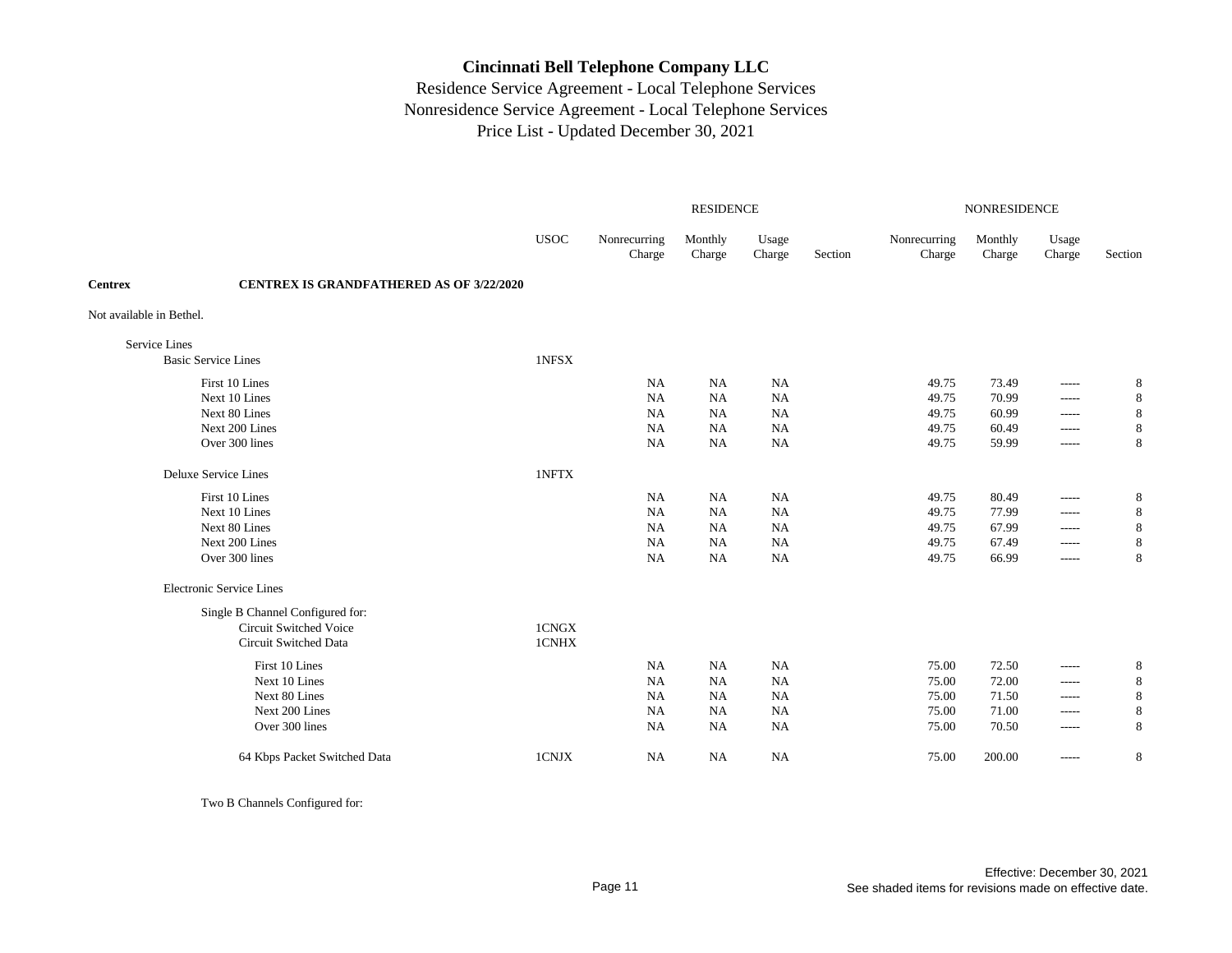|                                                                                                                | <b>RESIDENCE</b> |                        |                   |                 |         | NONRESIDENCE           |                   |                 |         |  |  |
|----------------------------------------------------------------------------------------------------------------|------------------|------------------------|-------------------|-----------------|---------|------------------------|-------------------|-----------------|---------|--|--|
|                                                                                                                | <b>USOC</b>      | Nonrecurring<br>Charge | Monthly<br>Charge | Usage<br>Charge | Section | Nonrecurring<br>Charge | Monthly<br>Charge | Usage<br>Charge | Section |  |  |
| Any Combination of Circuit Switched Voice and/or Circuit 1CNKX,<br><b>Switched Data</b>                        | 1CNLX            |                        |                   |                 |         |                        |                   |                 |         |  |  |
| First 10 Lines                                                                                                 |                  | <b>NA</b>              | <b>NA</b>         | NA              |         | 75.00                  | 95.00             | -----           | 8       |  |  |
| Next 10 Lines                                                                                                  |                  | <b>NA</b>              | <b>NA</b>         | <b>NA</b>       |         | 75.00                  | 94.50             | $- - - - -$     | 8       |  |  |
| Next 80 Lines                                                                                                  |                  | <b>NA</b>              | <b>NA</b>         | <b>NA</b>       |         | 75.00                  | 94.00             | $-----$         | 8       |  |  |
| Next 200 Lines                                                                                                 |                  | <b>NA</b>              | <b>NA</b>         | NA              |         | 75.00                  | 93.50             | -----           | 8       |  |  |
| Over 300 lines                                                                                                 |                  | <b>NA</b>              | <b>NA</b>         | NA              |         | 75.00                  | 93.00             | $- - - - -$     | 8       |  |  |
| Stand Alone D Channel 9.6 kbps Packet Switched Data Line                                                       | 1CNMX            | NA                     | <b>NA</b>         | NA              |         | 75.00                  | 40.00             | $--- - - -$     | 8       |  |  |
| D Channel 9.6 kpbs Packet Switched Data Channel Added to Any LTQ4X<br>Circuit Switched Electronic Service Line |                  | <b>NA</b>              | <b>NA</b>         | NA              |         | 6.74                   | 9.00              | $-----$         | 8       |  |  |
| <b>Service Line Restrictions</b>                                                                               |                  |                        |                   |                 |         |                        |                   |                 |         |  |  |
| <b>Incoming Restricted</b>                                                                                     | <b>ERSFN</b>     | <b>NA</b>              | <b>NA</b>         | <b>NA</b>       |         | 6.74                   | 0.00              | -----           | 8       |  |  |
| <b>Outgoing Restricted</b>                                                                                     | <b>ERSFO</b>     | <b>NA</b>              | <b>NA</b>         | NA              |         | 6.74                   | 0.00              | $-----$         | 8       |  |  |
| <b>Fully Restricted</b>                                                                                        | <b>ERSFC</b>     | <b>NA</b>              | <b>NA</b>         | NA              |         | 6.74                   | 0.00              | -----           | 8       |  |  |
| Fully Restricted - Denied Dial Tone                                                                            | <b>ERSDC</b>     | <b>NA</b>              | NA                | <b>NA</b>       |         | 6.74                   | 0.00              | -----           | 8       |  |  |
|                                                                                                                |                  |                        |                   |                 |         |                        |                   |                 |         |  |  |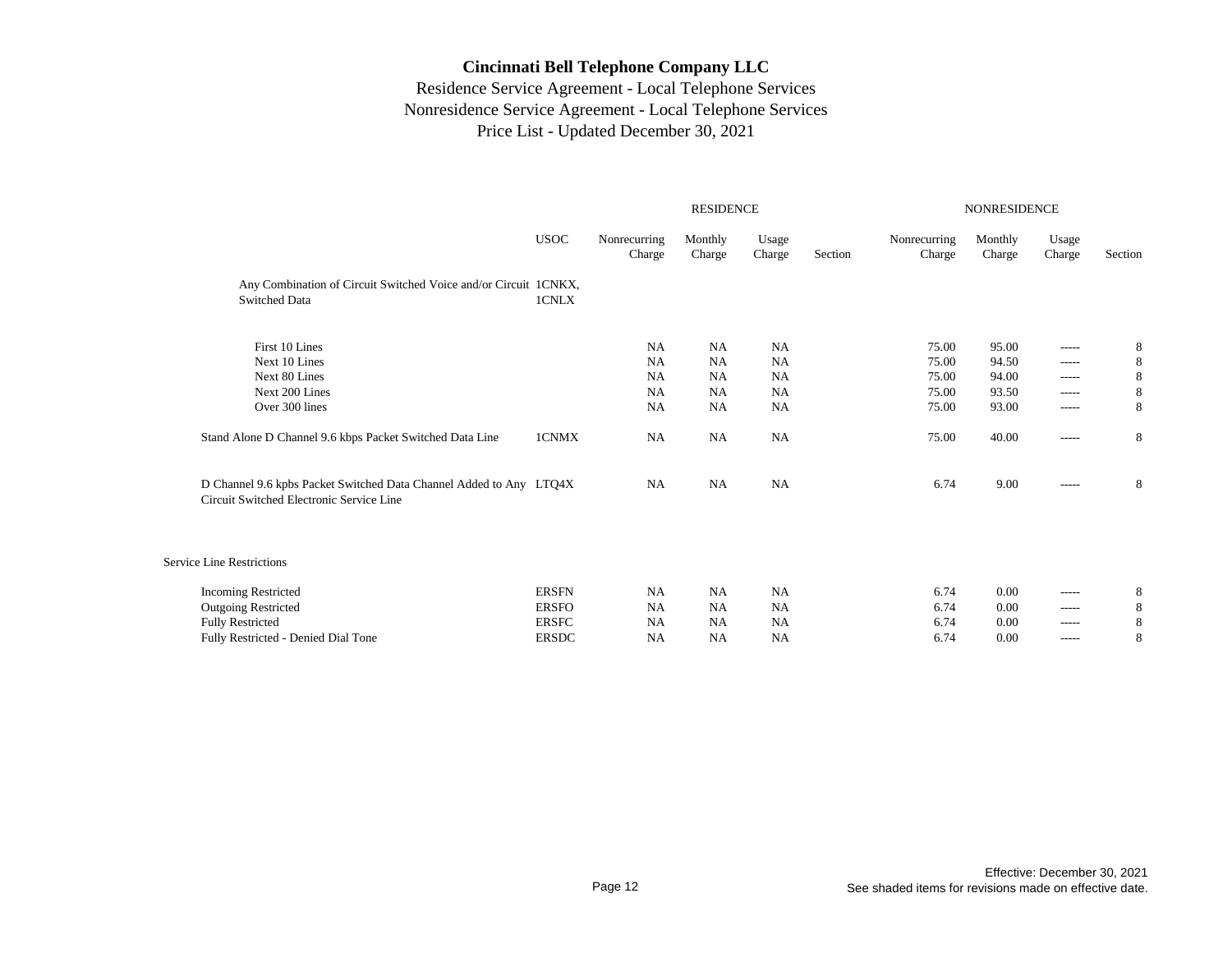|                                                       |              |                        | <b>RESIDENCE</b>  |                 | <b>NONRESIDENCE</b> |                                                                                                  |                   |                 |         |
|-------------------------------------------------------|--------------|------------------------|-------------------|-----------------|---------------------|--------------------------------------------------------------------------------------------------|-------------------|-----------------|---------|
|                                                       | <b>USOC</b>  | Nonrecurring<br>Charge | Monthly<br>Charge | Usage<br>Charge | Section             | Nonrecurring<br>Charge                                                                           | Monthly<br>Charge | Usage<br>Charge | Section |
| Optional Features for Basic and Deluxe Service Lines  |              |                        |                   |                 |                     |                                                                                                  |                   |                 |         |
| Anywhere Call Forwarding (Deluxe Only), per Line      | HRM3X        | <b>NA</b>              | NA                | <b>NA</b>       |                     | 6.50                                                                                             | 4.25              | -----           | 8       |
| AreaWide Centrex                                      |              |                        |                   |                 |                     |                                                                                                  |                   |                 |         |
| Per Centrex System                                    | <b>AWYPS</b> | NA                     | NA                | NA              |                     | 75.00                                                                                            | $- - - - -$       | -----           | 8       |
| Per Line                                              | <b>AWY</b>   | NA                     | NA                | NA              |                     |                                                                                                  | 4.00              | -----           | 8       |
| Call Waiting - Terminating, per Line                  | <b>ESXNC</b> | <b>NA</b>              | NA                | NA              |                     | 6.00                                                                                             | 1.25              | -----           | 8       |
| Calling Name and Number, per Line                     | <b>NXM</b>   | NA                     | NA                | <b>NA</b>       |                     | 6.50                                                                                             | 10.25             | -----           | 8       |
| Hunting, per Line                                     | RHY, RHZ     | NA                     | NA                | <b>NA</b>       |                     | 6.74                                                                                             | 10.00             | -----           | 8       |
| Take Two, per Order                                   | WZCR6        | NA                     | NA                | NA              |                     | 20.00                                                                                            | 0.00              | -----           | 8       |
|                                                       |              |                        |                   |                 |                     | Note: The nonrecurring charge applies only once<br>regardless of the amount of numbers retained. |                   |                 |         |
| Toll Restriction, per Line                            | <b>ETB</b>   | NA                     | <b>NA</b>         | NA              |                     | 6.74                                                                                             | 0.26              | -----           | 8       |
| Uniform Call Distribution, per Line                   | AHB          | NA                     | NA                | NA              |                     | 6.74                                                                                             | 0.52              | -----           | 8       |
| <b>Optional Features for Electronic Service Lines</b> |              |                        |                   |                 |                     |                                                                                                  |                   |                 |         |
| Anywhere Call Forwarding, per Line                    | HRM3X        | NA                     | NA                | <b>NA</b>       |                     | 6.50                                                                                             | 4.25              | -----           | 8       |
| AreaWide Centrex                                      |              |                        |                   |                 |                     |                                                                                                  |                   |                 |         |
| Per Centrex System                                    | <b>AWYPS</b> | NA                     | NA                | <b>NA</b>       |                     | 75.00                                                                                            | -----             | -----           | 8       |
| Per Line                                              | <b>AWY</b>   | NA                     | NA                | NA              |                     | $1 - 1 - 1 - 1 = 0$                                                                              | 4.00              | -----           | 8       |
| Call Restriction Levels, per Line                     | <b>ALA</b>   | NA                     | NA                | NA              |                     | 6.74                                                                                             | 2.59              | -----           | $\,8\,$ |
| Call Waiting - Terminating, per Line                  | <b>ESXNC</b> | NA                     | NA                | NA              |                     | 6.00                                                                                             | 1.25              | -----           | 8       |
| Calling Name and Number, per Line                     | <b>NXM</b>   | <b>NA</b>              | NA                | NA              |                     | 6.50                                                                                             | 10.25             | -----           | 8       |
| Circuit Switched Data Hunting, per Line               | ABP          | <b>NA</b>              | <b>NA</b>         | <b>NA</b>       |                     | 6.74                                                                                             | 8.00              | -----           | 8       |
| Custom Set Configuration, per Line                    | <b>NYE</b>   | NA                     | NA                | NA              |                     | 25.93                                                                                            | 0.00              | $- - - - -$     | 8       |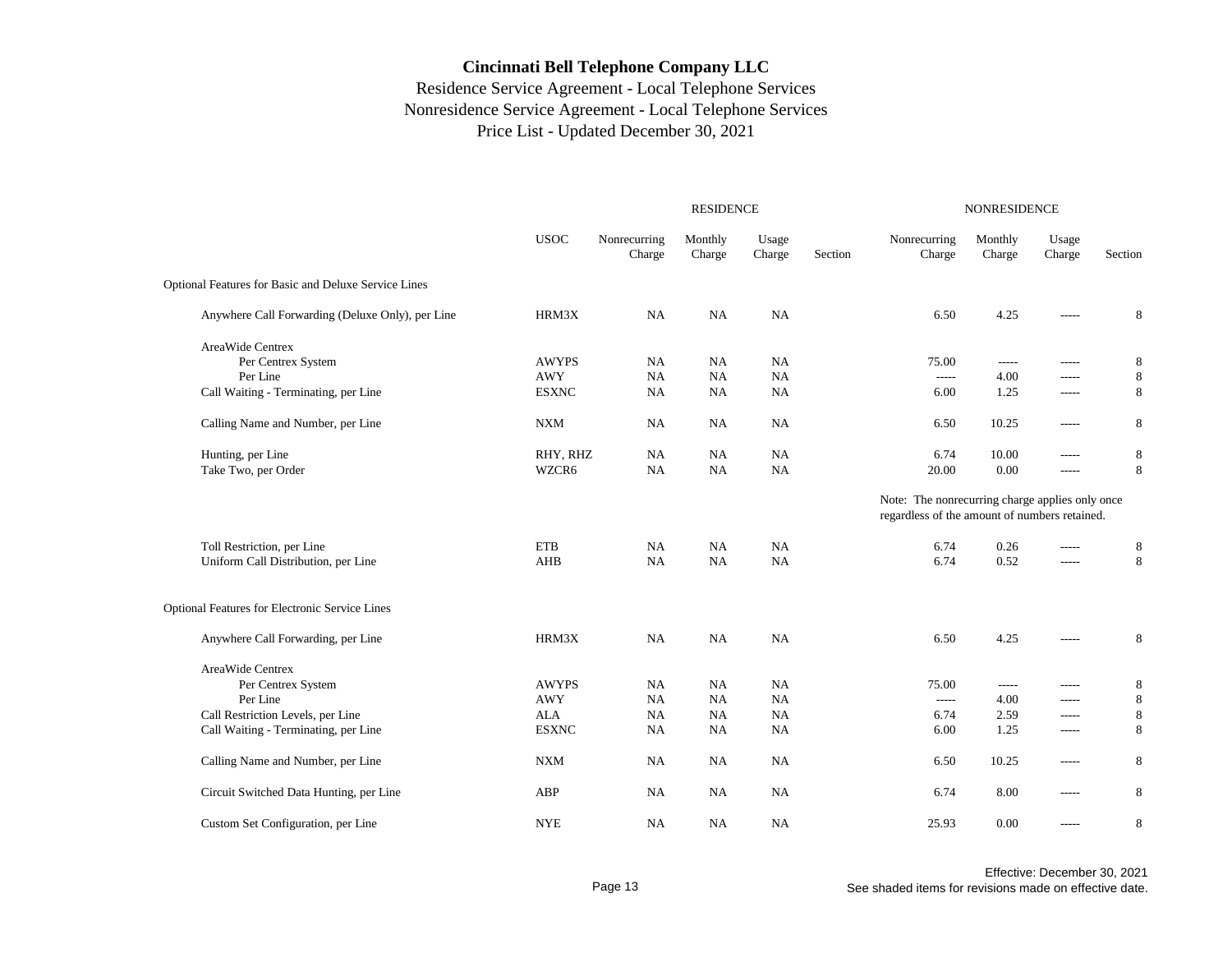|                                                     |                 | <b>RESIDENCE</b>       |                   |                 | <b>NONRESIDENCE</b> |                                                                                                  |                   |                 |         |
|-----------------------------------------------------|-----------------|------------------------|-------------------|-----------------|---------------------|--------------------------------------------------------------------------------------------------|-------------------|-----------------|---------|
|                                                     | <b>USOC</b>     | Nonrecurring<br>Charge | Monthly<br>Charge | Usage<br>Charge | Section             | Nonrecurring<br>Charge                                                                           | Monthly<br>Charge | Usage<br>Charge | Section |
| Hunting, per Line                                   | RHY, RHZ        | <b>NA</b>              | <b>NA</b>         | <b>NA</b>       |                     | 6.74                                                                                             | 10.00             | -----           | 8       |
| Secondary Telephone Number, per Line                | DO <sub>6</sub> | <b>NA</b>              | NA                | NA              |                     | 5.19                                                                                             | 0.21              | -----           | 8       |
| Take Two, per Order                                 | WZCR6           | <b>NA</b>              | <b>NA</b>         | <b>NA</b>       |                     | 20.00                                                                                            | 0.00              | -----           | 8       |
|                                                     |                 |                        |                   |                 |                     | Note: The nonrecurring charge applies only once<br>regardless of the amount of numbers retained. |                   |                 |         |
| Toll Restriction, per Line                          | ETB             | NA                     | <b>NA</b>         | <b>NA</b>       |                     | 6.74                                                                                             | 0.26              | -----           | 8       |
| Uniform Call Distribution, per Line                 | AHB             | <b>NA</b>              | <b>NA</b>         | <b>NA</b>       |                     | 6.74                                                                                             | 0.52              | -----           | 8       |
| Optional Features for Packet Switched Data Channels |                 |                        |                   |                 |                     |                                                                                                  |                   |                 |         |
| Additional Logical Channels, per Channel            | NW9AL           | <b>NA</b>              | NA                | NA              |                     | 6.74                                                                                             | 1.30              | ------          | 8       |
| Closed User Group                                   |                 |                        |                   |                 |                     |                                                                                                  |                   |                 |         |
| Per Group                                           | <b>GXMPG</b>    | <b>NA</b>              | <b>NA</b>         | <b>NA</b>       |                     | 6.74                                                                                             | 1.04              | -----           | 8       |
| Per Member                                          | <b>GXM</b>      | <b>NA</b>              | <b>NA</b>         | <b>NA</b>       |                     | $-----$                                                                                          | 0.78              | -----           | 8       |
| Permanent Virtual Circuit, per Channel              | <b>GXP</b>      | <b>NA</b>              | <b>NA</b>         | NA              |                     | 6.74                                                                                             | 1.56              | -----           | 8       |
| X.25 Hunt Group Member                              | HT5PG           | <b>NA</b>              | <b>NA</b>         | NA              |                     | 6.74                                                                                             | 1.04              | -----           | 8       |
| Modem Pooling Access Lines, per Line                | MJ3             | <b>NA</b>              | <b>NA</b>         | <b>NA</b>       |                     | 68.44                                                                                            | 32.67             | -----           | 8       |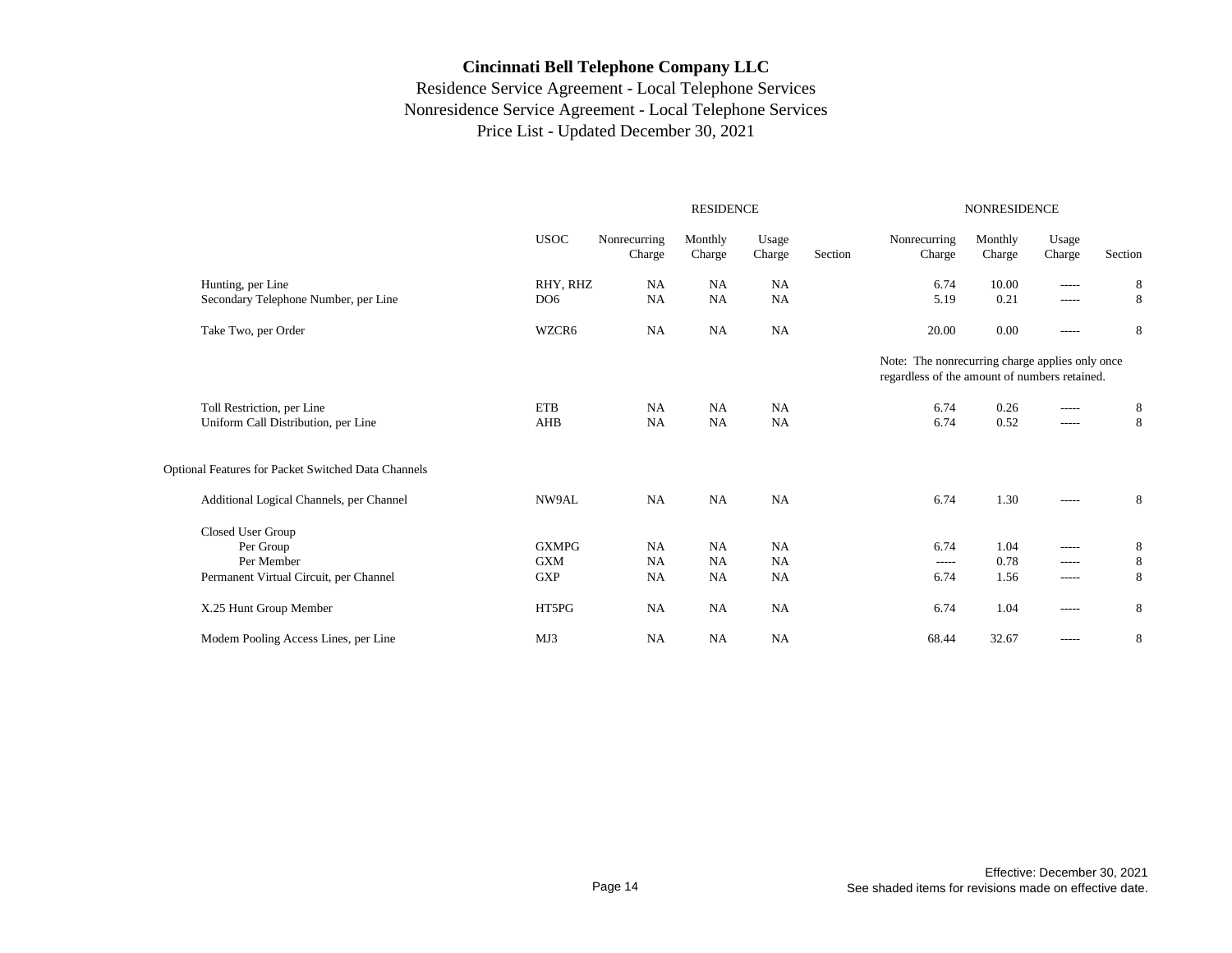|                                                       | <b>RESIDENCE</b> |                        |                   |                 |         |                        | NONRESIDENCE      |                 |             |  |  |
|-------------------------------------------------------|------------------|------------------------|-------------------|-----------------|---------|------------------------|-------------------|-----------------|-------------|--|--|
|                                                       | <b>USOC</b>      | Nonrecurring<br>Charge | Monthly<br>Charge | Usage<br>Charge | Section | Nonrecurring<br>Charge | Monthly<br>Charge | Usage<br>Charge | Section     |  |  |
| <b>Attendant Lines</b>                                |                  |                        |                   |                 |         |                        |                   |                 |             |  |  |
| Basic Attendant Line, per Line                        | 1NFAX            | NA                     | NA                | NA              |         | 49.75                  | 72.00             | -----           | 8           |  |  |
| Electronic Attendant Line, per Line                   | 1CNAX            | <b>NA</b>              | NA                | NA              |         | 75.00                  | 72.50             | $- - - - -$     | 8           |  |  |
| Optional Features for Basic Attendant Lines           |                  |                        |                   |                 |         |                        |                   |                 |             |  |  |
| Anywhere Call Forwarding, per Line                    | HRM3X            | NA                     | NA                | NA              |         | 6.50                   | 4.25              | -----           | $\,$ 8 $\,$ |  |  |
| AreaWide Centrex                                      |                  |                        |                   |                 |         |                        |                   |                 |             |  |  |
| Per Centrex System                                    | <b>AWYPS</b>     | NA                     | NA                | NA              |         | 75.00                  | $-----$           | $-----$         | 8           |  |  |
| Per Line                                              | <b>AWY</b>       | <b>NA</b>              | $_{\rm NA}$       | <b>NA</b>       |         | $-----$                | 4.00              | $-----$         | $\,$ 8 $\,$ |  |  |
| Attendant Call-Through Tests, per Line                | <b>SXT</b>       | <b>NA</b>              | <b>NA</b>         | <b>NA</b>       |         | 6.74                   | 5.19              | $- - - - -$     | 8           |  |  |
| Attendant Control of Facilities, per Line             | E <sub>2</sub> S | <b>NA</b>              | <b>NA</b>         | NA              |         | 6.74                   | 20.74             | $- - - - -$     | 8           |  |  |
| Attendant Power Failure Transfer, per Line            | AP <sub>5</sub>  | NA                     | NA                | <b>NA</b>       |         | 6.74                   | 15.56             | $- - - - -$     | 8           |  |  |
| Hunting, per Line                                     | RHY, RHZ         | NA                     | NA                | NA              |         | 6.74                   | 10.00             | $- - - - -$     | 8           |  |  |
| Uniform Call Distribution, per Line                   | AHB              | <b>NA</b>              | NA                | NA              |         | 6.74                   | 0.52              | $-----$         | $\,8\,$     |  |  |
| Optional Features for Electronic Attendant Lines      |                  |                        |                   |                 |         |                        |                   |                 |             |  |  |
| Anywhere Call Forwarding, per Line                    | HRM3X            | NA                     | NA                | NA              |         | 6.50                   | 4.25              | $- - - - -$     | $\,8\,$     |  |  |
| AreaWide Centrex                                      |                  |                        |                   |                 |         |                        |                   |                 |             |  |  |
| Per Centrex System                                    | <b>AWYPS</b>     | NA                     | NA                | NA              |         | 75.00                  | $- - - - -$       | $- - - - -$     | $\,$ 8 $\,$ |  |  |
| Per Line                                              | <b>AWY</b>       | <b>NA</b>              | NA                | <b>NA</b>       |         |                        | 4.00              | $- - - - -$     | $\,$ 8 $\,$ |  |  |
| Attendant Busy Verification of Lines/Trunks, per Line | <b>BUV</b>       | <b>NA</b>              | NA                | <b>NA</b>       |         | 6.74                   | 1.04              | $- - - - -$     | 8           |  |  |
| Attendant Call-Through Tests, per Line                | A7H              | <b>NA</b>              | NA                | NA              |         | 6.74                   | 1.04              | $- - - - -$     | 8           |  |  |
| Attendant Direct Trunk Group Selection, per Line      | A7D              | NA                     | NA                | NA              |         | 6.74                   | 1.04              | $--- -$         | $\,$ 8 $\,$ |  |  |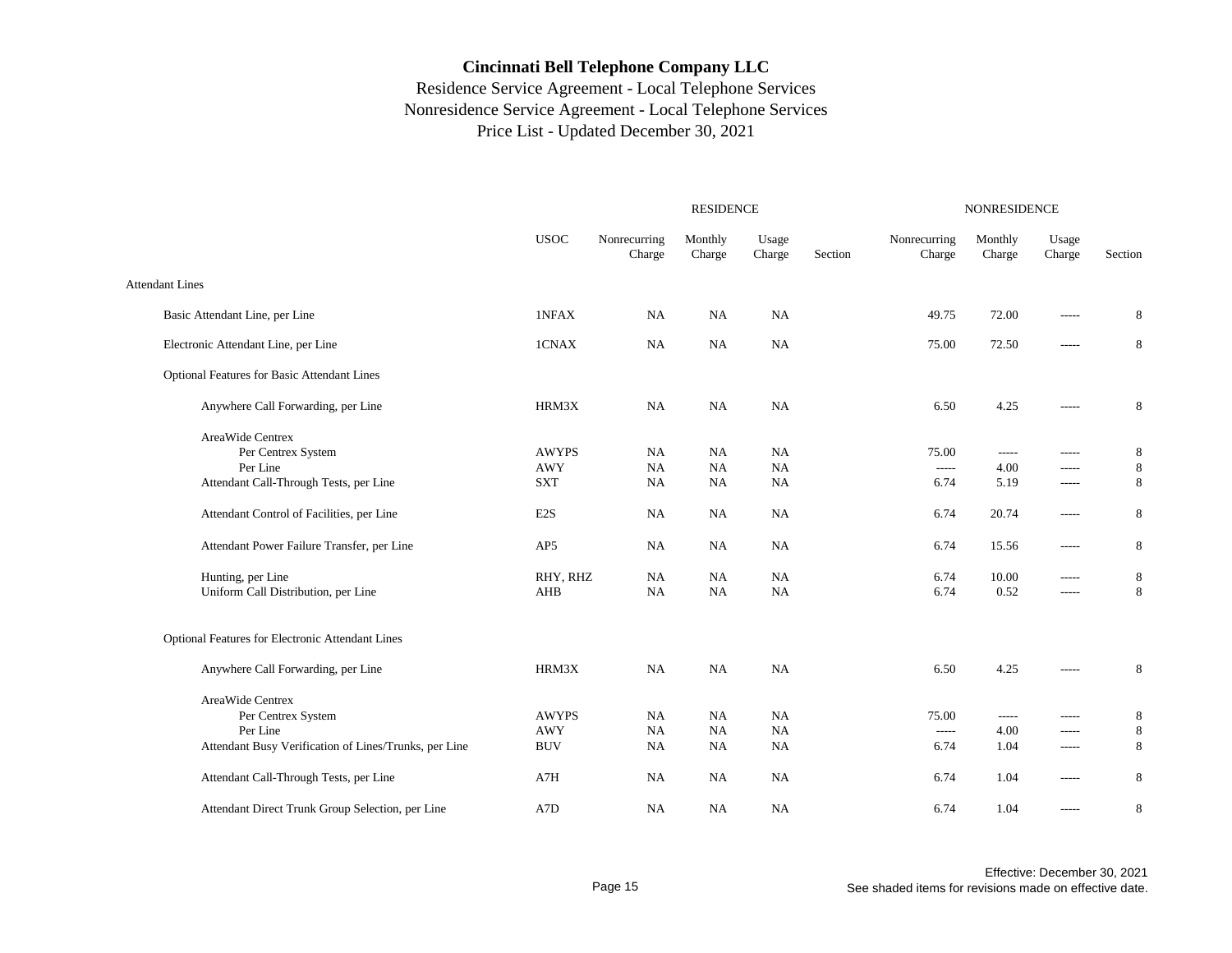|                                                      |                 |                        | <b>RESIDENCE</b>  |                 | NONRESIDENCE |                        |                   |                 |         |
|------------------------------------------------------|-----------------|------------------------|-------------------|-----------------|--------------|------------------------|-------------------|-----------------|---------|
|                                                      | <b>USOC</b>     | Nonrecurring<br>Charge | Monthly<br>Charge | Usage<br>Charge | Section      | Nonrecurring<br>Charge | Monthly<br>Charge | Usage<br>Charge | Section |
| Attendant Emergency Override, per Line               | A7Z             | <b>NA</b>              | NA                | NA              |              | 6.74                   | 1.04              | $- - - - -$     | 8       |
| Attendant Information about Calls on Queue, per Line | AQH             | <b>NA</b>              | <b>NA</b>         | NA              |              | 6.74                   | 1.04              | $-----$         | 8       |
| Attendant Power Failure Transfer, per Line           | A7Y             | <b>NA</b>              | NA                | NA              |              | 6.74                   | 15.56             | $-----$         | 8       |
| Attendant Traffic, per Line                          | TDF             | <b>NA</b>              | <b>NA</b>         | <b>NA</b>       |              | 6.74                   | 1.04              | $-----$         | 8       |
| Attendant Trunk Group Indicator, per Line            | A7N             | NA                     | NA                | NA              |              | 6.74                   | 1.04              | $-----$         | 8       |
| Custom Set Configuration, per Set                    | <b>NYE</b>      | <b>NA</b>              | <b>NA</b>         | NA              |              | 25.93                  | 0.00              | $-----$         | 8       |
| Hunting, per Line                                    | RHY, RHZ        | <b>NA</b>              | <b>NA</b>         | <b>NA</b>       |              | 6.74                   | 10.00             | $-----$         | 8       |
| Uniform Call Distribution, per Line                  | AHB             | NA                     | <b>NA</b>         | NA              |              | 6.74                   | 0.52              | $- - - - -$     | 8       |
| <b>Optional System Features</b>                      |                 |                        |                   |                 |              |                        |                   |                 |         |
| Conference Calling - 6 Way                           | EQ6             | <b>NA</b>              | <b>NA</b>         | NA              |              | 0.00                   | 64.29             | $-----$         | 8       |
| <b>Dial Dictation Service</b>                        | RD <sub>3</sub> | <b>NA</b>              | <b>NA</b>         | <b>NA</b>       |              | 0.00                   | 59.32             | $- - - - -$     | 8       |
| Loud Speaker Paging                                  | <b>EWJ</b>      | NA                     | <b>NA</b>         | <b>NA</b>       |              | 0.00                   | 38.84             | $-----$         | 8       |
| Queuing with Delay Announcement                      | QD5PS           | <b>NA</b>              | <b>NA</b>         | NA              |              | 0.00                   | 414.80            | $- - - - -$     | 8       |
| Radio Paging Access, per Line                        | <b>RPF</b>      | <b>NA</b>              | <b>NA</b>         | <b>NA</b>       |              | 0.00                   | 20.74             | $- - - - -$     | 8       |
| <b>Trunk Dial Transfer</b>                           | TT6PS           | <b>NA</b>              | <b>NA</b>         | <b>NA</b>       |              | 0.00                   | 6.22              | $- - - - -$     | 8       |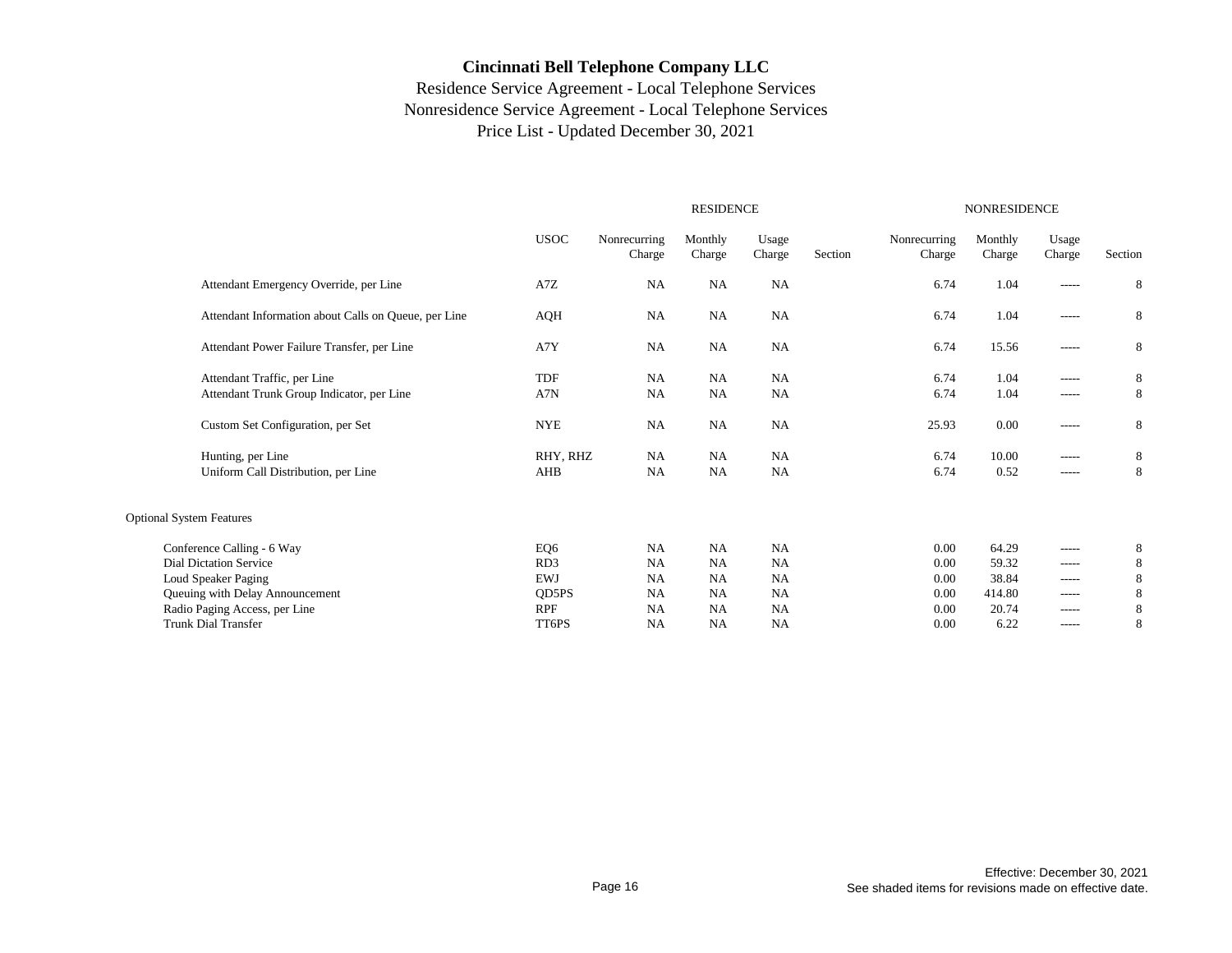|                                                                    |                               |                        | <b>RESIDENCE</b>       |                        | NONRESIDENCE |                        |                   |                        |         |
|--------------------------------------------------------------------|-------------------------------|------------------------|------------------------|------------------------|--------------|------------------------|-------------------|------------------------|---------|
|                                                                    | <b>USOC</b>                   | Nonrecurring<br>Charge | Monthly<br>Charge      | Usage<br>Charge        | Section      | Nonrecurring<br>Charge | Monthly<br>Charge | Usage<br>Charge        | Section |
| Tie Line Terminations                                              |                               |                        |                        |                        |              |                        |                   |                        |         |
| <b>Tandem Tie Trunks</b>                                           | 2TH, 2TJ,<br>2NH, 2NJ,<br>2PA | NA                     | <b>NA</b>              | <b>NA</b>              |              | 103.70                 | 67.41             | $--- - - -$            | 8       |
| Non-Tandem Tie Trunks                                              | EHZ,<br>EHY, JRY,<br>RXN, 901 | NA                     | <b>NA</b>              | <b>NA</b>              |              | 103.70                 | 51.85             | $- - - - -$            | 8       |
| Digital Interface (1.544 Mbps)<br>Per Interface<br>Per Trunk Group | M63<br>M63PG                  | <b>NA</b><br><b>NA</b> | <b>NA</b><br><b>NA</b> | <b>NA</b><br><b>NA</b> |              | 0.00<br>103.70         | 570.35<br>0.00    | $-----$<br>$- - - - -$ | 8<br>8  |
| Primary Rate Interface<br>Per Interface<br>Per Trunk Group         | NTE3X<br><b>NGTPG</b>         | <b>NA</b><br><b>NA</b> | <b>NA</b><br><b>NA</b> | <b>NA</b><br><b>NA</b> |              | 0.00<br>103.70         | 1,037.00<br>0.00  | $-----$<br>$------$    | 8<br>8  |
| WATS Terminations - INWATS/800 Service, per Termination            | <b>TCR</b>                    | NA                     | <b>NA</b>              | NA                     |              | 6.74                   | 0.00              | $- - - - -$            | 8       |
| Exchange Access for Tie Line Terminations, per Trunk Group         | 7BN                           | <b>NA</b>              | <b>NA</b>              | <b>NA</b>              |              | 0.00                   | 28.90             | $- - - - -$            | 8       |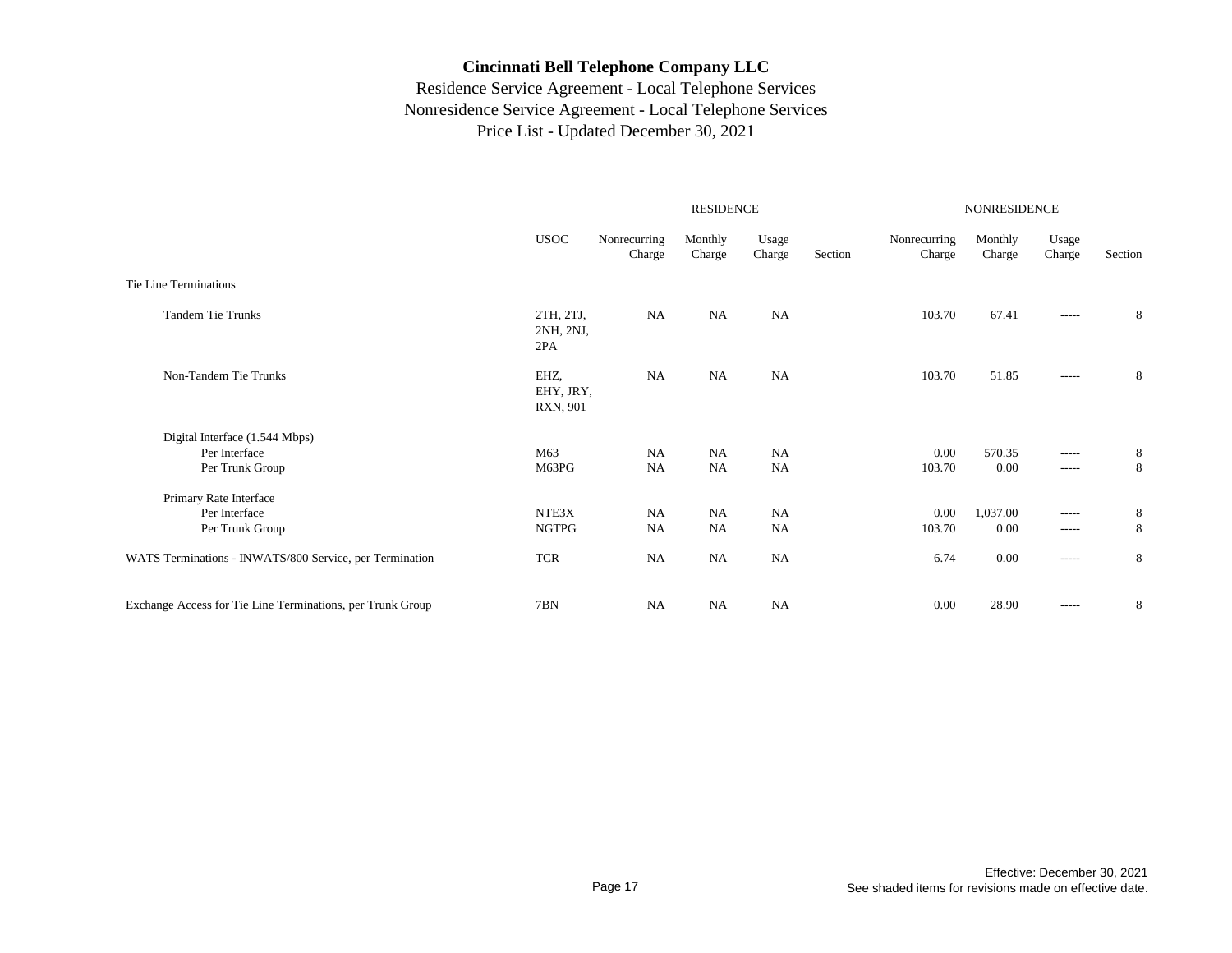|                                                        |              |                        | <b>RESIDENCE</b>  |                 | NONRESIDENCE |                        |                   |                 |             |
|--------------------------------------------------------|--------------|------------------------|-------------------|-----------------|--------------|------------------------|-------------------|-----------------|-------------|
|                                                        | <b>USOC</b>  | Nonrecurring<br>Charge | Monthly<br>Charge | Usage<br>Charge | Section      | Nonrecurring<br>Charge | Monthly<br>Charge | Usage<br>Charge | Section     |
| <b>Change Billing Arrangements, per Line</b>           | $\mbox{ALC}$ | 12.25                  | $- - - - -$       | $- - - - -$     |              | 24.99                  | $- - - - -$       | $- - - - -$     |             |
| Community Connection Service was withdrawn on 4/1/2021 |              |                        |                   |                 |              |                        |                   |                 |             |
| Peak Period                                            |              |                        |                   |                 |              |                        |                   |                 |             |
| <b>Initial Minute</b>                                  |              |                        |                   |                 |              |                        |                   |                 |             |
| 0 to 12 miles                                          |              | -----                  |                   |                 | -----        |                        | -----             | -----           | -----       |
| 13 to 26 miles                                         |              | -----                  | -----             | -----           | -----        | -----                  | -----             | -----           | -----       |
| 27 miles and over                                      |              | -----                  | $- - - - -$       | -----           | -----        | $- - - - -$            | -----             | -----           | $- - - - -$ |
| Additional Minute, each or fraction thereof            |              |                        |                   |                 |              |                        |                   |                 |             |
| 0 to 12 miles                                          |              | $- - - - -$            | $- - - - -$       | $- - - - -$     | -----        | $- - - - -$            | -----             | $- - - - -$     | $- - - - -$ |
| 13 to 26 miles                                         |              | $- - - - -$            | $- - - - -$       | -----           | $- - - - -$  | -----                  | -----             | $- - - - -$     | -----       |
| 27 miles and over                                      |              | -----                  | $- - - - -$       | -----           | -----        | $- - - - -$            | -----             | -----           | -----       |
| Off-Peak Periods                                       |              |                        |                   |                 |              |                        |                   |                 |             |
| Initial Minute, or fraction thereof                    |              |                        |                   |                 |              |                        |                   |                 |             |
| 0 to 12 miles                                          |              | $- - - - -$            | -----             | -----           | -----        | $- - - - -$            | -----             | $- - - - -$     | -----       |
| 13 to 26 miles                                         |              | -----                  | $- - - - -$       | -----           | $- - - - -$  | $- - - - -$            | -----             | $- - - - -$     | -----       |
| 27 miles and over                                      |              | -----                  | $- - - - -$       | -----           | -----        | $- - - - -$            | -----             | $- - - - -$     | -----       |
| Additional Minute, each or fraction thereof            |              |                        |                   |                 |              |                        |                   |                 |             |
| 0 to 12 miles                                          |              | -----                  | $- - - - -$       | -----           | $- - - - -$  | $- - - - -$            | -----             | $- - - - -$     | -----       |
| 13 to 26 miles                                         |              | -----                  | -----             | -----           | $- - - - -$  | -----                  | -----             | -----           | -----       |
| 27 miles and over                                      |              | -----                  | -----             | -----           | -----        | -----                  | -----             | $- - - - -$     | -----       |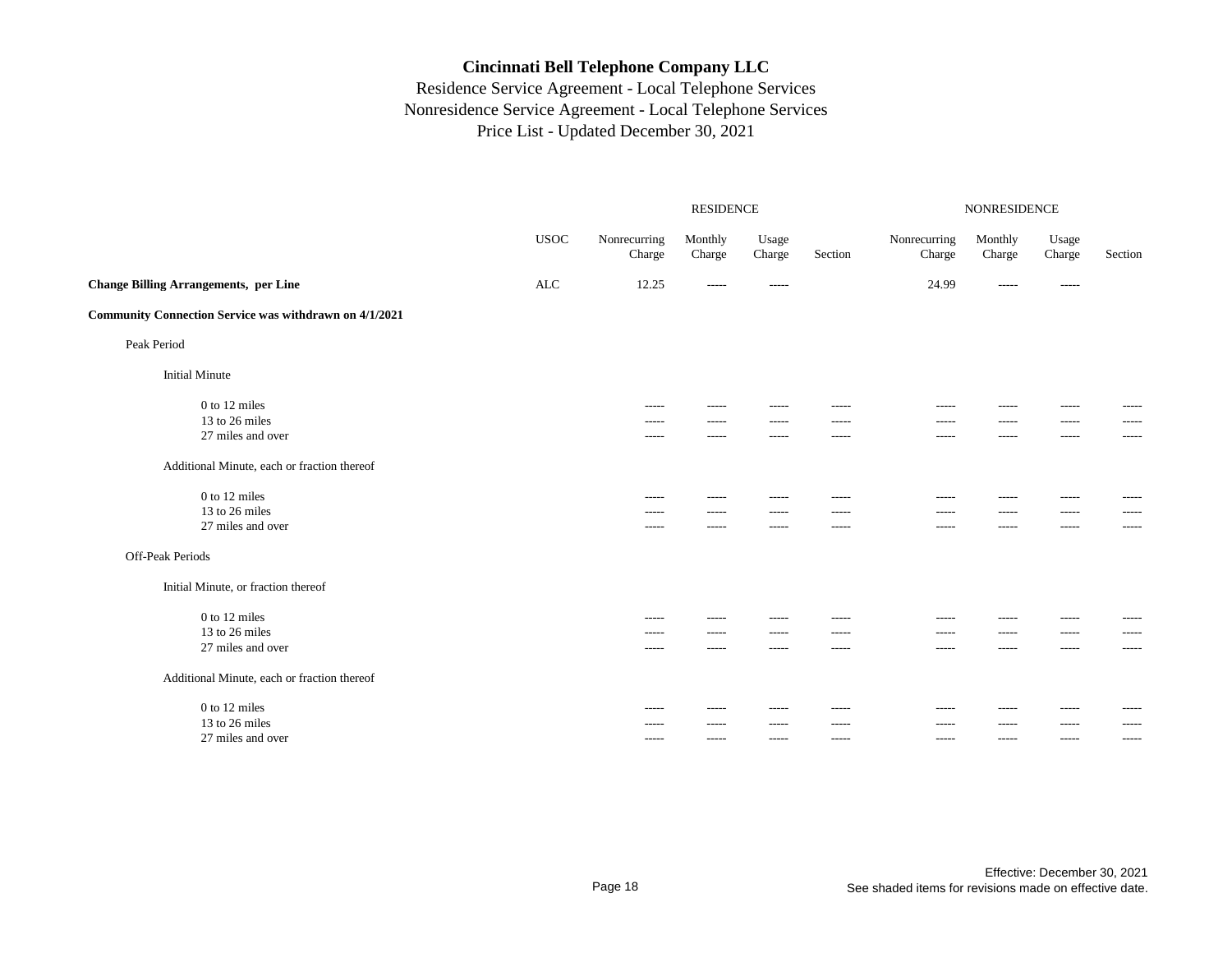|                                                                                       |                                                                                                                                                                                 |                                                                                                                     | <b>RESIDENCE</b>    |                     |                                  | <b>NONRESIDENCE</b>                                                                                                 |                      |                 |          |
|---------------------------------------------------------------------------------------|---------------------------------------------------------------------------------------------------------------------------------------------------------------------------------|---------------------------------------------------------------------------------------------------------------------|---------------------|---------------------|----------------------------------|---------------------------------------------------------------------------------------------------------------------|----------------------|-----------------|----------|
|                                                                                       | <b>USOC</b>                                                                                                                                                                     | Nonrecurring<br>Charge                                                                                              | Monthly<br>Charge   | Usage<br>Charge     | Section                          | Nonrecurring<br>Charge                                                                                              | Monthly<br>Charge    | Usage<br>Charge | Section  |
| Local Usage Detail                                                                    | <b>ALC</b>                                                                                                                                                                      |                                                                                                                     |                     |                     |                                  |                                                                                                                     |                      |                 |          |
| Subscription, per account<br>Per Listed Call (added to the Subscription charge)       |                                                                                                                                                                                 | 12.25<br>$- - - - -$                                                                                                | 0.25<br>$- - - - -$ | $- - - - -$<br>0.01 | $\overline{4}$<br>$\overline{4}$ | 24.99<br>$- - - - -$                                                                                                | 1.50<br>$- - - - -$  | -----<br>0.01   | 4<br>4   |
|                                                                                       | Note: Charge does not apply if purchasing Local<br>Note: Charge does not apply if purchasing Local<br><b>Usage Detail for Measured Lines</b><br>Usage Detail for Measured Lines |                                                                                                                     |                     |                     |                                  |                                                                                                                     |                      |                 |          |
| <b>Conference Service, Local</b>                                                      |                                                                                                                                                                                 |                                                                                                                     |                     |                     |                                  |                                                                                                                     |                      |                 |          |
| First Three minutes or fraction thereof<br>Each Additional Minute or fraction thereof |                                                                                                                                                                                 | -----<br>$- - - - -$                                                                                                | -----<br>-----      | 0.55<br>0.11        | 20<br>20                         | -----<br>$- - - - -$                                                                                                | -----<br>$- - - - -$ | 0.55<br>0.11    | 20<br>20 |
|                                                                                       |                                                                                                                                                                                 | Note: Prices apply to each exchange access line.                                                                    |                     |                     |                                  | Note: Prices apply to each exchange access line.                                                                    |                      |                 |          |
| <b>Construction</b>                                                                   |                                                                                                                                                                                 | Construction charges are determined on an<br>individual case basis depending on the time and<br>materials required. |                     |                     |                                  | Construction charges are determined on an<br>individual case basis depending on the time and<br>materials required. |                      |                 |          |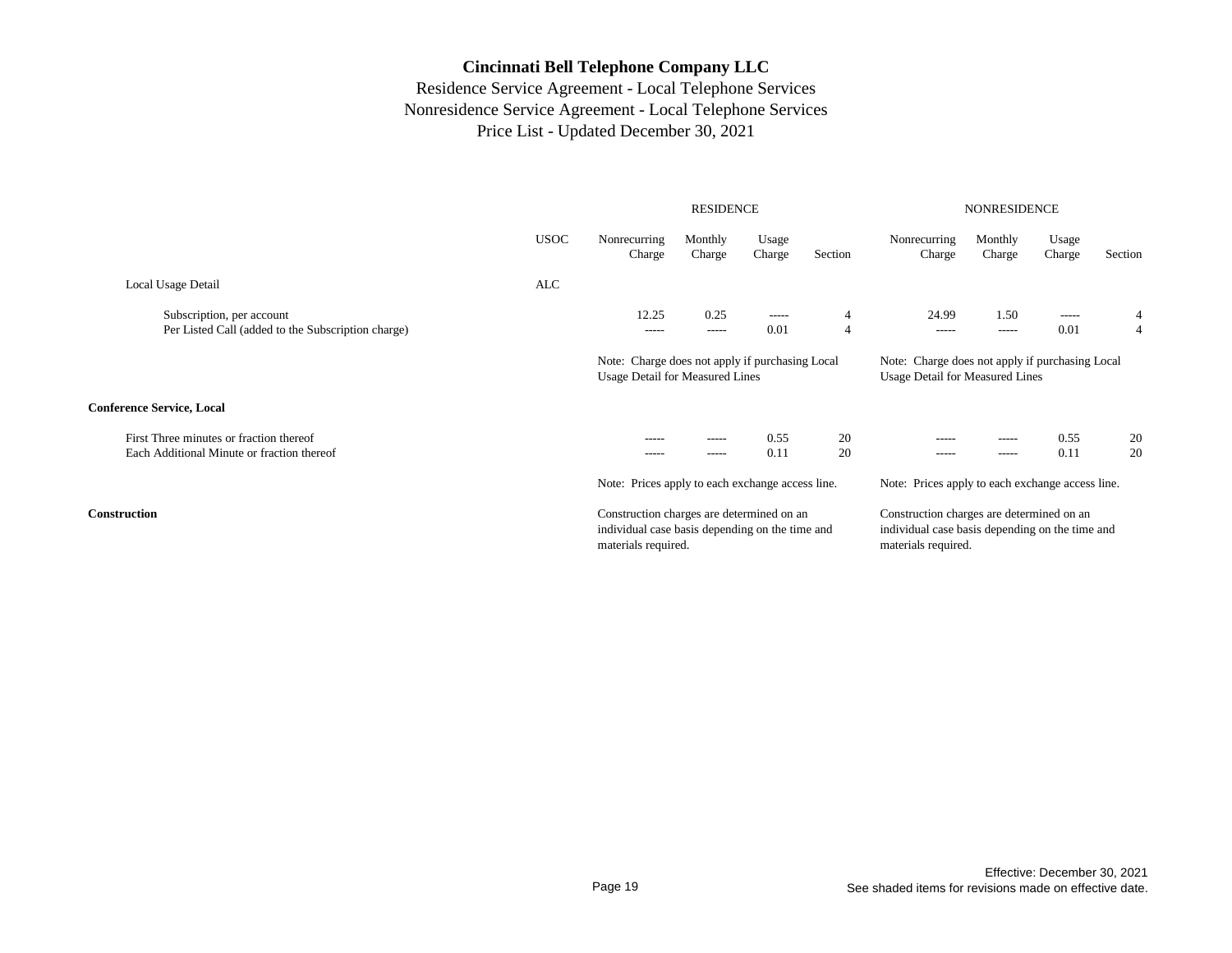|                                                      |                                        |                        | <b>RESIDENCE</b>     |                                       | <b>NONRESIDENCE</b> |                         |                       |                                |             |
|------------------------------------------------------|----------------------------------------|------------------------|----------------------|---------------------------------------|---------------------|-------------------------|-----------------------|--------------------------------|-------------|
|                                                      | <b>USOC</b>                            | Nonrecurring<br>Charge | Monthly<br>Charge    | Usage<br>Charge                       | Section             | Nonrecurring<br>Charge  | Monthly<br>Charge     | Usage<br>Charge                | Section     |
| <b>Custom Calling Services (Note)</b>                |                                        |                        |                      |                                       |                     |                         |                       |                                |             |
| Anonymous Call Rejection (ACR), per Line             | <b>NKB</b>                             | 8.50                   | 5.00                 | -----                                 | 5                   | 15.00                   | 6.00                  | $- - - - -$                    | 5           |
| Anywhere Call Forwarding, per Line                   | <b>HRM</b>                             | 8.50                   | 6.00                 | $\cdots$                              | 5                   | 15.00                   | 11.75                 | $\cdots$                       | 5           |
| Business Manager, per Line                           | NLUYN,<br>NLUY1                        | <b>NA</b>              | NA                   | <b>NA</b>                             |                     | 6.50                    | 13.75                 | $- - - - -$                    | 5           |
| Call Block (*60), per Line                           | <b>NSY</b>                             | 8.50                   | 5.00                 | $- - - - -$                           | 5                   | 15.00                   | 7.50                  | $\cdots$                       | 5           |
| Call Forwarding, per Line                            |                                        |                        |                      |                                       |                     |                         |                       |                                |             |
| <b>Busy Line</b><br>Don't Answer<br>Variable         | <b>EVB</b><br><b>EVD</b><br><b>ESM</b> | 8.50<br>8.50<br>8.50   | 1.75<br>1.75<br>6.00 | $- - - - -$<br>$- - - - -$<br>$-----$ | 5<br>5<br>5         | 15.00<br>15.00<br>15.00 | 8.50<br>8.50<br>11.75 | $\cdots$<br>$-----$<br>$-----$ | 5<br>5<br>5 |
| Call Manager, per Line                               | NLUYN,<br>NLUY1                        | 6.50                   | 12.75                | $- - - - -$                           | 5                   | <b>NA</b>               | <b>NA</b>             | <b>NA</b>                      |             |
| Call Return (*69)                                    |                                        |                        |                      |                                       |                     |                         |                       |                                |             |
| Subscription (includes ACR), per line<br>Pay-per-use | <b>NSQ</b><br>NX8                      | 8.50<br>0.00           | 5.00<br>$- - - - -$  | -----<br>1.25                         | 5<br>$\sqrt{5}$     | 15.00<br>0.00           | 7.50<br>$- - - - -$   | $\cdots$<br>1.25               | 5<br>5      |
| Call Tracing, pay-per-use                            | <b>NST</b>                             | 6.50                   | -----                | 1.50                                  | 5                   | 6.50                    | $\cdots$              | 1.50                           | 5           |
| Call Transfer, per Line                              | TFI                                    | 8.50                   | 5.00                 | $-----$                               | 5                   | 15.00                   | 7.50                  | $-----$                        | 5           |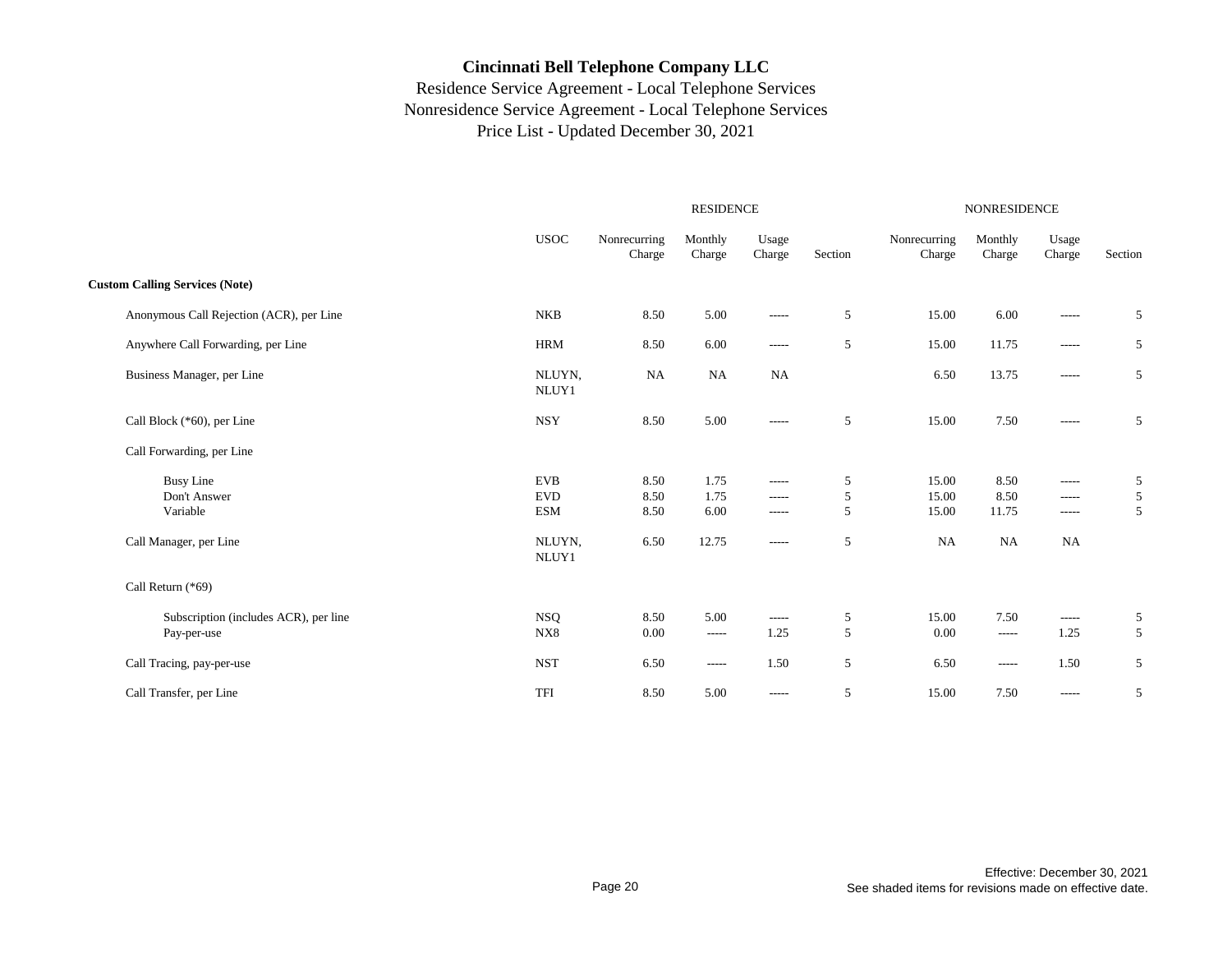## Residence Service Agreement - Local Telephone Services Nonresidence Service Agreement - Local Telephone Services Price List - Updated December 30, 2021

|                                                                          |                            |                        | <b>RESIDENCE</b>  |                      | <b>NONRESIDENCE</b> |                        |                   |                 |         |
|--------------------------------------------------------------------------|----------------------------|------------------------|-------------------|----------------------|---------------------|------------------------|-------------------|-----------------|---------|
|                                                                          | <b>USOC</b>                | Nonrecurring<br>Charge | Monthly<br>Charge | Usage<br>Charge      | Section             | Nonrecurring<br>Charge | Monthly<br>Charge | Usage<br>Charge | Section |
| Call Waiting, per Line                                                   | <b>ESX</b>                 | 8.50                   | 6.60              | -----                | 5                   | 15.00                  | 7.50              | -----           | 5       |
| Call Waiting Deluxe, per Line (Grandfathered as of 5/1/2018)             | <b>PKR</b>                 | 8.50                   | 7.00              | -----                | 5                   | 15.00                  | 10.75             | -----           | 5       |
| Caller ID (includes ACR)                                                 |                            |                        |                   |                      |                     |                        |                   |                 |         |
| Caller ID Number, per Line                                               | <b>NSD</b>                 | 8.50                   | 7.00              | -----                | 5                   | 8.50                   | 9.25              | -----           | 5       |
| Calling Name, per Line                                                   | <b>NMP</b>                 | 8.50                   | 8.00              | -----                | 5                   | 15.00                  | 12.75             | -----           | 5       |
| Calling Name and Number, per Line                                        | <b>NNK</b>                 | 8.50                   | 8.00              | -----                | 5                   | 15.00                  | 12.75             | -----           | 5       |
| Distinctive Ringing, per Dependent Directory Number (DN) Subscribed To   |                            |                        |                   |                      |                     |                        |                   |                 |         |
| 1st Dependent DN<br>Per Additional Dependent DN                          | RGG1B<br>RGG2D or<br>RGG2E | 8.50<br>8.50           | 6.00<br>6.00      | $- - - - -$<br>----- | 5<br>5              | 15.00<br>15.00         | 4.00<br>4.00      | -----<br>-----  | 5<br>5  |
| Message Waiting Indicator, per Line                                      | <b>MWN</b>                 | 8.50                   | 0.25              | -----                | 5                   | 15.00                  | 0.25              | -----           | 5       |
| Per Call Number Privacy, per Call<br>Note: Provided with telephone line. |                            | 0.00                   | -----             | 0.00                 | 5                   | 0.00                   | $- - - - -$       | 0.00            | 5       |
| Per Line Number Privacy                                                  |                            |                        |                   |                      |                     |                        |                   |                 |         |
| Per Non-published Line<br>All Lines Except Non-published, per Line       | NBA<br><b>NBJ</b>          | 6.50<br>6.50           | 0.00<br>1.00      | -----<br>-----       | 5<br>5              | 6.50<br>6.50           | 1.00<br>1.00      | -----<br>-----  | 5<br>5  |
| Priority Call, per Line                                                  | <b>NSK</b>                 | 8.50                   | 5.00              | -----                | 5                   | 15.00                  | 4.00              | -----           | 5       |
| Priority Forward, per Line                                               | <b>NCE</b>                 | 8.50                   | 5.00              | -----                | 5                   | 15.00                  | 4.00              | -----           | 5       |
| Quiet Time, per Line                                                     | D7T                        | 8.50                   | 5.00              | -----                | 5                   | NA                     | <b>NA</b>         | NA              |         |

Repeat Dialing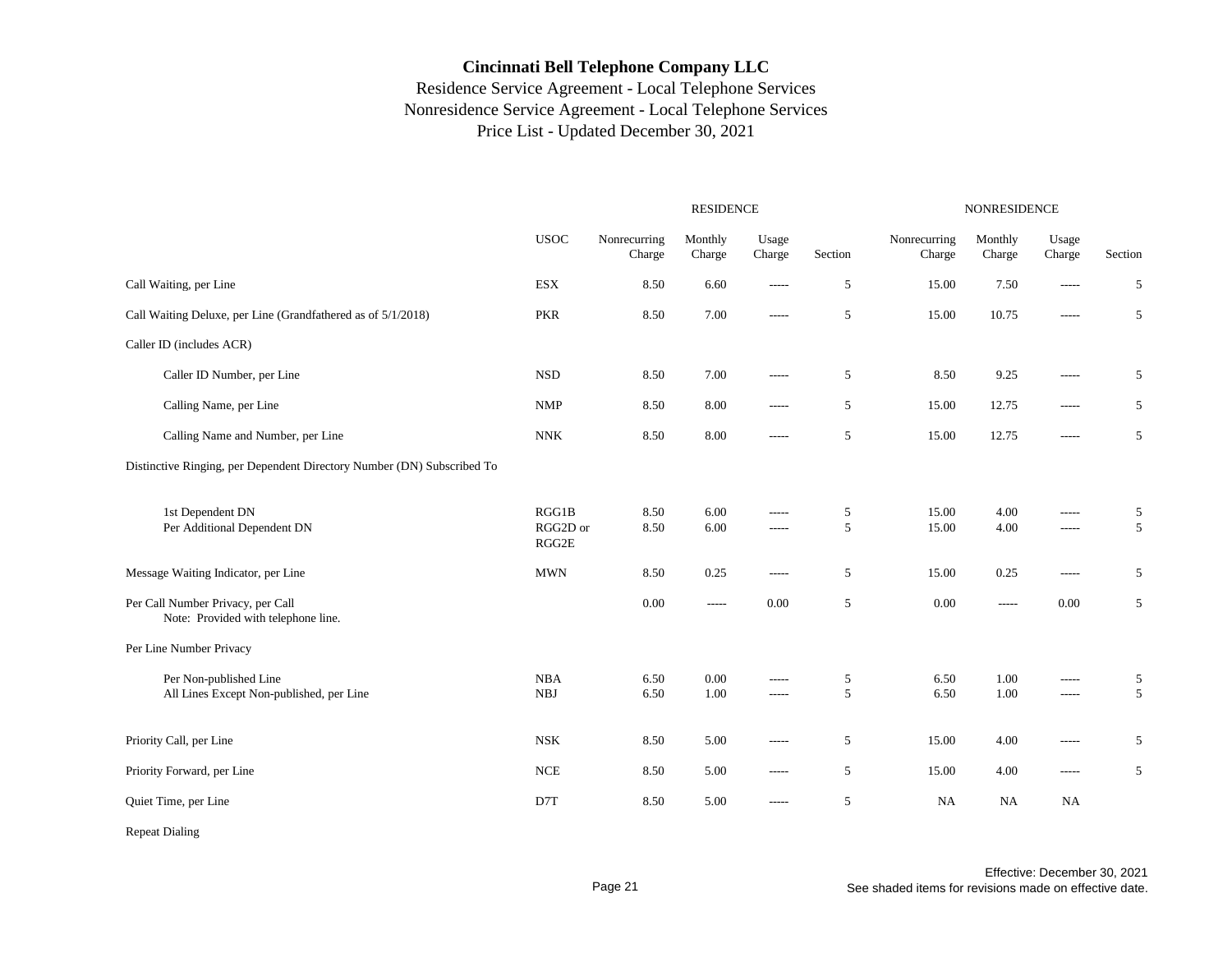#### Residence Service Agreement - Local Telephone Services Nonresidence Service Agreement - Local Telephone Services Price List - Updated December 30, 2021

|                                                               |             |                        | <b>RESIDENCE</b>  |                 | <b>NONRESIDENCE</b> |                        |                   |                 |         |
|---------------------------------------------------------------|-------------|------------------------|-------------------|-----------------|---------------------|------------------------|-------------------|-----------------|---------|
|                                                               | <b>USOC</b> | Nonrecurring<br>Charge | Monthly<br>Charge | Usage<br>Charge | Section             | Nonrecurring<br>Charge | Monthly<br>Charge | Usage<br>Charge | Section |
| Subscription, per Line                                        | <b>NSS</b>  | 8.50                   | 5.00              | $- - - - -$     | 5                   | 15.00                  | 7.50              | $- - - - -$     | 5       |
| Pay-per-use                                                   | NX9         | 0.00                   | $\cdots$          | 1.25            | 5                   | 0.00                   | $- - - - -$       | 1.25            | 5       |
| Reveal Privacy Management, per Line                           | RVL         | 8.50                   | 5.00              | $- - - - -$     | 5                   | 15.00                  | 7.50              | $- - - - -$     | 5       |
| Speed Calling                                                 |             |                        |                   |                 |                     |                        |                   |                 |         |
| 8 number capacity, per line                                   | ESL         | 8.50                   | 5.00              | $- - - - -$     | 5                   | 15.00                  | 7.50              | -----           | 5       |
| 30 number capacity, per line                                  | ESF         | 8.50                   | 5.00              | $- - - - -$     | 5                   | 15.00                  | 7.50              | $- - - - -$     | 5       |
| Talking Call Waiting, per Line (Grandfathered as of 5/1/2018) | TW1         | 8.50                   | 4.00              | $- - - - -$     | 5                   | NA                     | <b>NA</b>         | <b>NA</b>       |         |
| Three Way Calling                                             |             |                        |                   |                 |                     |                        |                   |                 |         |
| Subscription, per Line                                        | <b>ESC</b>  | 8.50                   | 5.00              | $- - - - -$     | 5                   | 15.00                  | 7.50              | $- - - - -$     | 5       |
| Pay-per-use                                                   | <b>HWE</b>  | 0.00                   | $- - - - -$       | 1.25            | 5                   | 0.00                   | $-----$           | 1.25            | 5       |
| Voice Mail Support Package, per Line                          | NLR3M       | 8.50                   | 1.75              | $- - - - -$     | 5                   | 15.00                  | 6.50              | $-----$         | 5       |

Note: Customers ordering multiple Custom Calling Services on the same line at the same time are billed only one nonrecurring charge. The billed nonrecurring charge will be the highest of the applicable nonrecurring charges.

Note: Customers ordering multiple Custom Calling Services on the same line at the same time are billed only one nonrecurring charge. The billed nonrecurring charge will be the highest of the applicable nonrecurring charges.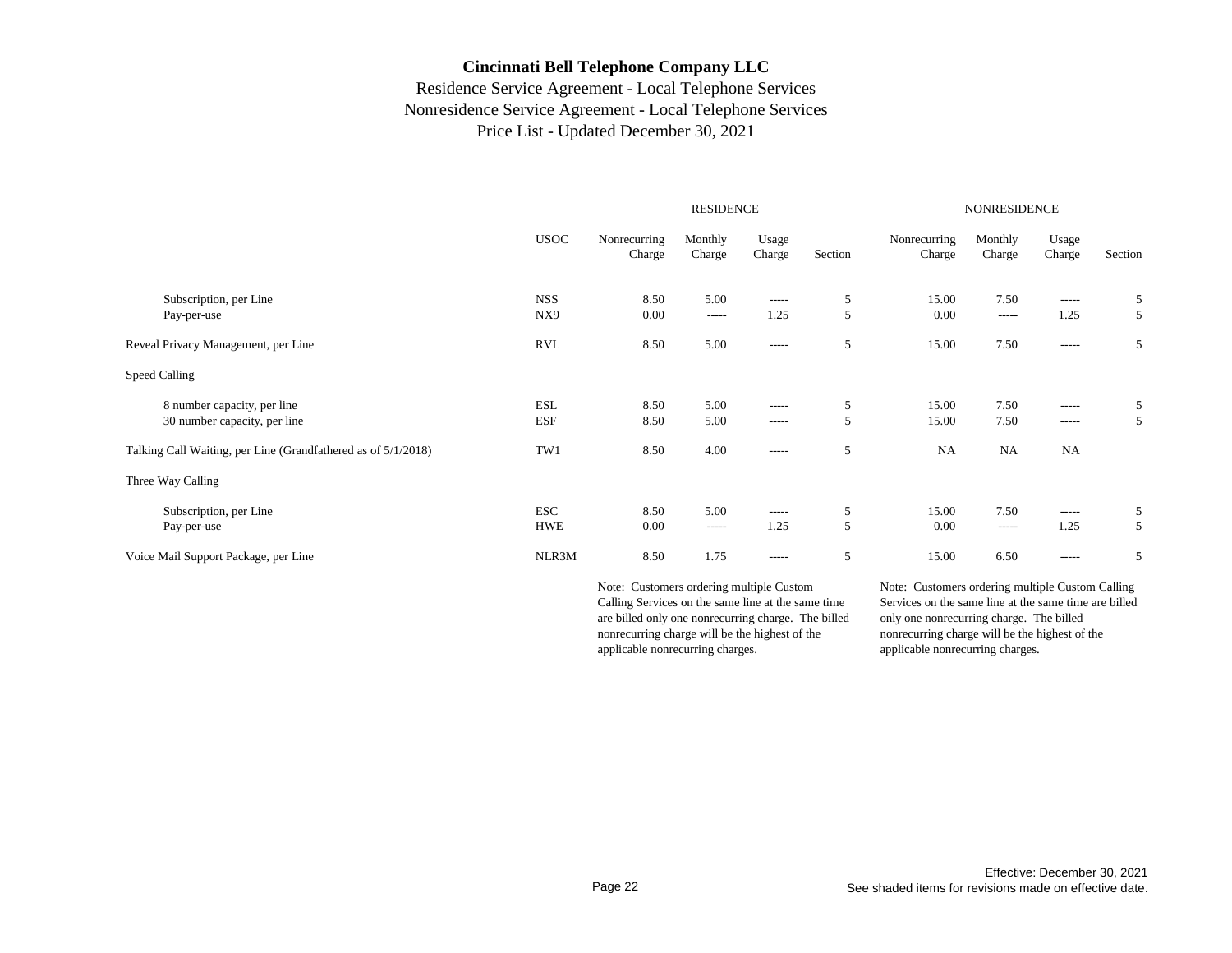|                                                 |                 |                        | <b>RESIDENCE</b>  |                 | NONRESIDENCE |                                                                                  |                   |                 |         |
|-------------------------------------------------|-----------------|------------------------|-------------------|-----------------|--------------|----------------------------------------------------------------------------------|-------------------|-----------------|---------|
|                                                 | <b>USOC</b>     | Nonrecurring<br>Charge | Monthly<br>Charge | Usage<br>Charge | Section      | Nonrecurring<br>Charge                                                           | Monthly<br>Charge | Usage<br>Charge | Section |
| <b>Direct Inward Dialing (DID)</b>              |                 |                        |                   |                 |              |                                                                                  |                   |                 |         |
| Each Block of 20 DID numbers                    | ND <sub>4</sub> | <b>NA</b>              | <b>NA</b>         | <b>NA</b>       |              | 207.40                                                                           | 8.00              | -----           | 20      |
|                                                 |                 |                        |                   |                 |              | Note: The nonrecurring charge applies only to the<br>first block of DID numbers. |                   |                 |         |
| DID Trunk Central Office Termination, per Trunk | <b>NDT</b>      | <b>NA</b>              | <b>NA</b>         | NA              |              | 140.00                                                                           | 60.00             | $\frac{1}{2}$   | 20      |
| Direct Inward Dialing (DID) CNAM Database       | WZDV9           |                        |                   |                 |              |                                                                                  |                   |                 |         |
| Per DID Number                                  |                 | $- - - - -$            | -----             | -----           | $- - - - -$  | 4.99                                                                             | $- - - - -$       | -----           | 20      |
| <b>Directory Assistance Services</b>            |                 |                        |                   |                 |              |                                                                                  |                   |                 |         |
| <b>Business Category Search</b>                 |                 |                        |                   |                 |              |                                                                                  |                   |                 |         |
| Direct Dialed, per Call                         |                 | $- - - - -$            | $- - - - -$       | 4.99            | 15           | $- - - - -$                                                                      | $- - - - -$       | 4.99            | 15      |
| Operator Assisted, per Call                     |                 | -----                  | $-----$           | 4.99            | 15           | -----                                                                            | $--- - -$         | 4.99            | 15      |
| <b>Local Directory Assistance</b>               |                 |                        |                   |                 |              |                                                                                  |                   |                 |         |
| Direct Dialed, per Call                         |                 | $- - - - -$            | $- - - - -$       | 4.99            | 15           | $- - - - -$                                                                      | $- - - - -$       | 4.99            | 15      |
| Operator Assisted, per Call                     |                 | -----                  | $-----$           | 4.99            | 15           | $- - - - -$                                                                      | $- - - - -$       | 4.99            | 15      |
| National Directory Assistance                   |                 |                        |                   |                 |              |                                                                                  |                   |                 |         |
| Direct Dialed, per Call                         |                 | -----                  | -----             | 4.99            | 15           | -----                                                                            | -----             | 4.99            | 15      |
| Operator Assisted, per Call                     |                 | $- - - - -$            | $- - - - -$       | 4.99            | 15           | $- - - - -$                                                                      | $- - - - -$       | 4.99            | 15      |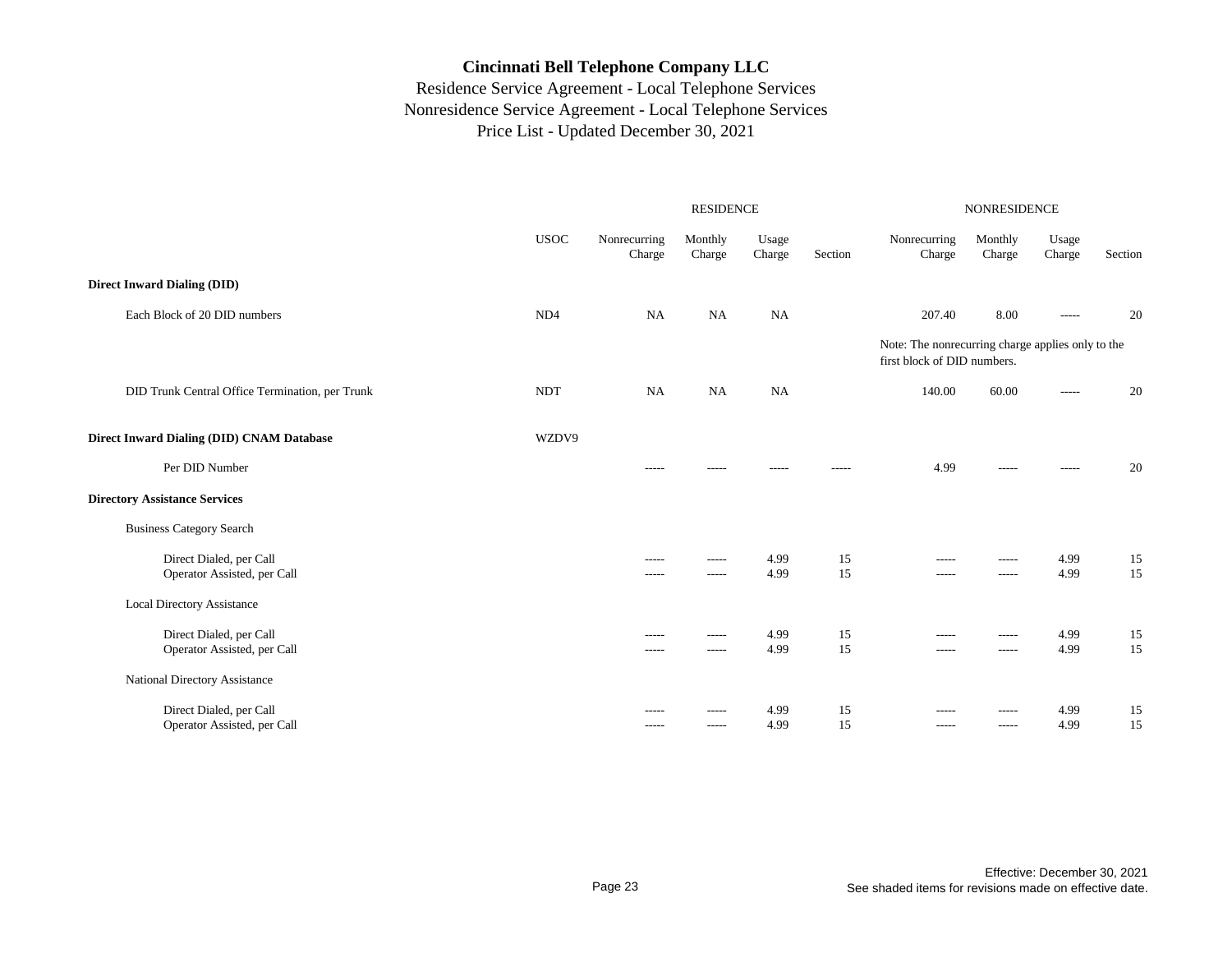|                                                                        |                     |                        | <b>RESIDENCE</b>  |                 | <b>NONRESIDENCE</b> |                        |                   |                 |         |
|------------------------------------------------------------------------|---------------------|------------------------|-------------------|-----------------|---------------------|------------------------|-------------------|-----------------|---------|
|                                                                        | <b>USOC</b>         | Nonrecurring<br>Charge | Monthly<br>Charge | Usage<br>Charge | Section             | Nonrecurring<br>Charge | Monthly<br>Charge | Usage<br>Charge | Section |
| Reverse Search                                                         |                     |                        |                   |                 |                     |                        |                   |                 |         |
| Direct Dialed, per Call                                                |                     | $- - - - -$            | $- - - - -$       | 4.99            | 15                  | $- - - - -$            | $- - - - -$       | 4.99            | 15      |
| Operator Assisted, per Call                                            |                     | $- - - - -$            | -----             | 4.99            | 15                  | -----                  | $- - - - -$       | 4.99            | 15      |
| <b>Directory/Listing Services</b>                                      |                     |                        |                   |                 |                     |                        |                   |                 |         |
| <b>Additional Listing</b>                                              |                     |                        |                   |                 |                     |                        |                   |                 |         |
| Cellular Telephone, per Listing                                        | <b>CLH</b>          | 12.37                  | 4.50              | $- - - - -$     | 14                  | 12.37                  | 8.50              | $- - - - -$     | 14      |
| Nonresidence Line, per Listing                                         | <b>CLT</b>          | NA                     | <b>NA</b>         | <b>NA</b>       |                     | 12.37                  | 8.50              | $- - - - -$     | 14      |
| Pager, per Listing                                                     | PS <sub>6</sub>     | 12.37                  | 4.50              | $-----$         | 14                  | 12.37                  | 8.50              | $\cdots$        | 14      |
| Residence Line, per Listing                                            | <b>RLT</b>          | 12.37                  | 4.50              | $-----$         | 14                  | NA                     | <b>NA</b>         | NA              |         |
| Voice Messaging, per Listing                                           | VS <sub>5</sub>     | 12.37                  | 4.50              | $- - - - -$     | 14                  | 12.37                  | 8.50              | $-----$         | 14      |
| Extra Line Matter Furnished as Part of an Additional Listing, per Line | Y6V                 | 12.37                  | 4.50              | $- - - - -$     | 14                  | 12.37                  | 8.50              | $-----$         | 14      |
| <b>Alternate Listing</b>                                               |                     |                        |                   |                 |                     |                        |                   |                 |         |
| Cellular Telephone, per listing                                        | FNA, LLT,<br>or NSH | 12.37                  | 4.50              | $\cdots$        | 14                  | 12.37                  | 8.50              | -----           | 14      |
| Nonresidence Line, per Listing                                         | FNA, LLT,<br>or NSH | NA                     | NA                | NA              |                     | 12.37                  | 8.50              | $- - - - -$     | 14      |
| Pager, per Listing                                                     | FNA, LLT,<br>or NSH | 12.37                  | 4.50              | $\cdots$        | 14                  | 12.37                  | 8.50              | $- - - - -$     | 14      |
| Residence Line, per Listing                                            | FNA, LLT,<br>or NSH | 12.37                  | 4.50              | $\cdots$        | 14                  | NA                     | NA                | <b>NA</b>       |         |
| Voice Messaging, per Listing                                           | FNA, LLT,<br>or NSH | 12.37                  | 4.50              | $- - - - -$     | 14                  | 12.37                  | 8.50              | $- - - - -$     | 14      |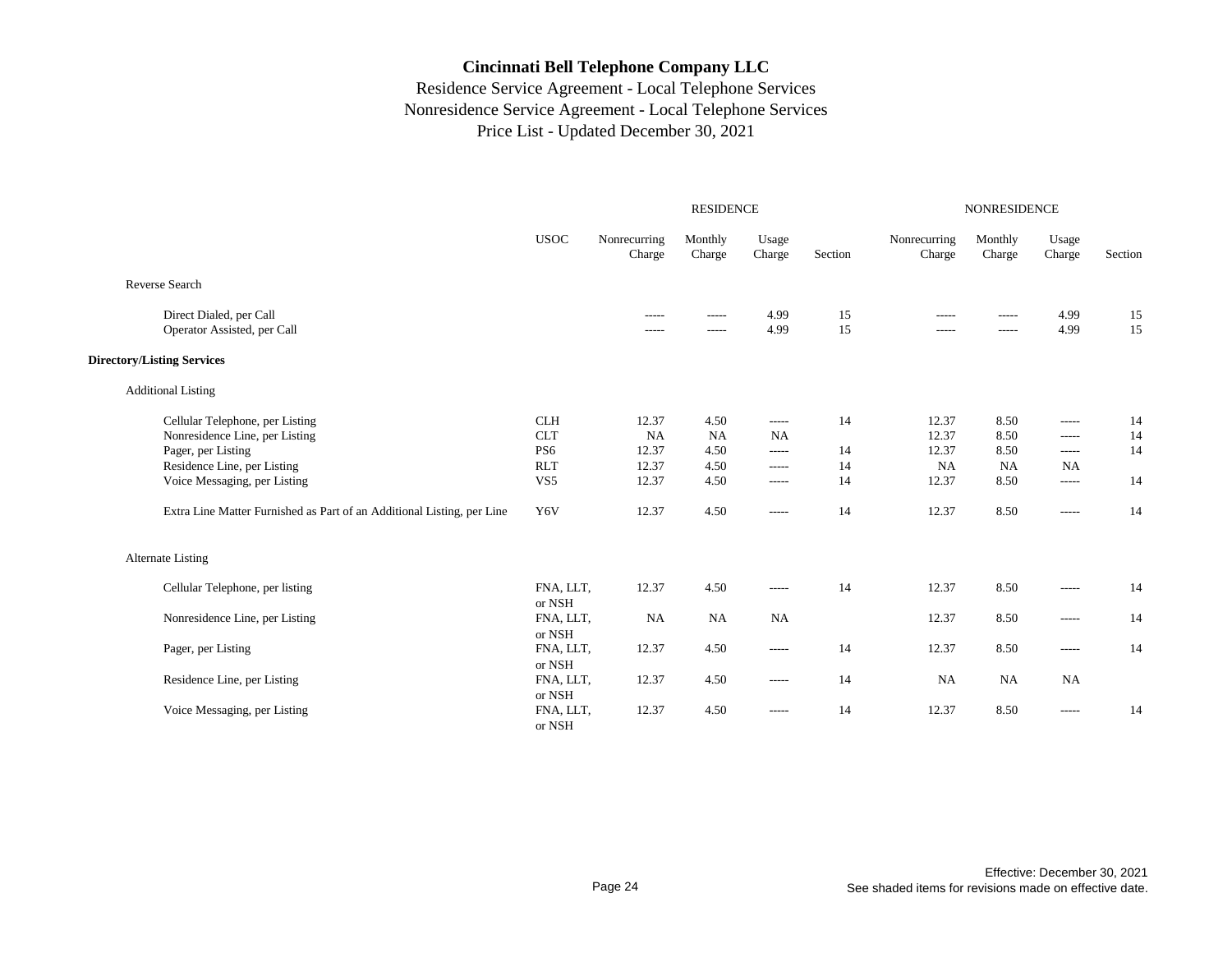|                                                                                         |                 |                                                                                                                                       | <b>RESIDENCE</b>     |                                   |                | <b>NONRESIDENCE</b>                                                                                                |                      |                         |                |  |
|-----------------------------------------------------------------------------------------|-----------------|---------------------------------------------------------------------------------------------------------------------------------------|----------------------|-----------------------------------|----------------|--------------------------------------------------------------------------------------------------------------------|----------------------|-------------------------|----------------|--|
|                                                                                         | <b>USOC</b>     | Nonrecurring<br>Charge                                                                                                                | Monthly<br>Charge    | Usage<br>Charge                   | Section        | Nonrecurring<br>Charge                                                                                             | Monthly<br>Charge    | Usage<br>Charge         | Section        |  |
| <b>Electronic Address Listings</b>                                                      |                 |                                                                                                                                       |                      |                                   |                |                                                                                                                    |                      |                         |                |  |
| E-Mail Address, per Listing<br>URL, per Listing<br>E-Mail and URL, per Combined Listing |                 | 12.37<br>12.37<br>12.37                                                                                                               | 3.00<br>3.00<br>6.00 | $-----$<br>$-----$<br>$- - - - -$ | 14<br>14<br>14 | 12.37<br>12.37<br>12.37                                                                                            | 5.00<br>5.00<br>8.00 | -----<br>-----<br>----- | 14<br>14<br>14 |  |
| Foreign Listing, per Listing                                                            | <b>FAL</b>      | 12.37                                                                                                                                 | 4.50                 | $- - - - -$                       | 14             | 12.37                                                                                                              | 8.50                 | -----                   | 14             |  |
| Logo Listings, per Listing                                                              |                 | 12.37                                                                                                                                 | 4.00                 | $- - - - -$                       | 14             | <b>NA</b>                                                                                                          | NA                   | <b>NA</b>               | 14             |  |
|                                                                                         |                 | Note: Subscribers may pay the monthly charge as<br>one payment of \$48.00 due when service is<br>established and annually thereafter. |                      |                                   |                |                                                                                                                    |                      |                         |                |  |
| Non-Address Service, per Line                                                           | NP <sub>4</sub> | 12.37                                                                                                                                 | 0.00                 | $- - - - -$                       | 14             | 12.37                                                                                                              | 0.00                 | -----                   | 14             |  |
| Non-List Service, per Line                                                              | <b>NLT</b>      | 12.37                                                                                                                                 | 1.96                 | -----                             | 14             | 12.37                                                                                                              | 1.96                 | -----                   | 14             |  |
| Non-Published Service, per Line                                                         | <b>NPU</b>      | 12.37                                                                                                                                 | 7.99                 | -----                             | 14             | 12.37                                                                                                              | 8.50                 | -----                   | 14             |  |
| <b>Primary Listing</b>                                                                  |                 |                                                                                                                                       |                      |                                   |                |                                                                                                                    |                      |                         |                |  |
| Listing Change, per Listing Changed                                                     |                 | 12.37                                                                                                                                 |                      |                                   | 14             | 12.37                                                                                                              |                      |                         | 14             |  |
|                                                                                         |                 | Note: Charge does not apply if customer is<br>converting from non-published, non-address, or<br>non-list service.                     |                      |                                   |                | Note: Charge does not apply if customer is<br>converting from non-published, non-address, or non-<br>list service. |                      |                         |                |  |
| Extra Line Matter Furnished as Part of a Primary Listing, per Line                      | <b>XLL</b>      | 12.37                                                                                                                                 | 4.50                 | -----                             | 14             | 12.37                                                                                                              | 8.50                 | -----                   | 14             |  |
| Secretarial Listings, per Listing                                                       | 9FK             | <b>NA</b>                                                                                                                             | <b>NA</b>            | NA                                |                | 12.37                                                                                                              | 3.50                 | -----                   | 14             |  |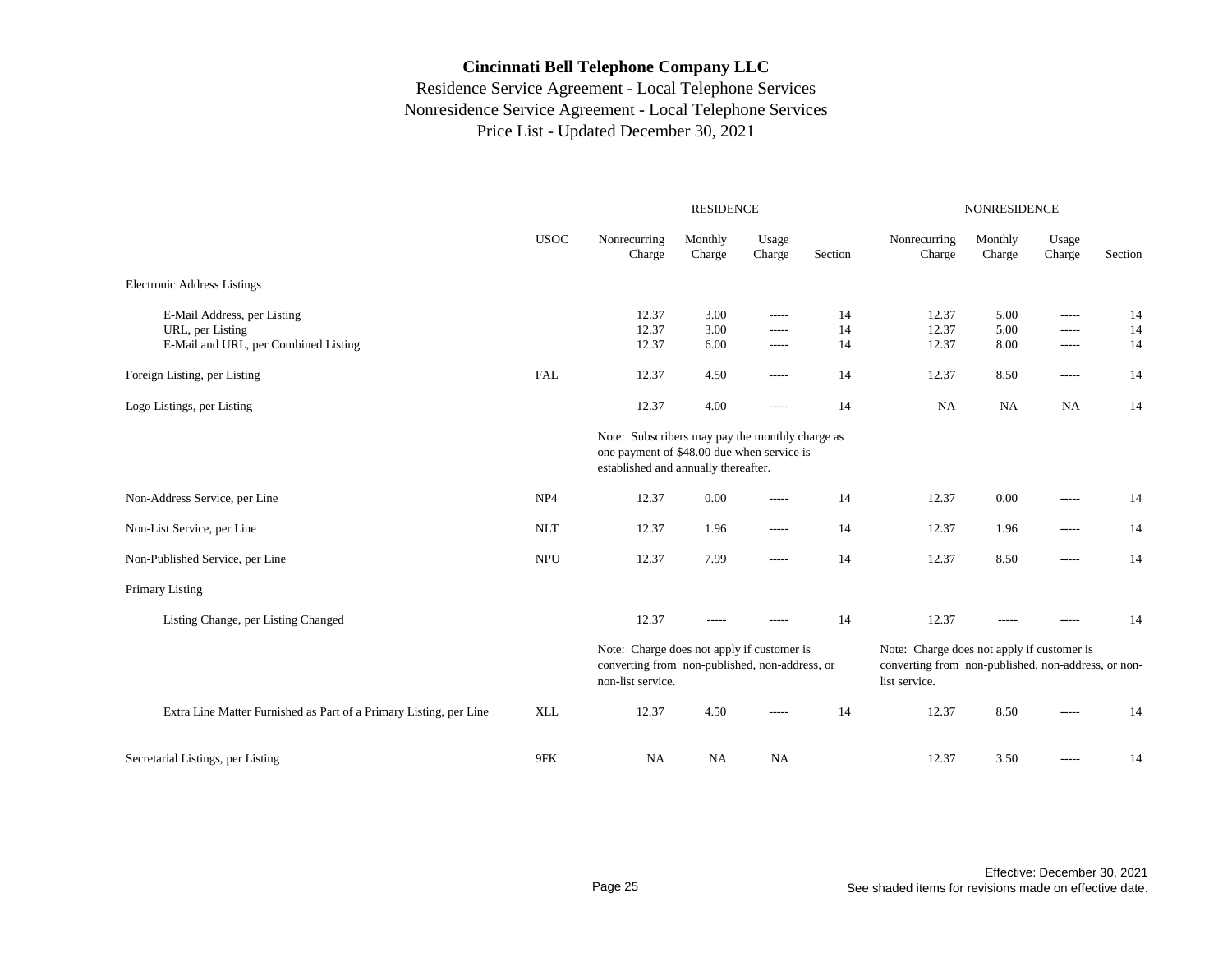## Residence Service Agreement - Local Telephone Services Nonresidence Service Agreement - Local Telephone Services Price List - Updated December 30, 2021

|                                                                                |                  |                        | <b>RESIDENCE</b>  |                 |         | NONRESIDENCE                                                   |                   |                 |         |  |
|--------------------------------------------------------------------------------|------------------|------------------------|-------------------|-----------------|---------|----------------------------------------------------------------|-------------------|-----------------|---------|--|
|                                                                                | <b>USOC</b>      | Nonrecurring<br>Charge | Monthly<br>Charge | Usage<br>Charge | Section | Nonrecurring<br>Charge                                         | Monthly<br>Charge | Usage<br>Charge | Section |  |
| <b>Disaster Redirect</b>                                                       |                  |                        |                   |                 |         |                                                                |                   |                 |         |  |
| Per Disaster Pattern                                                           | <b>DPX</b>       | <b>NA</b>              | <b>NA</b>         | NA              |         | See Below                                                      | 55.00             | -----           | 20      |  |
| Service Establishment                                                          |                  |                        |                   |                 |         |                                                                |                   |                 |         |  |
| First Disaster Pattern Telephone Number in a Disaster Pattern                  | D <sub>4</sub> R | <b>NA</b>              | NA                | NA              |         | 150.00                                                         | $- - - - -$       | -----           | 20      |  |
| Each Additional Disaster Pattern Telephone Number in a Disaster D4R<br>Pattern |                  | <b>NA</b>              | <b>NA</b>         | NA              |         | 30.00                                                          | $- - - - -$       | -----           | 20      |  |
| <b>Subsequent Changes</b>                                                      | <b>DPX</b>       | <b>NA</b>              | <b>NA</b>         | <b>NA</b>       |         | 75.00                                                          | $- - - - -$       | -----           | 20      |  |
| Per Disaster Pattern Telephone Number                                          | D <sub>4</sub> G | NA                     | NA                | NA              |         | -----                                                          | 1.50              | $- - - - -$     | 20      |  |
| 1 to 20 Numbers Changed                                                        |                  | NA                     | NA                | NA              |         | 75.00                                                          | $-----$           | -----           | 20      |  |
| Each Additional Number Changed Exceeding 20 Numbers                            |                  | NA                     | <b>NA</b>         | NA              |         | 2.00                                                           | $- - - - -$       | $-----$         | 20      |  |
|                                                                                |                  |                        |                   |                 |         | Note: Nonrecurring charges apply only to<br>subsequent changes |                   |                 |         |  |
| Time of Day/Day of Week, per Routed Location/per Pattern                       | F5TPZ            | NA                     | <b>NA</b>         | NA              |         | 75.00                                                          | $-----$           | -----           | 20      |  |
|                                                                                |                  |                        |                   |                 |         |                                                                |                   |                 |         |  |

Note: Nonrecurring charge applies to service establishment and subsequent changes.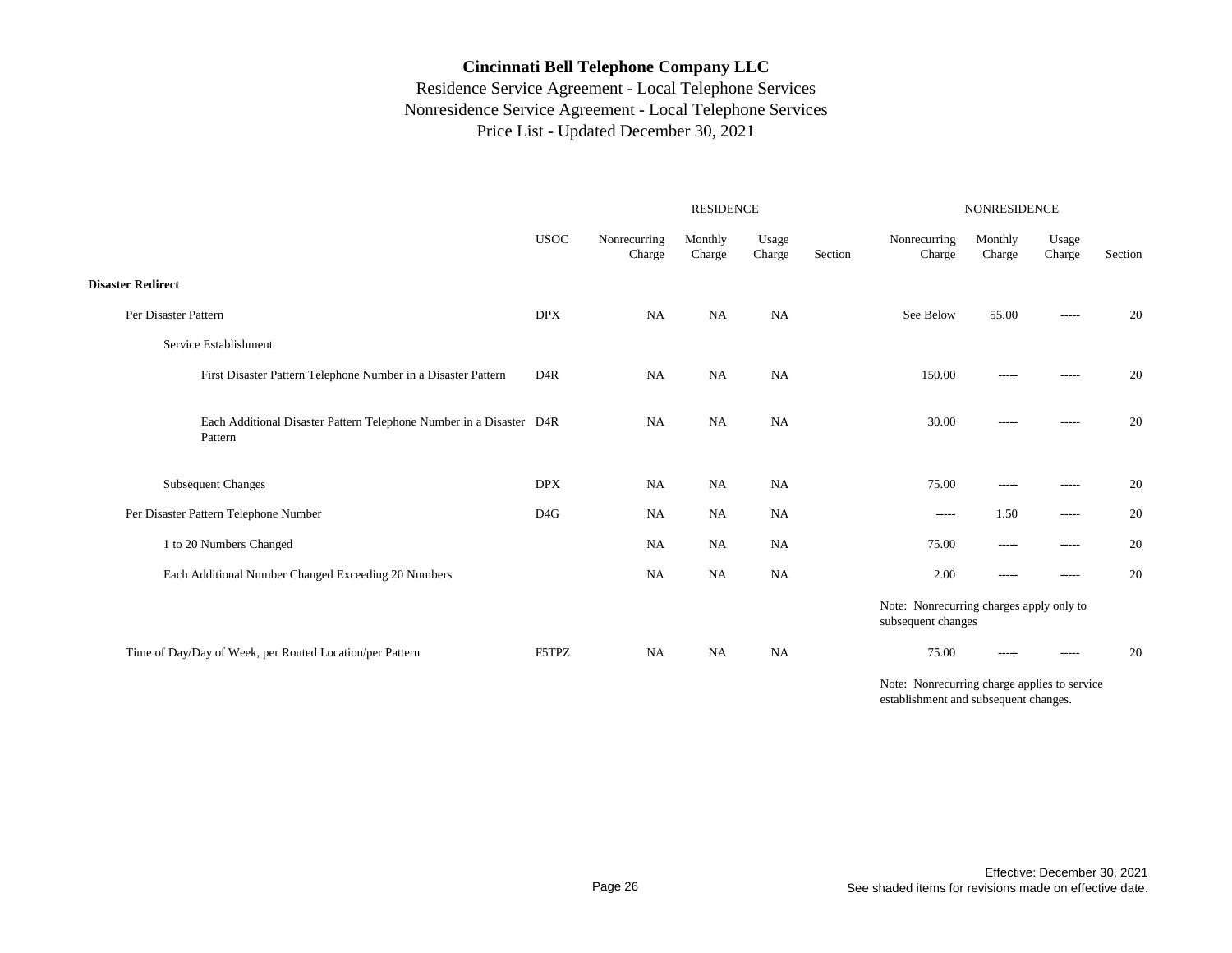|                                                        |             |                                                                        | <b>RESIDENCE</b>       |                        | <b>NONRESIDENCE</b> |                                                                                       |                   |                 |          |
|--------------------------------------------------------|-------------|------------------------------------------------------------------------|------------------------|------------------------|---------------------|---------------------------------------------------------------------------------------|-------------------|-----------------|----------|
|                                                        | <b>USOC</b> | Nonrecurring<br>Charge                                                 | Monthly<br>Charge      | Usage<br>Charge        | Section             | Nonrecurring<br>Charge                                                                | Monthly<br>Charge | Usage<br>Charge | Section  |
| Percentage Allocation, pre Routed Location/per Pattern | F5PPZ       | <b>NA</b>                                                              | <b>NA</b>              | <b>NA</b>              |                     | 75.00                                                                                 | $- - - - -$       | -----           | 20       |
|                                                        |             |                                                                        |                        |                        |                     | Note: Nonrecurring charge applies to service<br>establishment and subsequent changes. |                   |                 |          |
| Per Pattern Activation                                 | NR9DA       | <b>NA</b>                                                              | <b>NA</b>              | <b>NA</b>              |                     | 75.00                                                                                 | $- - - - -$       | $- - - - -$     | 20       |
| Per Password Change                                    | NR9DP       | <b>NA</b>                                                              | <b>NA</b>              | <b>NA</b>              |                     | 75.00                                                                                 | -----             | $- - - - -$     | 20       |
| Dual Service, per Line or Main Station Line            |             | 25.00                                                                  | $- - - - -$            | -----                  | 20                  | 30.00                                                                                 | $- - - - -$       | $- - - - -$     | 20       |
|                                                        |             | Note: Charge applies in addition to the monthly<br>rate on both lines. |                        |                        |                     | Note: Charge applies in addition to the monthly rate<br>on both lines.                |                   |                 |          |
| <b>Emergency Services Provider Database Service</b>    |             |                                                                        |                        |                        |                     |                                                                                       |                   |                 |          |
| <b>Initial Data Extract</b><br>Subsequent Data Extract |             | <b>NA</b><br><b>NA</b>                                                 | <b>NA</b><br><b>NA</b> | <b>NA</b><br><b>NA</b> |                     | 300.00<br>108.00                                                                      | -----<br>-----    | -----<br>-----  | 14<br>14 |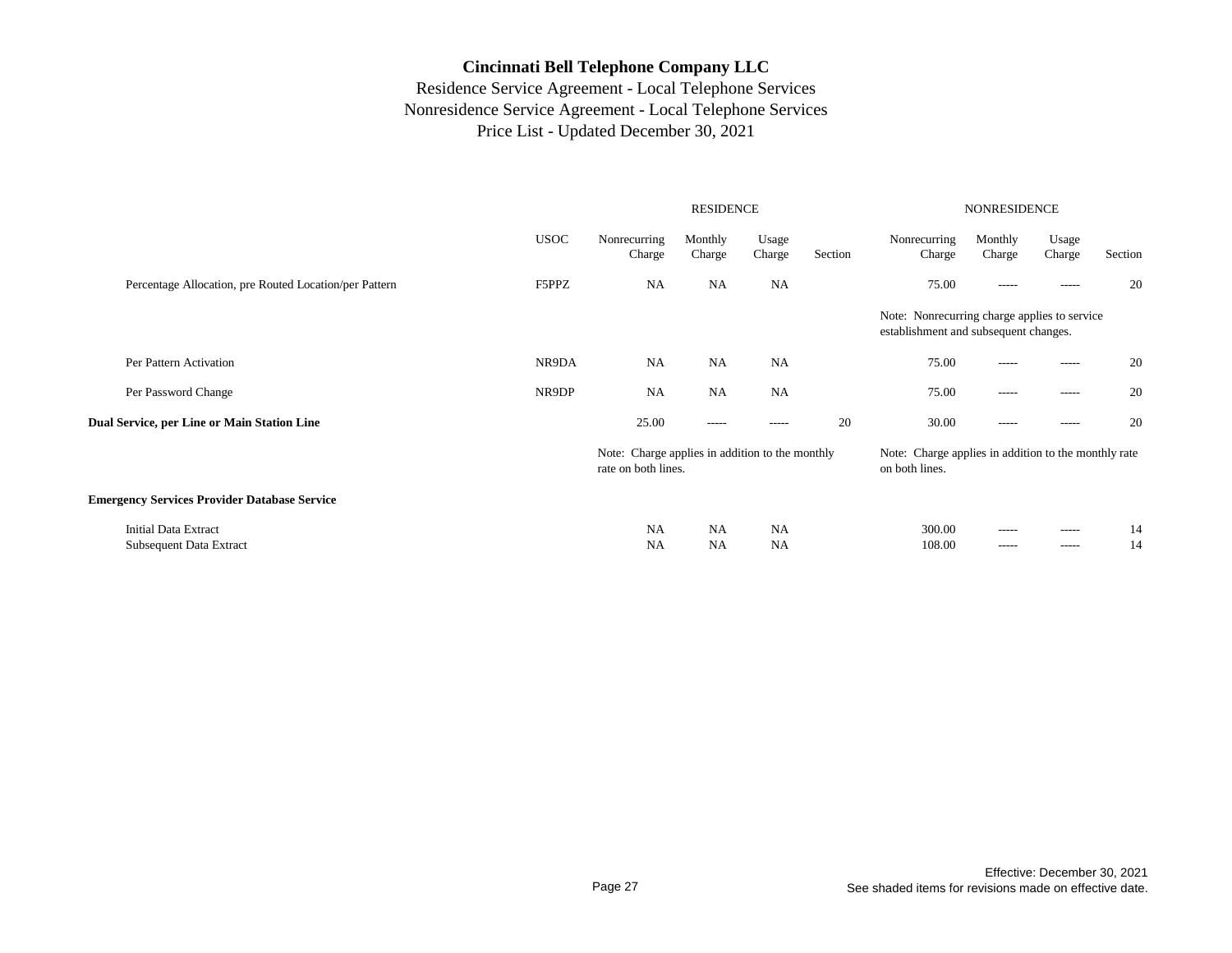|                                                                                 |              |                        | <b>RESIDENCE</b>  |                 |         | NONRESIDENCE           |                   |                 |         |  |
|---------------------------------------------------------------------------------|--------------|------------------------|-------------------|-----------------|---------|------------------------|-------------------|-----------------|---------|--|
|                                                                                 | <b>USOC</b>  | Nonrecurring<br>Charge | Monthly<br>Charge | Usage<br>Charge | Section | Nonrecurring<br>Charge | Monthly<br>Charge | Usage<br>Charge | Section |  |
| <b>Ethernet Service (LAN Interconnection and/or High Speed Internet Access)</b> |              |                        |                   |                 |         |                        |                   |                 |         |  |
| <b>Electrical Port Type</b>                                                     |              |                        |                   |                 |         |                        |                   |                 |         |  |
| 384 Kbps Ethernet LAN                                                           |              |                        |                   |                 |         |                        |                   |                 |         |  |
| Per Initial Port                                                                | <b>LVZAG</b> | <b>NA</b>              | NA                | <b>NA</b>       |         | 250.00                 | 350.00            | -----           | 12      |  |
| Per Additional Port                                                             | <b>LVZBG</b> | <b>NA</b>              | NA                | $_{\rm NA}$     |         | 250.00                 | 350.00            | -----           | 12      |  |
| 768 Kbps Ethernet LAN                                                           |              |                        |                   |                 |         |                        |                   |                 |         |  |
| Per Initial Port                                                                | <b>LVZAA</b> | <b>NA</b>              | <b>NA</b>         | NA              |         | 250.00                 | 400.00            | -----           | 12      |  |
| Per Additional Port                                                             | <b>LVZBA</b> | <b>NA</b>              | <b>NA</b>         | NA              |         | 250.00                 | 400.00            | -----           | 12      |  |
| 1.544 Mbps Ethernet LAN                                                         |              |                        |                   |                 |         |                        |                   |                 |         |  |
| Per Initial Port                                                                | <b>LVZAH</b> | <b>NA</b>              | NA                | <b>NA</b>       |         | 250.00                 | 500.00            | -----           | 12      |  |
| Per Additional Port                                                             | <b>LVZBH</b> | NA                     | <b>NA</b>         | NA              |         | 250.00                 | 500.00            | -----           | 12      |  |
| 3 Mbps Ethernet LAN                                                             |              |                        |                   |                 |         |                        |                   |                 |         |  |
| Per Initial Port                                                                | <b>LVZAS</b> | <b>NA</b>              | <b>NA</b>         | <b>NA</b>       |         | 1,000.00               | 700.00            | -----           | 12      |  |
| Per Additional Port                                                             | <b>LVZBS</b> | NA                     | <b>NA</b>         | NA              |         | 1,000.00               | 700.00            | -----           | 12      |  |
| 4.5 Mbps Ethernet LAN                                                           |              |                        |                   |                 |         |                        |                   |                 |         |  |
| Per Initial Port                                                                | <b>LVZAV</b> | NA                     | NA                | NA              |         | 1,000.00               | 850.00            | -----           | 12      |  |
| Per Additional Port                                                             | <b>LVZBV</b> | <b>NA</b>              | NA                | NA              |         | 1,000.00               | 850.00            | -----           | 12      |  |
| 6 Mbps Ethernet LAN                                                             |              |                        |                   |                 |         |                        |                   |                 |         |  |
| Per Initial Port                                                                | <b>LVZAW</b> | <b>NA</b>              | <b>NA</b>         | <b>NA</b>       |         | 1,000.00               | 1,200.00          | -----           | 12      |  |
| Per Additional Port                                                             | <b>LVZBW</b> | NA                     | <b>NA</b>         | NA              |         | 1,000.00               | 1,200.00          | -----           | 12      |  |
| 10 Mbps Ethernet LAN                                                            |              |                        |                   |                 |         |                        |                   |                 |         |  |
| Per Initial Port                                                                | <b>LVZAU</b> | NA                     | <b>NA</b>         | NA              |         | 1,000.00               | 900.00            | -----           | 12      |  |
| Per Additional Port                                                             | <b>LVZBU</b> | NA                     | <b>NA</b>         | <b>NA</b>       |         | 500.00                 | 250.00            | -----           | 12      |  |
|                                                                                 |              |                        |                   |                 |         |                        |                   |                 |         |  |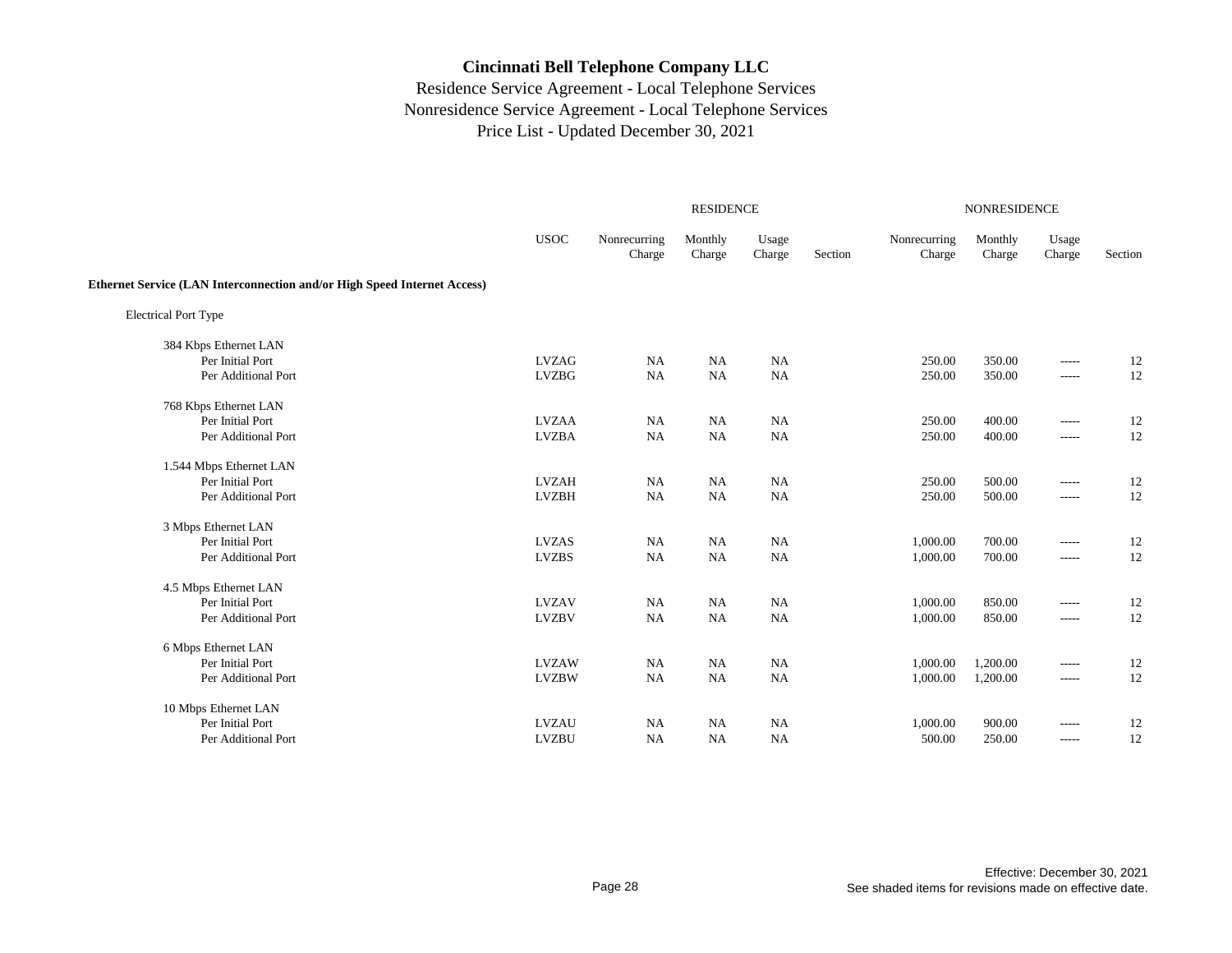## Residence Service Agreement - Local Telephone Services Nonresidence Service Agreement - Local Telephone Services Price List - Updated December 30, 2021

|                                           |             |                        | <b>RESIDENCE</b>  |                 |         | <b>NONRESIDENCE</b>    |                   |                 |         |  |
|-------------------------------------------|-------------|------------------------|-------------------|-----------------|---------|------------------------|-------------------|-----------------|---------|--|
|                                           | <b>USOC</b> | Nonrecurring<br>Charge | Monthly<br>Charge | Usage<br>Charge | Section | Nonrecurring<br>Charge | Monthly<br>Charge | Usage<br>Charge | Section |  |
| 100 Mbps Ethernet LAN<br>Per Initial Port | LVZA1       | NA                     | NA                | NA              |         | 1,000.00               | 1,800.00          | -----           | 12      |  |
| Per Additional Port                       | LVZB1       | NA                     | NA                | NA              |         | 500.00                 | 750.00            | -----           | 12      |  |
| 200 Mbps Ethernet LAN<br>Per Port         | LVZA2       | NA                     | NA                | NA              |         | 1,500.00               | 2,400.00          | -----           | 12      |  |
| 500 Mbps Ethernet LAN<br>Per Port         | LVZA5       | NA                     | NA                | NA              |         | 1,500.00               | 3,200.00          | -----           | 12      |  |
| 1 Gbps Ethernet LAN<br>Per Initial Port   | LVZA0       | NA                     | NA                | NA              |         | 1,500.00               | 3,500.00          | -----           | 12      |  |
| Per Additional Port                       | LVZB0       | <b>NA</b>              | NA                | NA              |         | 1,500.00               | 3,500.00          | -----           | 12      |  |
| 2 Gbps Ethernet LAN<br>Per Port           | LVZF3       | NA                     | NA                | NA              |         | 1,500.00               | 3,850.00          | -----           | 12      |  |
| 3 Gbps Ethernet LAN<br>Per Port           | LVZJ3       | NA                     | NA                | NA              |         | 1,500.00               | 4,235.00          | $- - - - -$     | 12      |  |
| 4 Gbps Ethernet LAN<br>Per Port           | LVZJ4       | NA                     | NA                | NA              |         | 1,500.00               | 4,660.00          | -----           | 12      |  |
| 5 Gbps Ethernet LAN<br>Per Port           | LVZJ5       | <b>NA</b>              | NA                | NA              |         | 1,500.00               | 5,125.00          | $- - - - -$     | 12      |  |
| 10 Gbps Ethernet LAN<br>Per Port          | LVZC1       | NA                     | NA                | NA              |         | 1,500.00               | 6,565.00          | -----           | 12      |  |

Note: The 2, 3, 4, 5 and 10 Gbps ports, all require a minimum commitment of 12 months.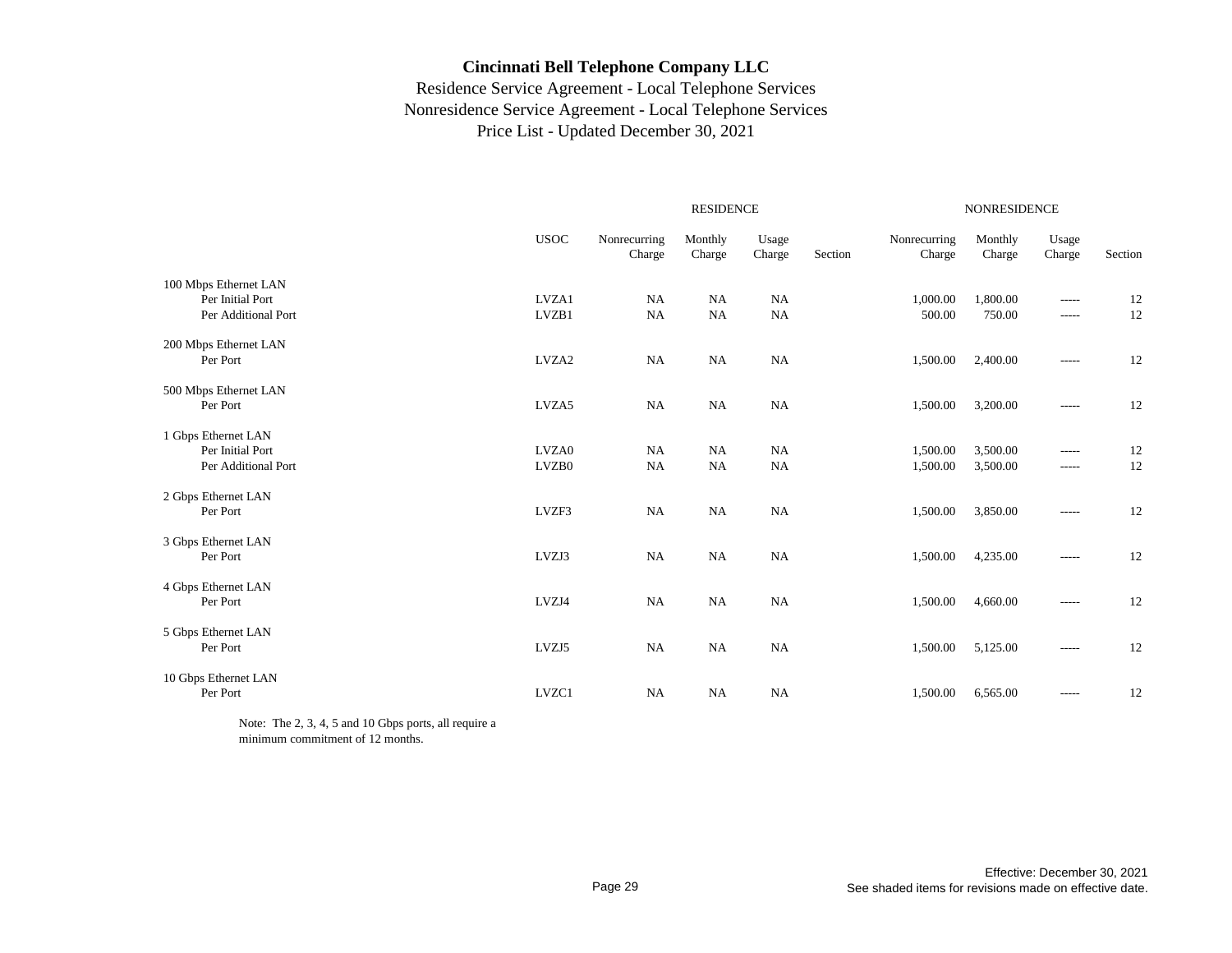|                                         |                   | <b>RESIDENCE</b>       |                   |                 |         |                                                                                        |                   | <b>NONRESIDENCE</b> |         |  |  |  |
|-----------------------------------------|-------------------|------------------------|-------------------|-----------------|---------|----------------------------------------------------------------------------------------|-------------------|---------------------|---------|--|--|--|
|                                         | <b>USOC</b>       | Nonrecurring<br>Charge | Monthly<br>Charge | Usage<br>Charge | Section | Nonrecurring<br>Charge                                                                 | Monthly<br>Charge | Usage<br>Charge     | Section |  |  |  |
| Regional Multimedia Educational Network |                   |                        |                   |                 |         |                                                                                        |                   |                     |         |  |  |  |
| 10 Mbps Ethernet LAN                    |                   |                        |                   |                 |         |                                                                                        |                   |                     |         |  |  |  |
| Per Initial Port                        | <b>LVZGU</b>      | NA                     | <b>NA</b>         | <b>NA</b>       |         | 1,000.00                                                                               | 650.00            | $- - - - -$         | 12      |  |  |  |
| Per Second Port                         | <b>LVZHU</b>      | NA                     | <b>NA</b>         | <b>NA</b>       |         | 500.00                                                                                 | 400.00            | $\cdots$            | 12      |  |  |  |
| Per Ports 3 through 11                  | LVZJU             | <b>NA</b>              | <b>NA</b>         | <b>NA</b>       |         | 500.00                                                                                 | 0.00              | -----               | 12      |  |  |  |
|                                         |                   |                        |                   |                 |         | Note: Requests for additional ports greater than 11<br>are only provided via contract. |                   |                     |         |  |  |  |
| 100 Mbps Ethernet LAN                   |                   |                        |                   |                 |         |                                                                                        |                   |                     |         |  |  |  |
| Per Initial Port                        | LVZG1             | <b>NA</b>              | <b>NA</b>         | <b>NA</b>       |         | 1,000.00                                                                               | 1,300.00          | -----               | 12      |  |  |  |
| Per Second Port                         | LVZH1             | <b>NA</b>              | <b>NA</b>         | <b>NA</b>       |         | 500.00                                                                                 | 800.00            | $- - - - -$         | 12      |  |  |  |
| Per Ports 3 through 11                  | LVZJ1             | <b>NA</b>              | <b>NA</b>         | <b>NA</b>       |         | 500.00                                                                                 | 0.00              | $- - - - -$         | 12      |  |  |  |
|                                         |                   |                        |                   |                 |         | Note: Requests for additional ports greater than 11<br>are only provided via contract. |                   |                     |         |  |  |  |
| 1 Gbps Ethernet LAN                     |                   |                        |                   |                 |         |                                                                                        |                   |                     |         |  |  |  |
| Per Initial Port                        | LVZG <sub>2</sub> | <b>NA</b>              | <b>NA</b>         | <b>NA</b>       |         | 1,500.00                                                                               | 2,500.00          | $- - - - -$         | 12      |  |  |  |
| Per Additional Port                     | LVZH <sub>2</sub> | <b>NA</b>              | <b>NA</b>         | <b>NA</b>       |         | 1,500.00                                                                               | 2,500.00          | $- - - - -$         | 12      |  |  |  |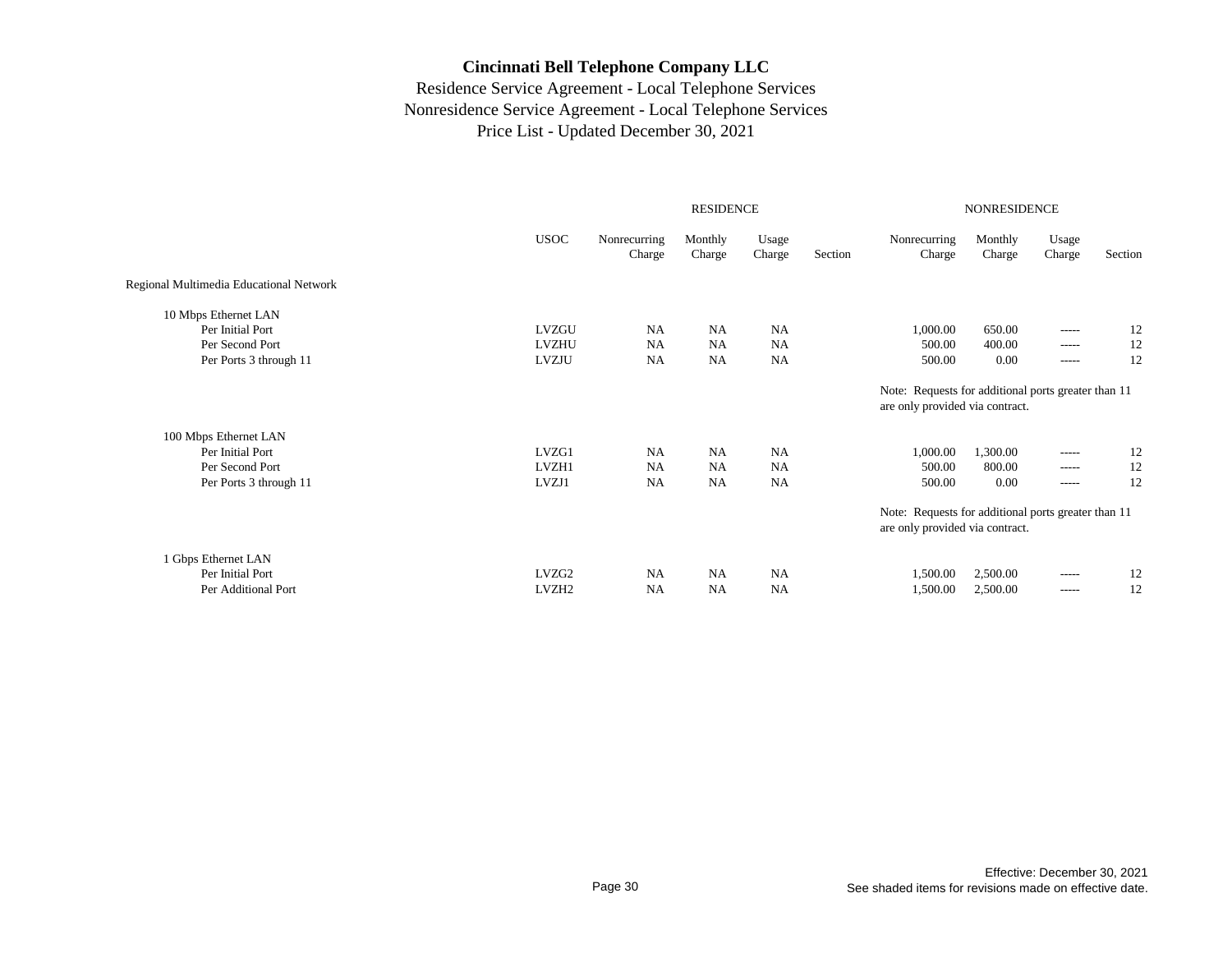|                                                                  |                            |                        | <b>RESIDENCE</b>       |                        |         | <b>NONRESIDENCE</b>                                                                                   |                      |                            |          |  |
|------------------------------------------------------------------|----------------------------|------------------------|------------------------|------------------------|---------|-------------------------------------------------------------------------------------------------------|----------------------|----------------------------|----------|--|
|                                                                  | <b>USOC</b>                | Nonrecurring<br>Charge | Monthly<br>Charge      | Usage<br>Charge        | Section | Nonrecurring<br>Charge                                                                                | Monthly<br>Charge    | Usage<br>Charge            | Section  |  |
| Video Emulated LAN (Video ELAN)                                  | <b>LVZKX</b>               | <b>NA</b>              | <b>NA</b>              | <b>NA</b>              |         | 100.00                                                                                                | 250.00               | $- - - - -$                | 12       |  |
|                                                                  |                            |                        |                        |                        |         | Note: Nonrecurring charge applies when ELAN is<br>installed subsequent to a port installation.        |                      |                            |          |  |
| <b>Protected Ports</b>                                           |                            |                        |                        |                        |         |                                                                                                       |                      |                            |          |  |
| 10 Mbps Ethernet LAN<br>Per Initial Port<br>Per Additional Port  | WZEJ4<br>WZEJ5             | NA<br><b>NA</b>        | NA<br><b>NA</b>        | <b>NA</b><br>NA        |         | 1,000.00<br>500.00                                                                                    | 1,500.00<br>250.00   | $- - - - -$<br>$-----$     | 12<br>12 |  |
| 100 Mbps Ethernet LAN<br>Per Initial Port<br>Per Additional Port | WZEJ6<br>WZEJ7             | <b>NA</b><br><b>NA</b> | <b>NA</b><br>NA        | <b>NA</b><br><b>NA</b> |         | 1,000.00<br>500.00                                                                                    | 2,500.00<br>750.00   | $-----$<br>$- - - - -$     | 12<br>12 |  |
| 1 Gbps Ethernet LAN<br>Per Initial Port<br>Per Additional Port   | WZEJ8<br>WZEJ9             | <b>NA</b><br><b>NA</b> | <b>NA</b><br><b>NA</b> | <b>NA</b><br><b>NA</b> |         | 1,500.00<br>1,500.00                                                                                  | 4,500.00<br>4,500.00 | $-----$<br>$-----$         | 12<br>12 |  |
| Permanent Virtual Circuit/Virtual LAN                            | <b>LVZLX</b>               | <b>NA</b>              | <b>NA</b>              | NA                     |         | 100.00                                                                                                | 20.00                | $---$                      | 12       |  |
|                                                                  |                            |                        |                        |                        |         | Note: Nonrecurring charge applies when<br>PVC/VLAN is installed subsequent to a port<br>installation. |                      |                            |          |  |
| LAN Connection, per Port<br>ISP Connection, per Port             | <b>LVZMX</b><br><b>LVP</b> | <b>NA</b><br><b>NA</b> | <b>NA</b><br>NA        | <b>NA</b><br><b>NA</b> |         | 100.00<br>100.00                                                                                      | 40.00<br>100.00      | $- - - - -$<br>$- - - - -$ | 12<br>12 |  |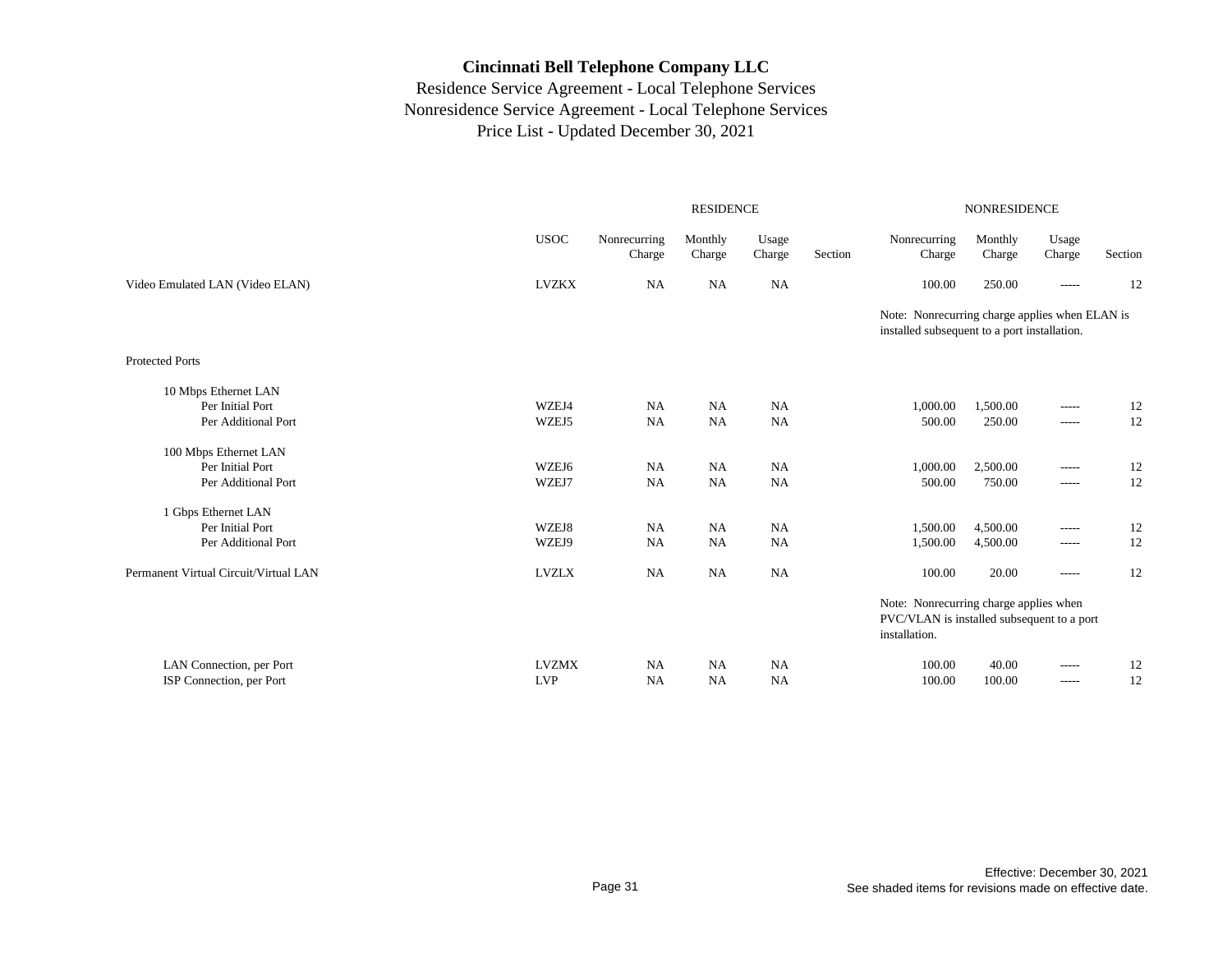|                                                                                                          | <b>RESIDENCE</b>                                                                         |                        |                        |                        |  | <b>NONRESIDENCE</b>                                                                                                                                               |                      |                       |          |  |
|----------------------------------------------------------------------------------------------------------|------------------------------------------------------------------------------------------|------------------------|------------------------|------------------------|--|-------------------------------------------------------------------------------------------------------------------------------------------------------------------|----------------------|-----------------------|----------|--|
|                                                                                                          | <b>USOC</b><br>Nonrecurring<br>Monthly<br>Usage<br>Section<br>Charge<br>Charge<br>Charge |                        |                        |                        |  | Nonrecurring<br>Charge                                                                                                                                            | Monthly<br>Charge    | Usage<br>Charge       | Section  |  |
| Network Address Reconfiguration                                                                          | N5WSM                                                                                    | <b>NA</b>              | <b>NA</b>              | <b>NA</b>              |  | 110.00                                                                                                                                                            | $- - - - -$          | -----                 | 12       |  |
|                                                                                                          |                                                                                          |                        |                        |                        |  | Note: Charge applies whenever a customer requests<br>a software modification to a specific Ethernet<br>Service port subsequent to the establishment of a<br>port. |                      |                       |          |  |
| Ethernet Service to Frame Relay Connection                                                               | <b>NHCLA</b>                                                                             | NA                     | <b>NA</b>              | <b>NA</b>              |  | 110.00                                                                                                                                                            | $- - - - -$          | ------                | 12       |  |
| Diverse Route<br>Diverse Central Office - Diverse Route – Diverse Entrance                               | <b>DCOXX</b><br><b>DCOSA</b>                                                             | NA<br><b>NA</b>        | NA<br><b>NA</b>        | <b>NA</b><br><b>NA</b> |  | $- - - - -$<br>$- - - - -$                                                                                                                                        | 500.00<br>-----      | $- - - - -$<br>------ | 12<br>12 |  |
| Diverse Central Office                                                                                   |                                                                                          |                        |                        |                        |  |                                                                                                                                                                   |                      |                       |          |  |
| Same Path<br>Different Path                                                                              | <b>DIVSP</b><br><b>DIVDP</b>                                                             | NA<br><b>NA</b>        | <b>NA</b><br><b>NA</b> | <b>NA</b><br><b>NA</b> |  | $-----$<br>$\cdots$                                                                                                                                               | 1,000.00<br>1,250.00 | -----<br>$- - - - -$  | 12<br>12 |  |
| Expedite Fee (per circuit)                                                                               | WZER9                                                                                    | NA                     | <b>NA</b>              | <b>NA</b>              |  | <b>ICB</b>                                                                                                                                                        | $- - - - -$          | $- - - - -$           | 12       |  |
| Service Order Due Date Change Charge<br>Prior to 5 days of due date<br>Within 5 days or less of due date | WZES2                                                                                    | <b>NA</b><br><b>NA</b> | <b>NA</b><br><b>NA</b> | <b>NA</b><br><b>NA</b> |  | 100.00<br>300.00                                                                                                                                                  | $- - - - -$<br>----- | -----<br>-----        | 12<br>12 |  |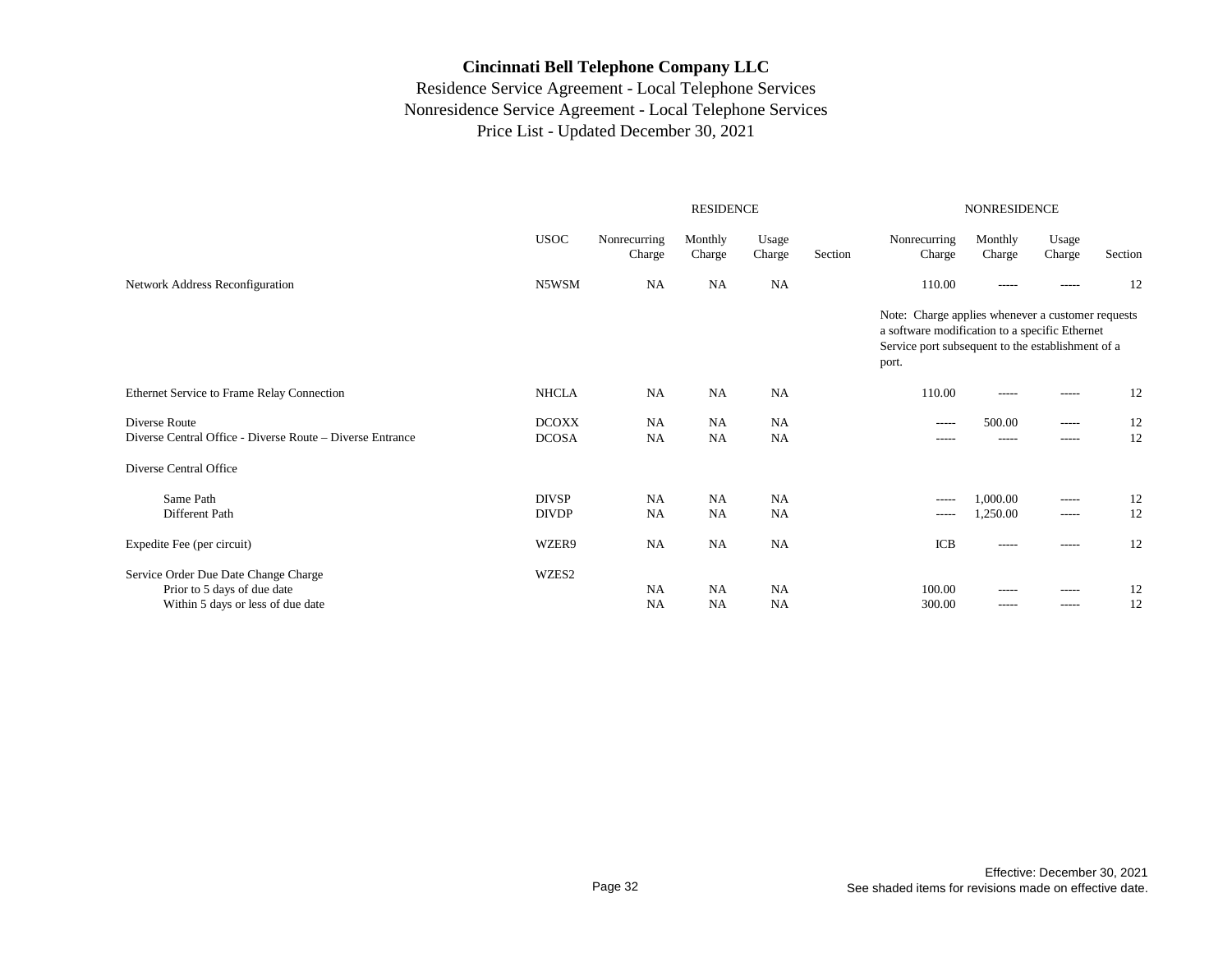|                                                        |                  |                        | <b>RESIDENCE</b>  |                 | NONRESIDENCE |                        |                   |                 |         |
|--------------------------------------------------------|------------------|------------------------|-------------------|-----------------|--------------|------------------------|-------------------|-----------------|---------|
|                                                        | <b>USOC</b>      | Nonrecurring<br>Charge | Monthly<br>Charge | Usage<br>Charge | Section      | Nonrecurring<br>Charge | Monthly<br>Charge | Usage<br>Charge | Section |
| Hunting, each Line                                     | HRK              | 8.50                   | 5.00              | $- - - - -$     | 20           | 8.50                   | 13.00             | $--- - - -$     | 20      |
| <b>Intercept Services</b>                              |                  |                        |                   |                 |              |                        |                   |                 |         |
| Basic Intercept Service, per Number                    |                  | 0.00                   | 0.00              | $- - - - -$     | 17           | 0.00                   | 0.00              | $- - - - -$     | 17      |
| Customized Message Intercept Service, per Number       | <b>PMA</b>       | 0.00                   | 8.15              | $\cdots$        | 17           | 15.00                  | 15.38             | $- - - - -$     | 17      |
| Customized Message with Completion Service, per Number | C192X            | <b>NA</b>              | NA                | NA              |              | 15.00                  | 23.06             | -----           | 17      |
| Extended Basic Intercept Service, per Number           | A1WPX            | NA                     | NA                | <b>NA</b>       |              | 15.00                  | 9.61              | $- - - - -$     | 17      |
| Non-Directory Number Intercept Service, per Number     | A1WCX            | <b>NA</b>              | NA                | NA              |              | 15.00                  | 9.61              | $- - - - -$     | 17      |
| Split Intercept with Customized Message, per Number    | S <sub>1</sub> W | NA                     | NA                | NA              |              | 15.00                  | 15.38             | $- - - - -$     | 17      |
| Temporary Interception of Calls Service, per Number    | <b>TYS</b>       | 18.30                  | 19.10             | $-----$         | 17           | 18.30                  | 28.40             | $- - - - -$     | 17      |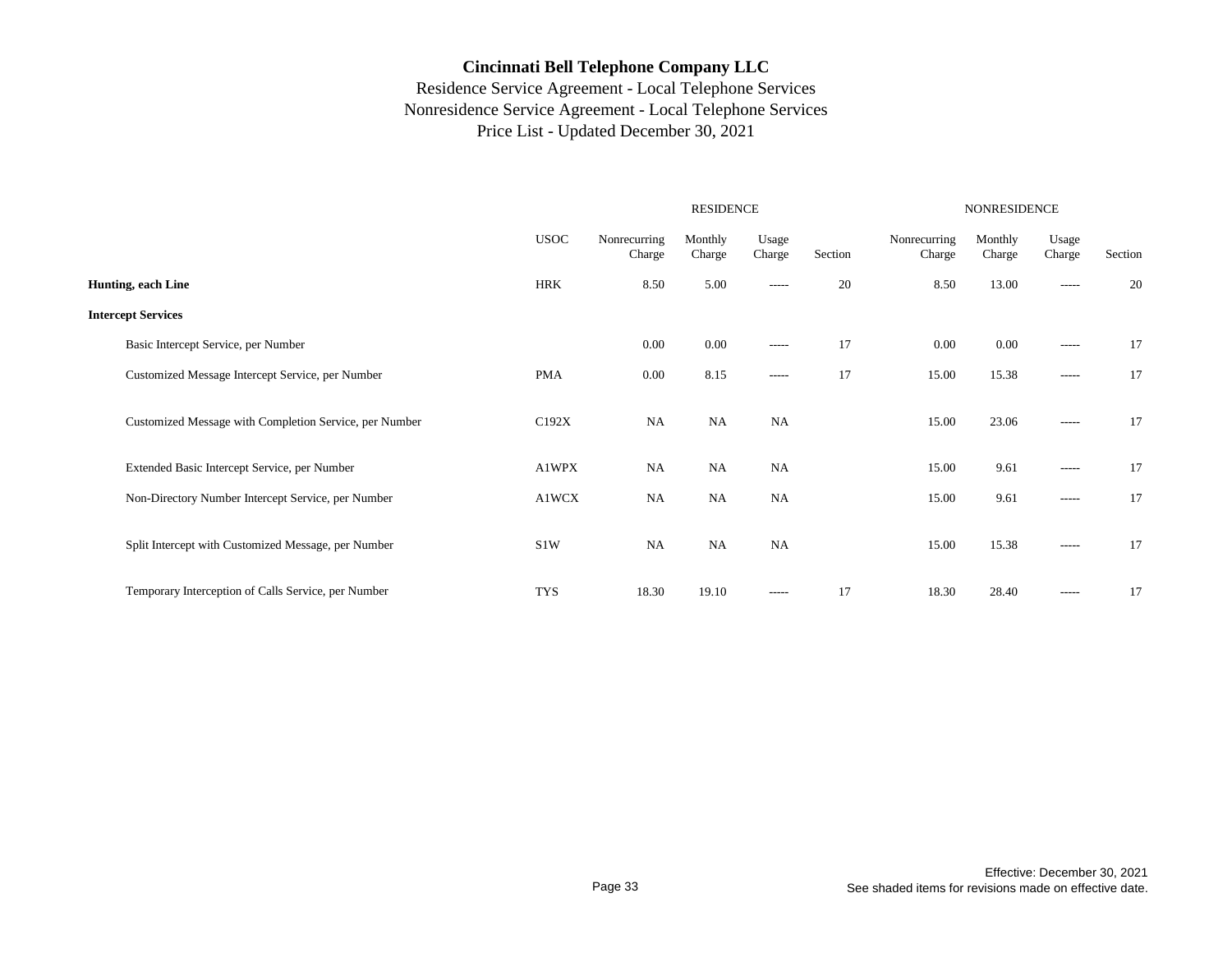|                                                                                       |             |                        | $\ensuremath{\mathsf{RESIDENCE}}$ |                 | NONRESIDENCE |                                                                                                                                   |                   |                 |         |
|---------------------------------------------------------------------------------------|-------------|------------------------|-----------------------------------|-----------------|--------------|-----------------------------------------------------------------------------------------------------------------------------------|-------------------|-----------------|---------|
|                                                                                       | <b>USOC</b> | Nonrecurring<br>Charge | Monthly<br>Charge                 | Usage<br>Charge | Section      | Nonrecurring<br>Charge                                                                                                            | Monthly<br>Charge | Usage<br>Charge | Section |
| <b>ISDN Basic Rate Interface Service</b>                                              |             |                        |                                   |                 |              |                                                                                                                                   |                   |                 |         |
| Not available in Bethel.                                                              |             |                        |                                   |                 |              |                                                                                                                                   |                   |                 |         |
| <b>Basic Rate Access Line</b>                                                         | LOY         | <b>NA</b>              | <b>NA</b>                         | <b>NA</b>       |              | 99.00                                                                                                                             | 174.99            | -----           | 9       |
| <b>ISDN</b> Bearer Services                                                           |             |                        |                                   |                 |              |                                                                                                                                   |                   |                 |         |
| B-Channel Circuit Switched Voice or Data with Flat Rate Service                       | LTQ1X       | NA                     | NA                                | NA              |              | 25.93                                                                                                                             | 50.00             | -----           | 9       |
| B-Channel Circuit Switched Voice or Data with Measured Rate Service                   | LNM1X       | NA                     | <b>NA</b>                         | <b>NA</b>       |              | 25.93                                                                                                                             | 15.19             | 0.04            | 9       |
|                                                                                       |             |                        |                                   |                 |              | A local usage charge of \$0.04 per minute of use, or<br>fraction thereof, applies for all calls within the local<br>service area. |                   |                 |         |
| <b>B-Channel Packet Switched Data</b>                                                 | LTQ3X       | NA                     | NA                                | <b>NA</b>       |              | 25.93                                                                                                                             | 129.63            | -----           | 9       |
| D-Channel Packet Switched Data                                                        | LTQ4X       | <b>NA</b>              | <b>NA</b>                         | <b>NA</b>       |              | 25.93                                                                                                                             | 10.00             | $-----$         | 9       |
| <b>Change Charges</b>                                                                 |             |                        |                                   |                 |              |                                                                                                                                   |                   |                 |         |
| Adding a terminal to a line or changing the configuration of a feature or<br>terminal | REA1Q       | <b>NA</b>              | NA                                | NA              |              | 25.93                                                                                                                             |                   | -----           | 9       |
| Customized Terminal Button Configuration                                              | <b>NYE</b>  | NA                     | <b>NA</b>                         | NA              |              | 25.93                                                                                                                             | $- - - - -$       | -----           | 9       |
| <b>Expedite Fee</b>                                                                   | WZES1       | <b>NA</b>              | <b>NA</b>                         | NA              |              | 700.00                                                                                                                            | $- - - - -$       | -----           | 9       |
| Circuit Switched Optional Features                                                    |             |                        |                                   |                 |              |                                                                                                                                   |                   |                 |         |
| <b>Additional Call References</b>                                                     | <b>NJA</b>  | NA                     | NA                                | NA              |              | 5.19                                                                                                                              | 5.19              | $- - - - -$     | 9       |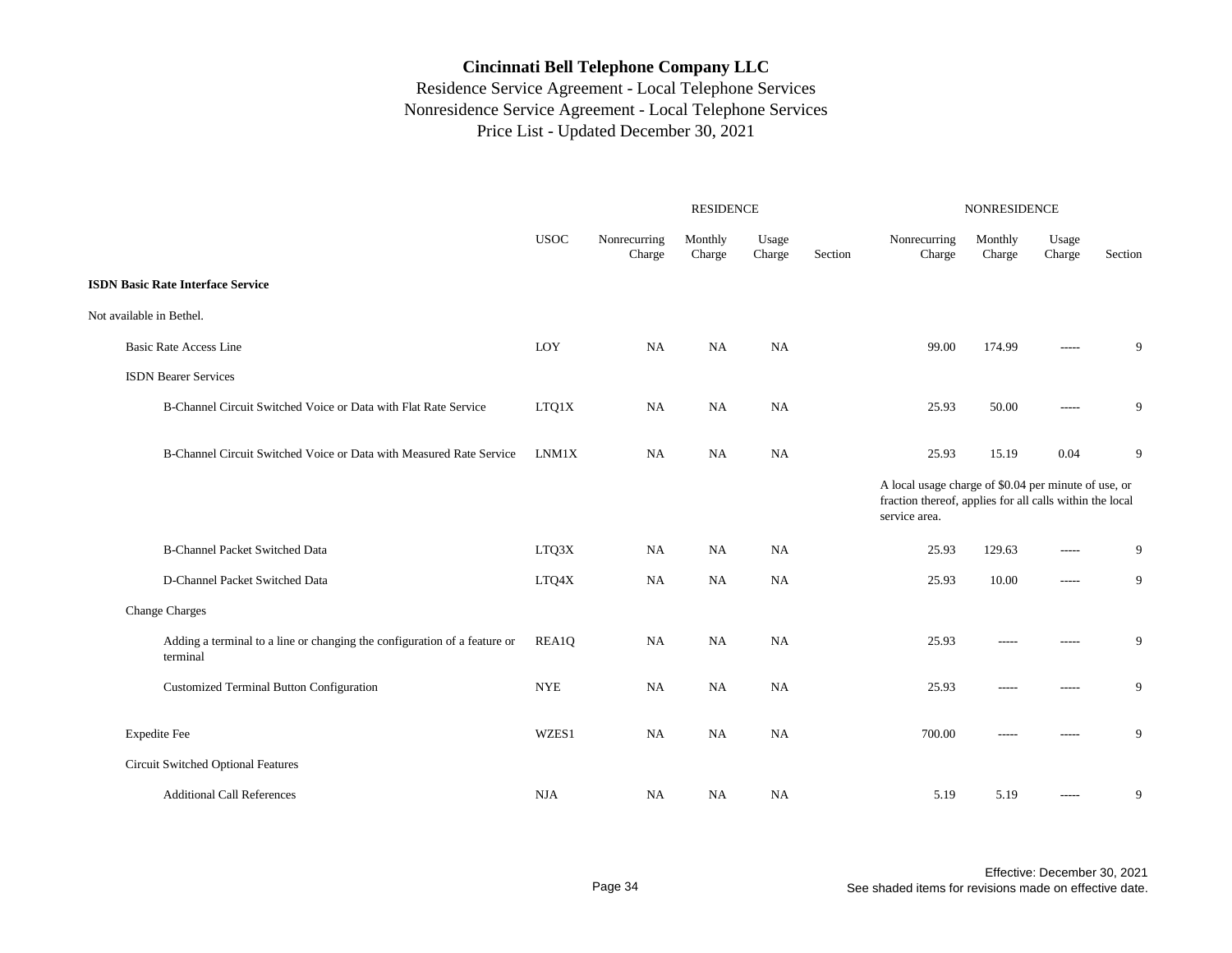|                                         |                 |                        | <b>RESIDENCE</b>  |                 |                                                                                                                                                                                                | <b>NONRESIDENCE</b>                                                                                                                                                                                                   |                   |                 |         |  |  |
|-----------------------------------------|-----------------|------------------------|-------------------|-----------------|------------------------------------------------------------------------------------------------------------------------------------------------------------------------------------------------|-----------------------------------------------------------------------------------------------------------------------------------------------------------------------------------------------------------------------|-------------------|-----------------|---------|--|--|
|                                         | <b>USOC</b>     | Nonrecurring<br>Charge | Monthly<br>Charge | Usage<br>Charge | Section                                                                                                                                                                                        | Nonrecurring<br>Charge                                                                                                                                                                                                | Monthly<br>Charge | Usage<br>Charge | Section |  |  |
|                                         |                 |                        |                   |                 | Note: The \$5.19 Nonrecurring Charge is for the<br>initial installation. For installations subsequent to<br>installation of the Basic Rate Access Line, the<br>nonrecurring charge is \$15.56. |                                                                                                                                                                                                                       |                   |                 |         |  |  |
| <b>Additional Directory Number</b>      | D <sub>06</sub> | <b>NA</b>              | NA                | <b>NA</b>       |                                                                                                                                                                                                | 0.00                                                                                                                                                                                                                  | 5.19              | -----           | 9       |  |  |
|                                         |                 |                        |                   |                 |                                                                                                                                                                                                | For installations subsequent to installation of the<br>Basic Rate Access Line, the nonrecurring charge is<br>\$15.56 except the subsequent nonrecurring charge<br>does not apply if ordered at the same time as EKTS. |                   |                 |         |  |  |
| Call Pickup                             | <b>NZH</b>      | <b>NA</b>              | <b>NA</b>         | <b>NA</b>       |                                                                                                                                                                                                | 5.19                                                                                                                                                                                                                  | 2.07              | $- - - - -$     | 9       |  |  |
|                                         |                 |                        |                   |                 |                                                                                                                                                                                                | Note: The \$5.19 Nonrecurring Charge is for the<br>initial installation. For installations subsequent to<br>installation of the Basic Rate Access Line, the<br>nonrecurring charge is \$15.56.                        |                   |                 |         |  |  |
| Electronic Key Telephone Service (EKTS) | <b>EFV</b>      | <b>NA</b>              | <b>NA</b>         | <b>NA</b>       |                                                                                                                                                                                                | 5.00                                                                                                                                                                                                                  | 10.00             | -----           | 9       |  |  |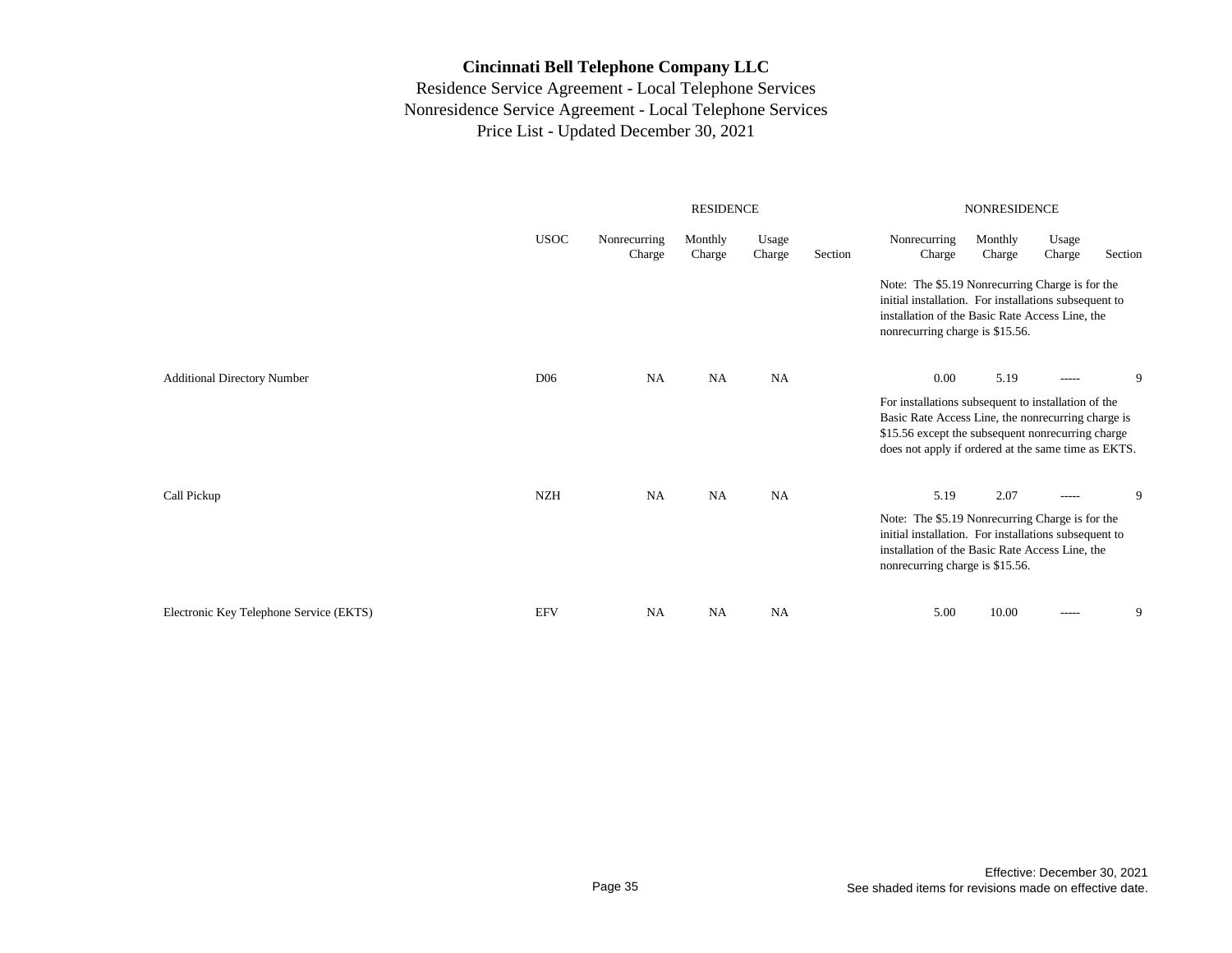|                                    |             |                        | <b>RESIDENCE</b>  |                 |         | <b>NONRESIDENCE</b>                                                                                                                                                                            |                   |                 |         |  |
|------------------------------------|-------------|------------------------|-------------------|-----------------|---------|------------------------------------------------------------------------------------------------------------------------------------------------------------------------------------------------|-------------------|-----------------|---------|--|
|                                    | <b>USOC</b> | Nonrecurring<br>Charge | Monthly<br>Charge | Usage<br>Charge | Section | Nonrecurring<br>Charge                                                                                                                                                                         | Monthly<br>Charge | Usage<br>Charge | Section |  |
| Hunting                            | <b>NZQ</b>  | <b>NA</b>              | <b>NA</b>         | <b>NA</b>       |         | 5.19                                                                                                                                                                                           | 3.11              | $-----$         | 9       |  |
|                                    |             |                        |                   |                 |         | Note: The \$5.19 Nonrecurring Charge is for the<br>initial installation. For installations subsequent to<br>installation of the Basic Rate Access Line, the<br>nonrecurring charge is \$15.56. |                   |                 |         |  |
| Six Party Conference Service       | EQ6         | NA                     | <b>NA</b>         | <b>NA</b>       |         | 5.00                                                                                                                                                                                           | 12.00             | $-----$         | 9       |  |
|                                    |             |                        |                   |                 |         | Note: The \$5.00 Nonrecurring Charge is for the<br>initial installation. For installations subsequent to<br>installation of the Basic Rate Access Line, the<br>nonrecurring charge is \$15.00. |                   |                 |         |  |
| Packet Switched Optional Features  |             |                        |                   |                 |         |                                                                                                                                                                                                |                   |                 |         |  |
| <b>Additional Directory Number</b> | FGD         | NA                     | NA                | <b>NA</b>       |         | 5.19                                                                                                                                                                                           | 5.19              | $\cdots$        | 9       |  |
|                                    |             |                        |                   |                 |         | Note: The \$5.19 Nonrecurring Charge is for the<br>initial installation. For installations subsequent to<br>installation of the Basic Rate Access Line, the<br>nonrecurring charge is \$15.56. |                   |                 |         |  |
| <b>Additional Logical Channels</b> | NW9AL       | NA                     | NA                | <b>NA</b>       |         | 5.19                                                                                                                                                                                           | 3.11              | $-----$         | 9       |  |
|                                    |             |                        |                   |                 |         | Note: The \$5.19 Nonrecurring Charge is for the<br>initial installation. For installations subsequent to<br>installation of the Basic Rate Access Line, the<br>nonrecurring charge is \$15.56. |                   |                 |         |  |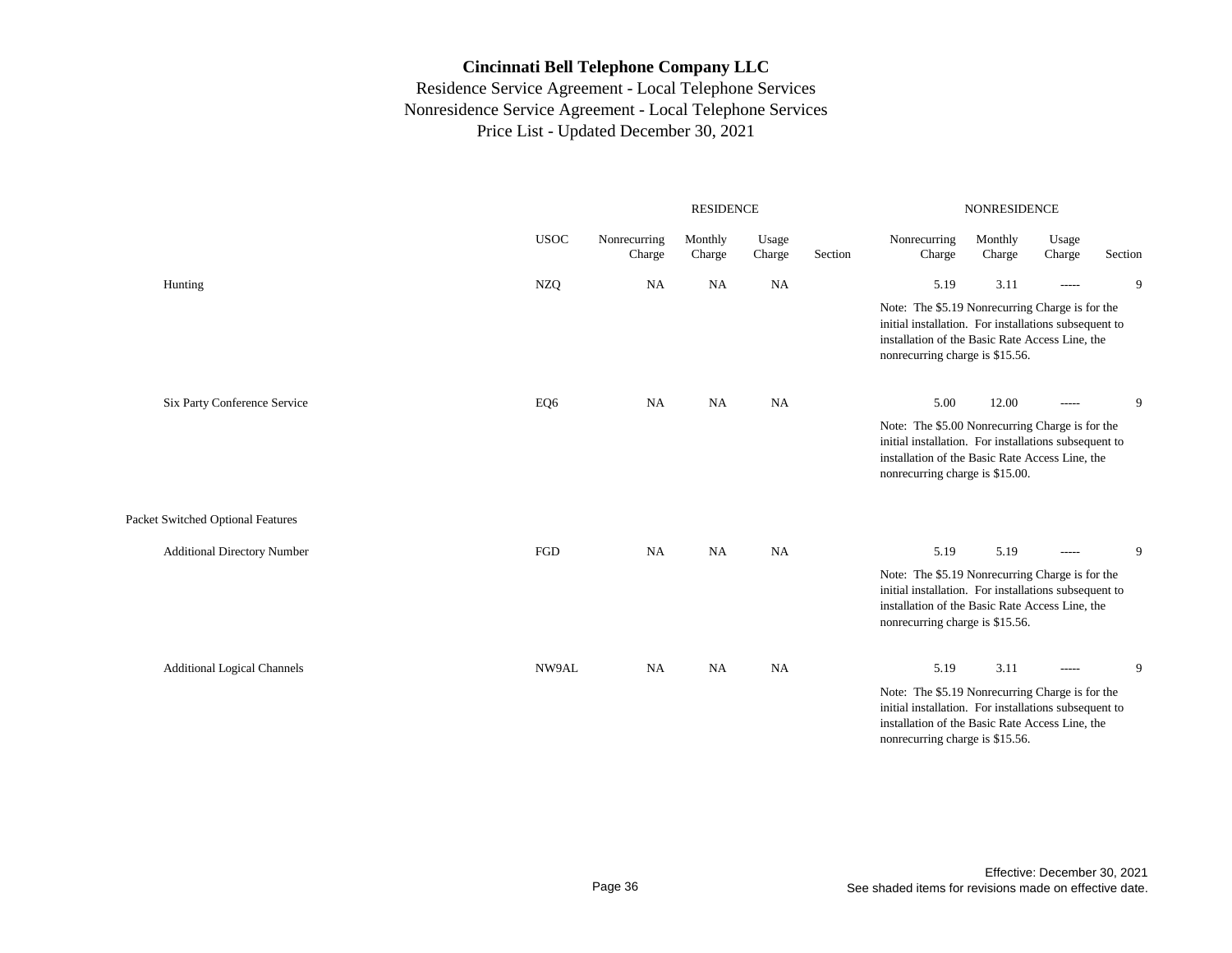|                                           |             |                        | <b>RESIDENCE</b>  |                 |         | <b>NONRESIDENCE</b>                                                                                                                                                                            |                                          |                 |         |  |  |
|-------------------------------------------|-------------|------------------------|-------------------|-----------------|---------|------------------------------------------------------------------------------------------------------------------------------------------------------------------------------------------------|------------------------------------------|-----------------|---------|--|--|
|                                           | <b>USOC</b> | Nonrecurring<br>Charge | Monthly<br>Charge | Usage<br>Charge | Section | Nonrecurring<br>Charge                                                                                                                                                                         | Monthly<br>Charge                        | Usage<br>Charge | Section |  |  |
| Closed User Group Member                  | <b>GXM</b>  | <b>NA</b>              | NA                | <b>NA</b>       |         | 5.19                                                                                                                                                                                           | 1.04                                     | $- - - - -$     | 9       |  |  |
|                                           |             |                        |                   |                 |         | Note: The \$5.19 Nonrecurring Charge is for the<br>initial installation. For installations subsequent to<br>installation of the Basic Rate Access Line, the<br>nonrecurring charge is \$15.56. |                                          |                 |         |  |  |
| Permanent Virtual Circuit                 | <b>GXP</b>  | <b>NA</b>              | NA                | NA              |         | 5.19                                                                                                                                                                                           | 4.15                                     | $-----$         | 9       |  |  |
|                                           |             |                        |                   |                 |         | Note: The \$5.19 Nonrecurring Charge is for the<br>initial installation. For installations subsequent to<br>installation of the Basic Rate Access Line, the<br>nonrecurring charge is \$15.56. |                                          |                 |         |  |  |
| X.25 Hunting                              | HT5PG       | <b>NA</b>              | NA                | <b>NA</b>       |         | 5.19                                                                                                                                                                                           | 5.19                                     | $\cdots$        | 9       |  |  |
|                                           |             |                        |                   |                 |         | Note: The \$5.19 Nonrecurring Charge is for the<br>initial installation. For installations subsequent to<br>installation of the Basic Rate Access Line, the<br>nonrecurring charge is \$15.56. |                                          |                 |         |  |  |
| <b>Key Equivalent Features (Obsolete)</b> |             | <b>NA</b>              | NA                | <b>NA</b>       |         |                                                                                                                                                                                                | See Section 21 of the Service Agreement. |                 |         |  |  |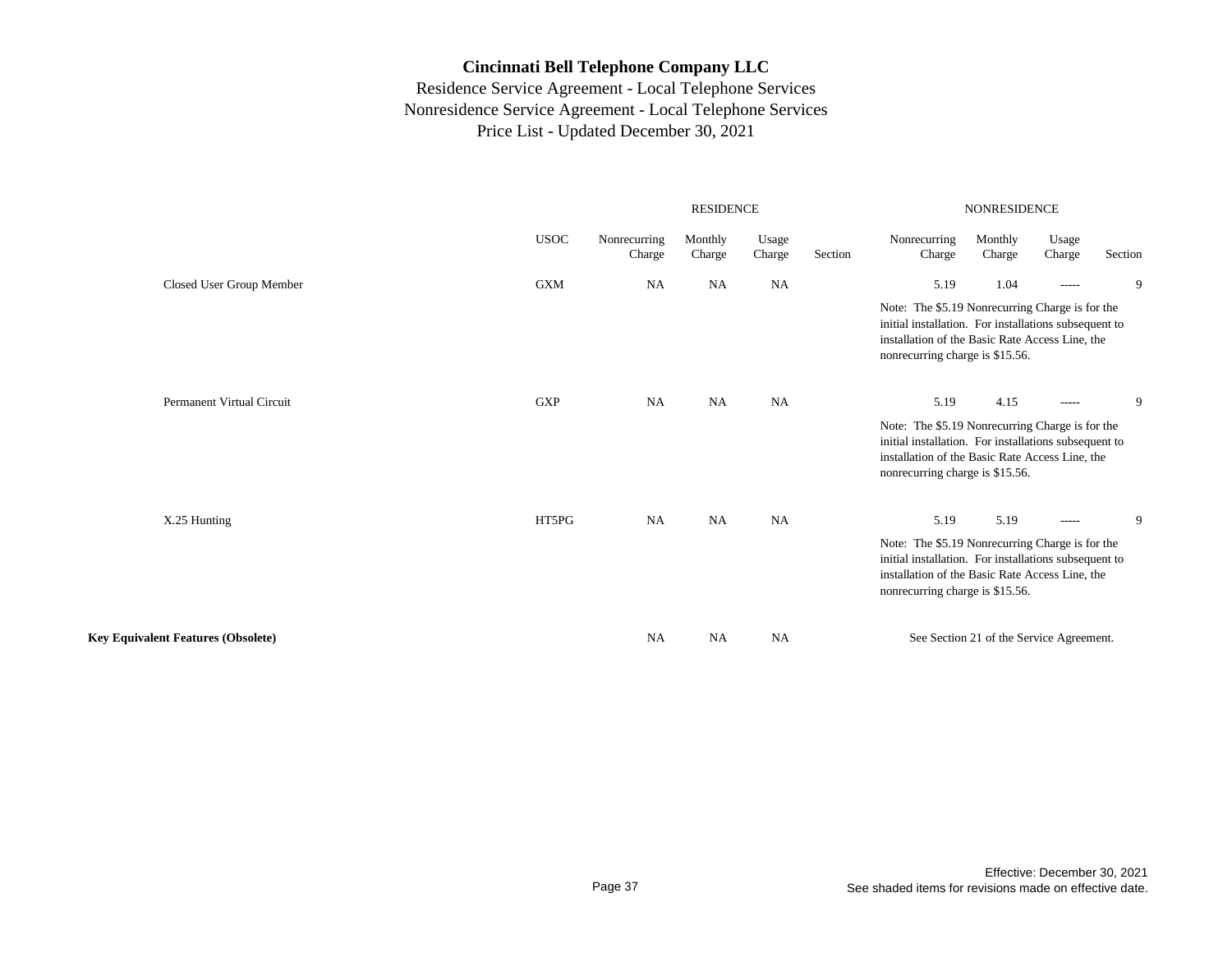|                                                                                        |             | <b>RESIDENCE</b><br><b>NONRESIDENCE</b>                                                             |                            |                 |          |                                                                                                     |                            |                 |          |
|----------------------------------------------------------------------------------------|-------------|-----------------------------------------------------------------------------------------------------|----------------------------|-----------------|----------|-----------------------------------------------------------------------------------------------------|----------------------------|-----------------|----------|
|                                                                                        | <b>USOC</b> | Nonrecurring<br>Charge                                                                              | Monthly<br>Charge          | Usage<br>Charge | Section  | Nonrecurring<br>Charge                                                                              | Monthly<br>Charge          | Usage<br>Charge | Section  |
| <b>Late Payment Fee</b><br><b>Local Service Freeze</b>                                 |             | 2.0% of the unpaid balance or \$13.95,<br>whichever is greater, for unpaid<br>balances over \$10.00 |                            |                 | 13       | 2.0% of the unpaid balance or \$13.95,<br>whichever is greater, for unpaid<br>balances over \$10.00 |                            |                 | 13       |
|                                                                                        |             | 0.00                                                                                                | 0.00                       | $- - - - -$     | 20       | 0.00                                                                                                | 0.00                       | -----           | 20       |
| <b>Make Busy</b>                                                                       |             |                                                                                                     |                            |                 |          |                                                                                                     |                            |                 |          |
| First Line, Initial Installation                                                       | 99N11       | NA                                                                                                  | <b>NA</b>                  | <b>NA</b>       |          | 30.50                                                                                               | 11.75                      | -----           | 20       |
| First Line, Subsequent Installation                                                    | 99N11       | NA                                                                                                  | <b>NA</b>                  | <b>NA</b>       |          | 20.00                                                                                               | 11.75                      | -----           | 20       |
| Each Additional Line                                                                   | 99N12       | <b>NA</b>                                                                                           | <b>NA</b>                  | <b>NA</b>       |          | 2.50                                                                                                | 4.55                       | -----           | 20       |
| <b>Maintenance of Service Charge</b>                                                   | MSC         |                                                                                                     |                            |                 |          |                                                                                                     |                            |                 |          |
| First 15 minutes or fraction thereof<br>Each additional 15 minutes or fraction thereof |             | 48.00<br>$- - - - -$                                                                                | $- - - - -$<br>$- - - - -$ | -----<br>NA     | 13<br>13 | 49.50<br>$- - - - -$                                                                                | $- - - - -$<br>$- - - - -$ | -----<br>12.50  | 13<br>13 |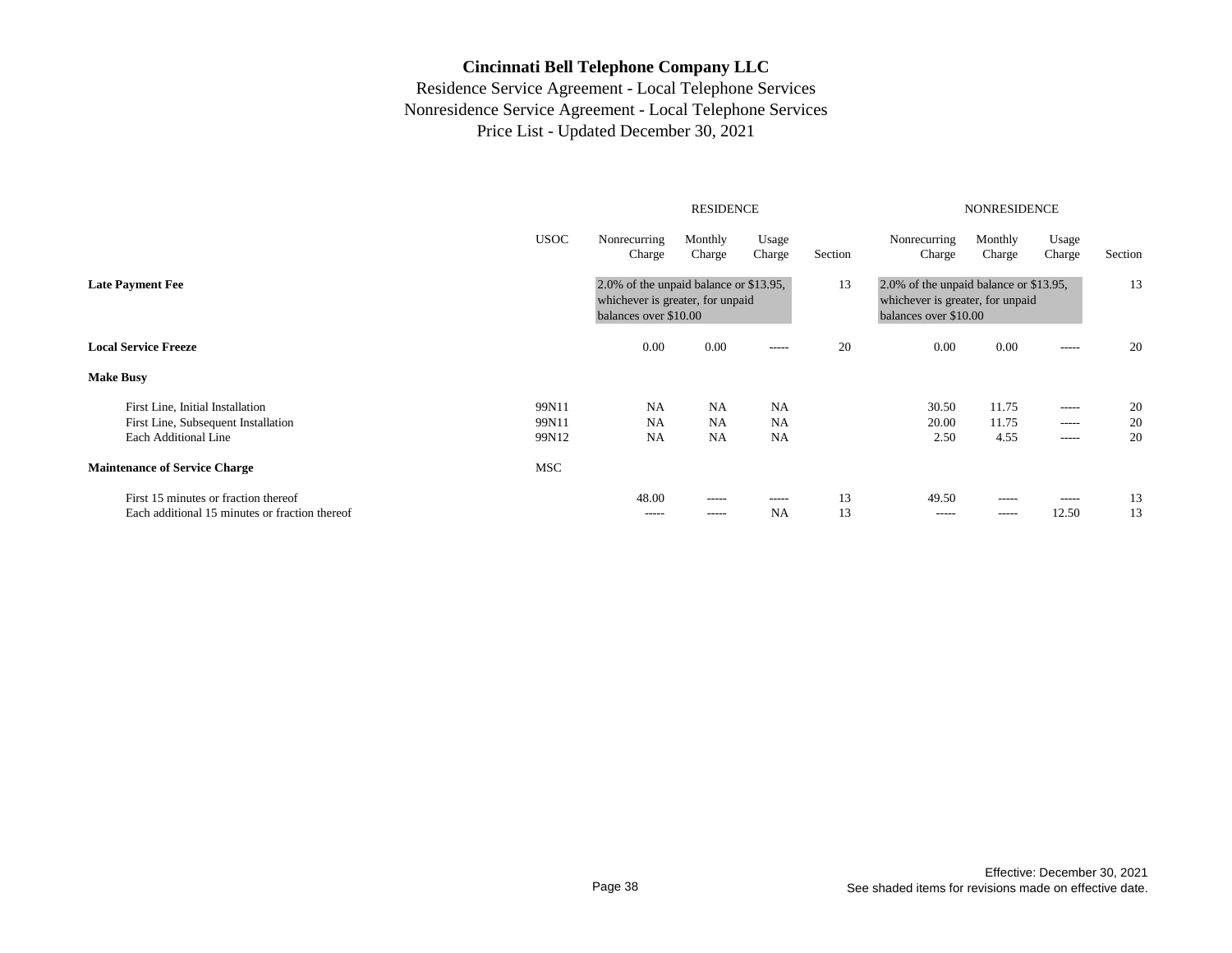|                                                                                                                |             |                        | <b>RESIDENCE</b>  |                 |         | NONRESIDENCE           |                   |                 |         |  |
|----------------------------------------------------------------------------------------------------------------|-------------|------------------------|-------------------|-----------------|---------|------------------------|-------------------|-----------------|---------|--|
|                                                                                                                | <b>USOC</b> | Nonrecurring<br>Charge | Monthly<br>Charge | Usage<br>Charge | Section | Nonrecurring<br>Charge | Monthly<br>Charge | Usage<br>Charge | Section |  |
| <b>Network Provided Diagnostic Service</b>                                                                     |             |                        |                   |                 |         |                        |                   |                 |         |  |
| Base Rate (Applies Monday through Friday during hours 8:00 a.m. to 5:00 p.m.)                                  |             |                        |                   |                 |         |                        |                   |                 |         |  |
| First Billable Hour or Fraction thereof                                                                        |             | NA                     | <b>NA</b>         | <b>NA</b>       |         | $- - - - -$            | $- - - - -$       | 100.00          | 13      |  |
| Each Additional Quarter Hour or Fraction thereof                                                               |             | <b>NA</b>              | <b>NA</b>         | <b>NA</b>       |         | -----                  |                   | 25.00           | 13      |  |
| Overtime Rate (Applies all day Saturday, and Monday through Friday all hours<br>except 8:00 a.m. to 5:00 p.m.) |             |                        |                   |                 |         |                        |                   |                 |         |  |
| First Billable Hour or Fraction thereof                                                                        |             | NA                     | <b>NA</b>         | <b>NA</b>       |         | $- - - - -$            | $- - - - -$       | 120.00          | 13      |  |
| Each Additional Quarter Hour or Fraction thereof                                                               |             | NA                     | NA                | <b>NA</b>       |         | -----                  | $- - - - -$       | 30.00           | 13      |  |
| Premium Overtime (Applies all day Sunday and any company scheduled holiday)                                    |             |                        |                   |                 |         |                        |                   |                 |         |  |
| First Billable Hour or Fraction thereof                                                                        |             | NA                     | NA                | NA              |         | $- - - - -$            | $- - - - -$       | 148.00          | 13      |  |
| Each Additional Quarter Hour or Fraction thereof                                                               |             | <b>NA</b>              | NA                | <b>NA</b>       |         | $- - - - -$            | $- - - - -$       | 37.00           | 13      |  |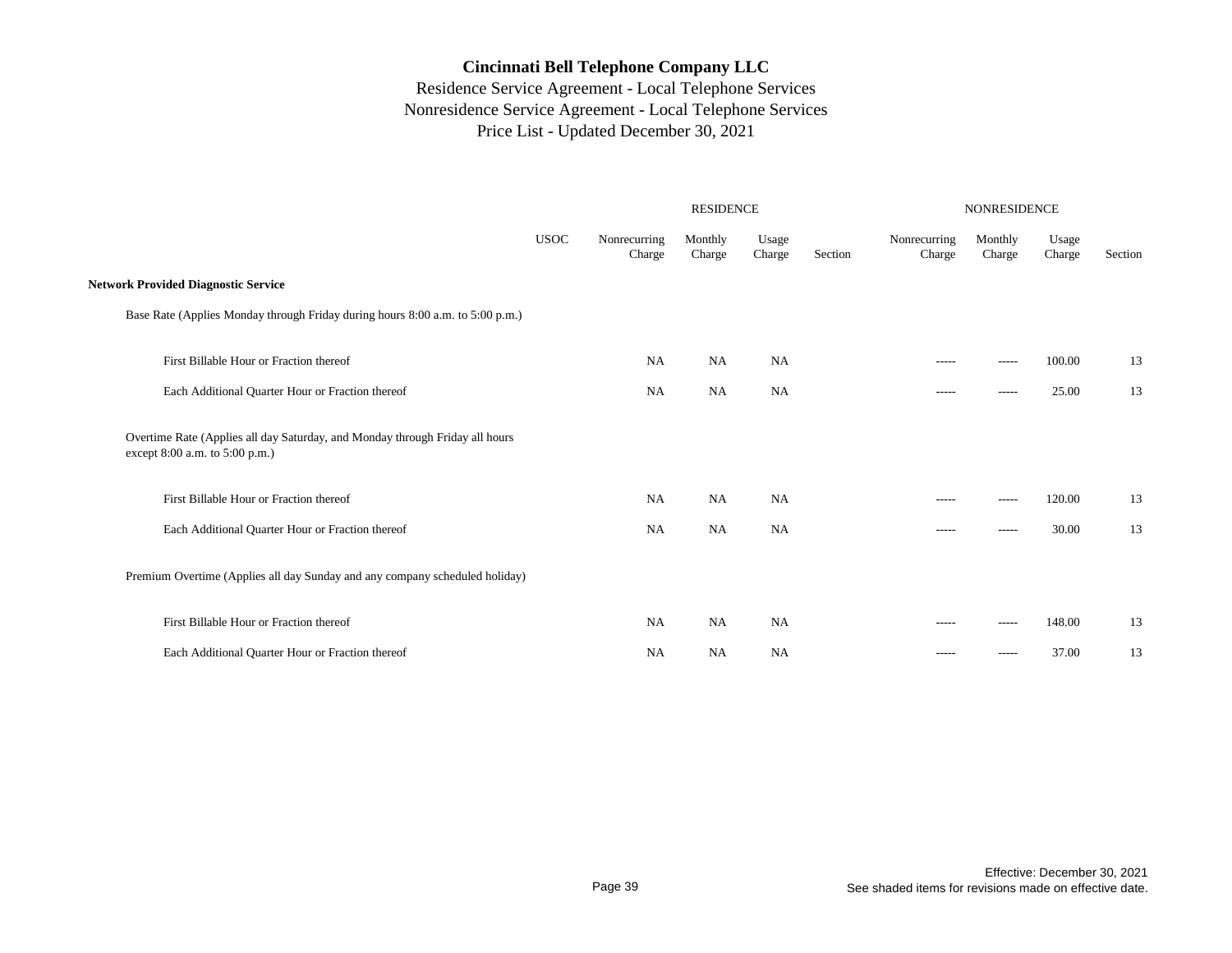|                                                           |             |                        | <b>RESIDENCE</b>  |                 | <b>NONRESIDENCE</b> |                        |                   |                 |         |
|-----------------------------------------------------------|-------------|------------------------|-------------------|-----------------|---------------------|------------------------|-------------------|-----------------|---------|
|                                                           | <b>USOC</b> | Nonrecurring<br>Charge | Monthly<br>Charge | Usage<br>Charge | Section             | Nonrecurring<br>Charge | Monthly<br>Charge | Usage<br>Charge | Section |
| Originating Line Number Screening, per Line or Trunk      | <b>OLN</b>  | <b>NA</b>              | <b>NA</b>         | <b>NA</b>       |                     | 5.00                   | 4.50              | $- - - - -$     | 20      |
| <b>Operator Services</b>                                  |             |                        |                   |                 |                     |                        |                   |                 |         |
| Local Call Completion, per Call                           |             | $- - - - -$            | -----             | 1.50            | 16                  | $- - - - -$            | $- - - - -$       | <b>NA</b>       | 16      |
| Interruption Service, (No Longer Available as of 12/1/16) |             | $- - - - -$            | -----             | <b>NA</b>       | 16                  | $- - - - -$            | $- - - - -$       | <b>NA</b>       | 16      |
| Verification Service, (No Longer Available as of 12/1/16) |             | $- - - - -$            | -----             | <b>NA</b>       | 16                  | $- - - - -$            | -----             | NA              | 16      |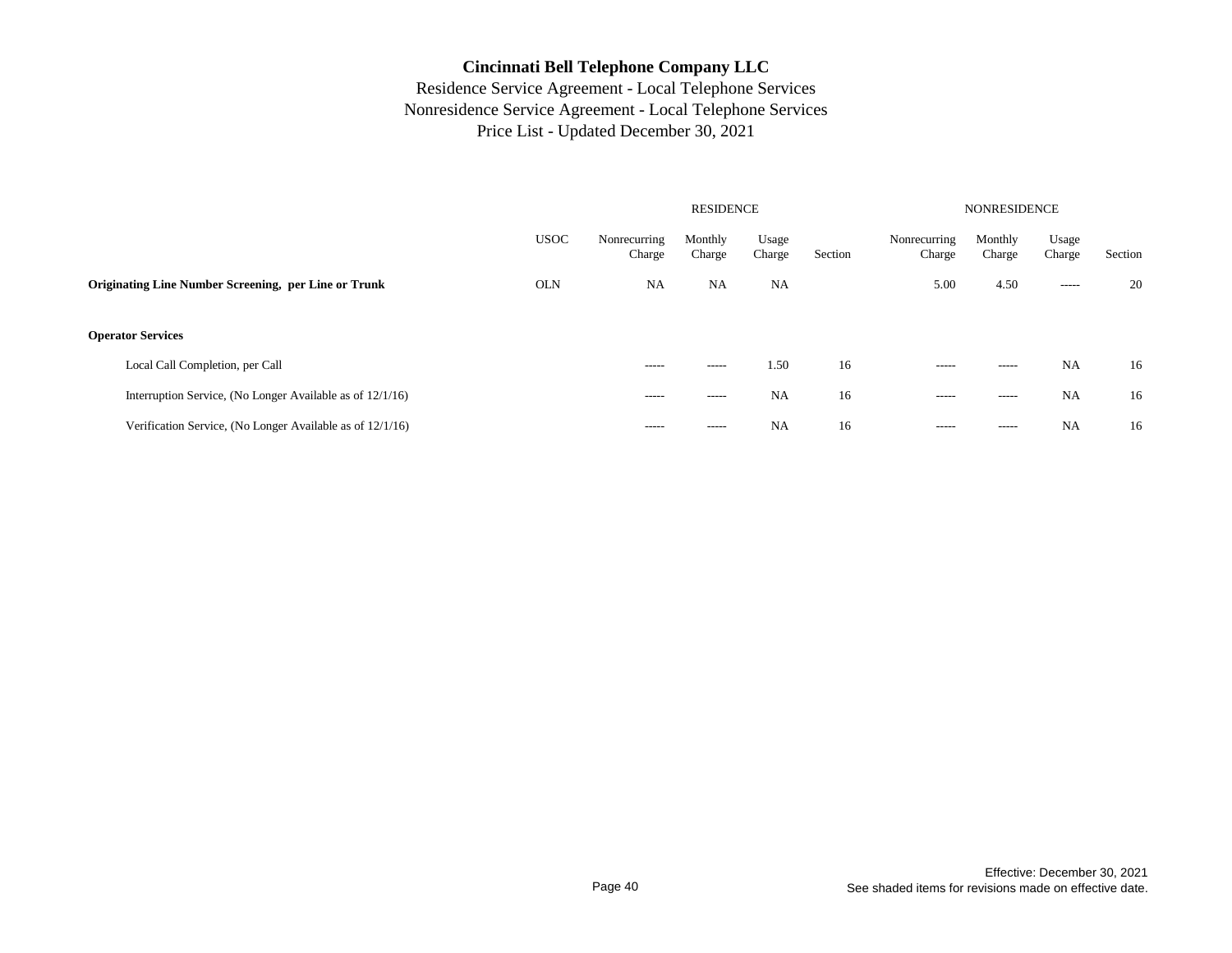|                                                  |             |                        | RESIDENCE         |                 |         | NONRESIDENCE           |                   |                 |                |  |
|--------------------------------------------------|-------------|------------------------|-------------------|-----------------|---------|------------------------|-------------------|-----------------|----------------|--|
|                                                  | <b>USOC</b> | Nonrecurring<br>Charge | Monthly<br>Charge | Usage<br>Charge | Section | Nonrecurring<br>Charge | Monthly<br>Charge | Usage<br>Charge | Section        |  |
| <b>PBX Trunks, Analog</b>                        |             |                        |                   |                 |         |                        |                   |                 |                |  |
| Not available in Bethel.                         |             |                        |                   |                 |         |                        |                   |                 |                |  |
| Flat Rate Trunks                                 |             |                        |                   |                 |         |                        |                   |                 |                |  |
| <b>Bethany Exchange</b>                          |             | <b>NA</b>              | NA                | NA              |         | 49.75                  | 165.00            | -----           | $\overline{4}$ |  |
| Cincinnati Exchange                              |             |                        |                   |                 |         |                        |                   |                 |                |  |
| Central offices other than Miami and Sayler Park |             | <b>NA</b>              | $_{\rm NA}$       | <b>NA</b>       |         | 49.75                  | 165.00            | -----           | $\overline{4}$ |  |
| Miami and Sayler Park central offices            |             | <b>NA</b>              | $_{\rm NA}$       | NA              |         | 49.75                  | 165.00            | -----           | $\overline{4}$ |  |
| <b>Clermont Exchange</b>                         |             |                        |                   |                 |         |                        |                   |                 |                |  |
| Cherry Grove central office                      |             | <b>NA</b>              | NA                | <b>NA</b>       |         | 49.75                  | 165.00            | -----           | 4              |  |
| Batavia, Hamlet, and Tobasco central offices     |             | NA                     | NA                | NA              |         | 49.75                  | 165.00            | $-----$         | $\overline{4}$ |  |
| New Richmond central office                      |             | NA                     | <b>NA</b>         | <b>NA</b>       |         | 49.75                  | 165.00            | -----           | $\overline{4}$ |  |
| Hamilton Exchange                                |             |                        |                   |                 |         |                        |                   |                 |                |  |
| Crescentville                                    |             | NA                     | $_{\rm NA}$       | NA              |         | 49.75                  | 165.00            | $-----$         | 4              |  |
| Hamilton central office                          |             | NA                     | NA                | $_{\rm NA}$     |         | 49.75                  | 165.00            | $-----$         | $\overline{4}$ |  |
| Harrison Exchange                                |             | NA                     | NA                | NA              |         | 49.75                  | 165.00            | $- - - - -$     | $\overline{4}$ |  |
| Little Miami Exchange                            |             | NA                     | NA                | NA              |         | 49.75                  | 165.00            | $- - - - -$     | $\overline{4}$ |  |
| Newtonsville Exchange                            |             | NA                     | NA                | NA              |         | 49.75                  | 165.00            | $-----$         | 4              |  |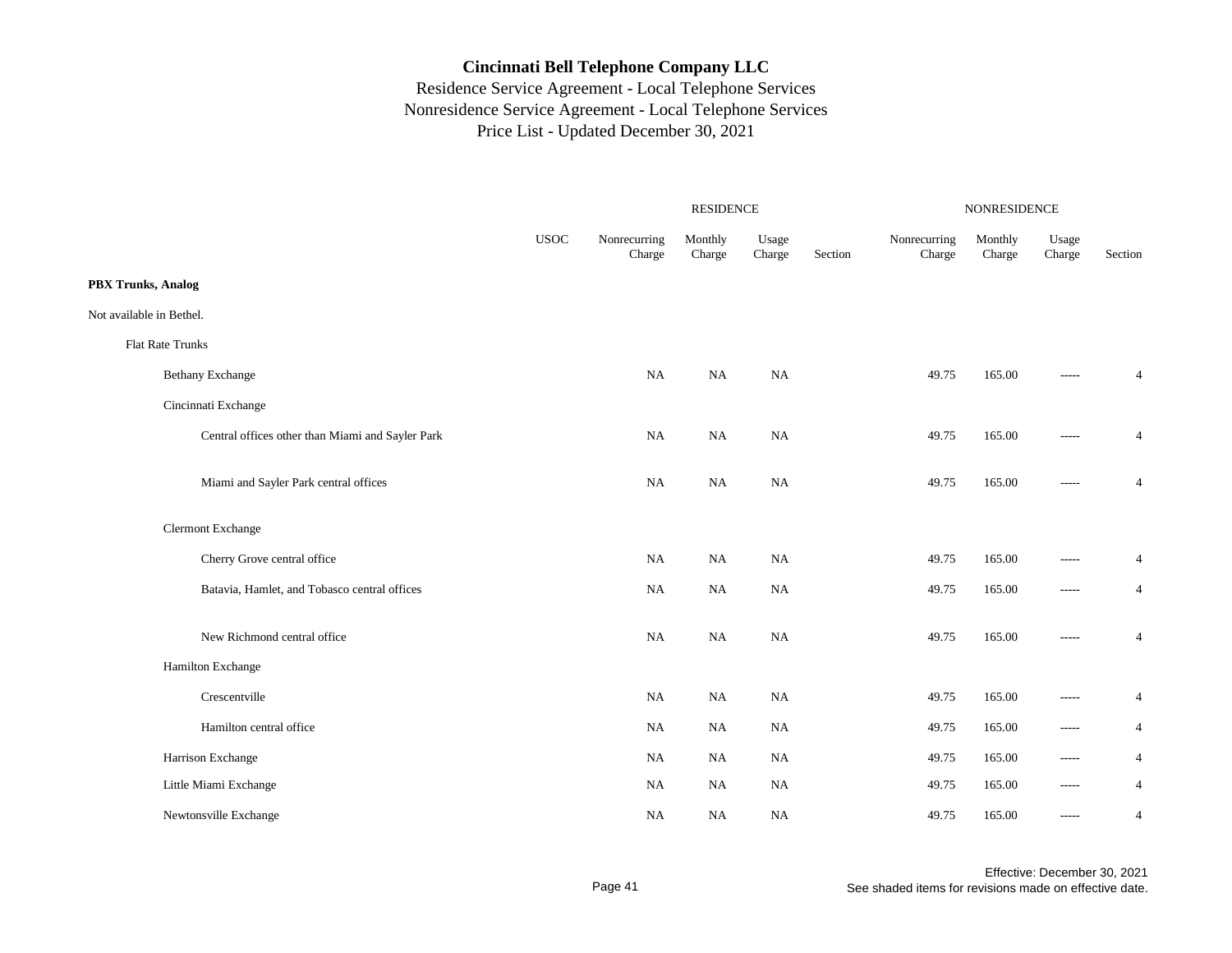|                       |             |                        | <b>RESIDENCE</b>  |                 |         | <b>NONRESIDENCE</b>    |                   |                 |                |  |
|-----------------------|-------------|------------------------|-------------------|-----------------|---------|------------------------|-------------------|-----------------|----------------|--|
|                       | <b>USOC</b> | Nonrecurring<br>Charge | Monthly<br>Charge | Usage<br>Charge | Section | Nonrecurring<br>Charge | Monthly<br>Charge | Usage<br>Charge | Section        |  |
| Reily Exchange        |             | NA                     | NA                | NA              |         | 49.75                  | 165.00            | $- - - - -$     | $\overline{4}$ |  |
| Seven Mile Exchange   |             | <b>NA</b>              | <b>NA</b>         | NA              |         | 49.75                  | 165.00            | $- - - - -$     | $\overline{4}$ |  |
| Shandon Exchange      |             | NA                     | <b>NA</b>         | NA              |         | 49.75                  | 165.00            | $\cdots$        | $\overline{4}$ |  |
| Williamsburg Exchange |             | NA                     | NA                | NA              |         | 49.75                  | 165.00            | -----           | $\overline{4}$ |  |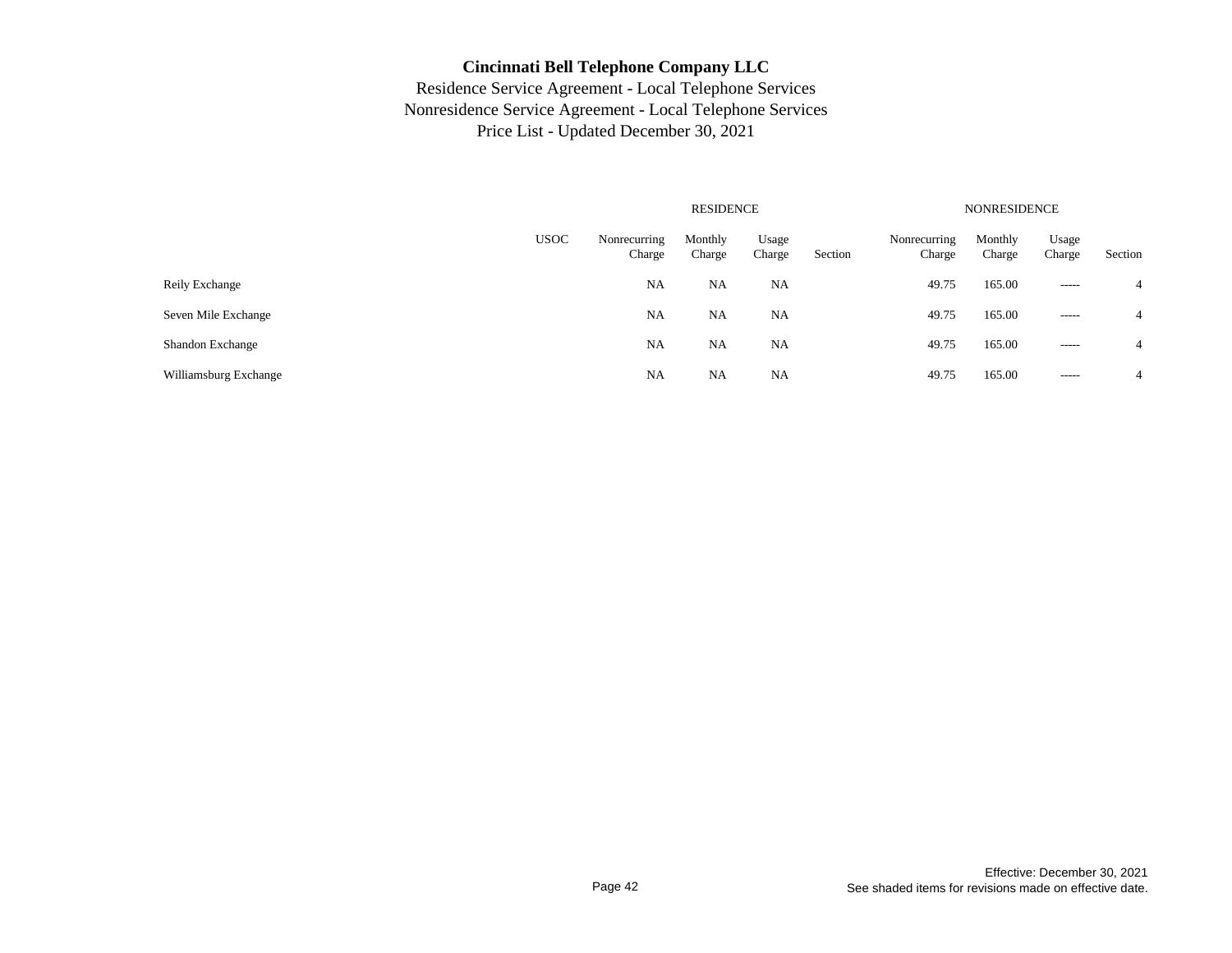|                             |                                                  |             |                        |                   | <b>NONRESIDENCE</b> |         |                        |                   |                 |                |
|-----------------------------|--------------------------------------------------|-------------|------------------------|-------------------|---------------------|---------|------------------------|-------------------|-----------------|----------------|
|                             |                                                  | <b>USOC</b> | Nonrecurring<br>Charge | Monthly<br>Charge | Usage<br>Charge     | Section | Nonrecurring<br>Charge | Monthly<br>Charge | Usage<br>Charge | Section        |
| <b>Measured Rate Trunks</b> |                                                  |             |                        |                   |                     |         |                        |                   |                 |                |
| <b>Bethany Exchange</b>     |                                                  |             | NA                     | NA                | <b>NA</b>           |         | 49.75                  | 79.16             | See Note        | $\overline{4}$ |
| Cincinnati Exchange         |                                                  |             |                        |                   |                     |         |                        |                   |                 |                |
|                             | Central offices other than Miami and Sayler Park |             | <b>NA</b>              | NA                | NA                  |         | 49.75                  | 76.86             | See Note        | $\overline{4}$ |
|                             | Miami and Sayler Park central offices            |             | <b>NA</b>              | NA                | NA                  |         | 49.75                  | 79.16             | See Note        | $\overline{4}$ |
| <b>Clermont Exchange</b>    |                                                  |             |                        |                   |                     |         |                        |                   |                 |                |
|                             | Cherry Grove central office                      |             | <b>NA</b>              | <b>NA</b>         | NA                  |         | 49.75                  | 76.86             | See Note        | $\overline{4}$ |
|                             | Batavia, Hamlet, and Tobasco central offices     |             | <b>NA</b>              | NA                | <b>NA</b>           |         | 49.75                  | 79.16             | See Note        | 4              |
|                             | New Richmond central office                      |             | <b>NA</b>              | NA                | NA                  |         | 49.75                  | 81.46             | See Note        | 4              |
| Hamilton Exchange           |                                                  |             |                        |                   |                     |         |                        |                   |                 |                |
|                             | Crescentville                                    |             | <b>NA</b>              | NA                | <b>NA</b>           |         | 49.75                  | 76.86             | See Note        | 4              |
|                             | Hamilton wire center                             |             | NA                     | NA                | NA                  |         | 49.75                  | 79.16             | See Note        | $\overline{4}$ |
| Harrison Exchange           |                                                  |             | NA                     | NA                | <b>NA</b>           |         | 49.75                  | 79.16             | See Note        | 4              |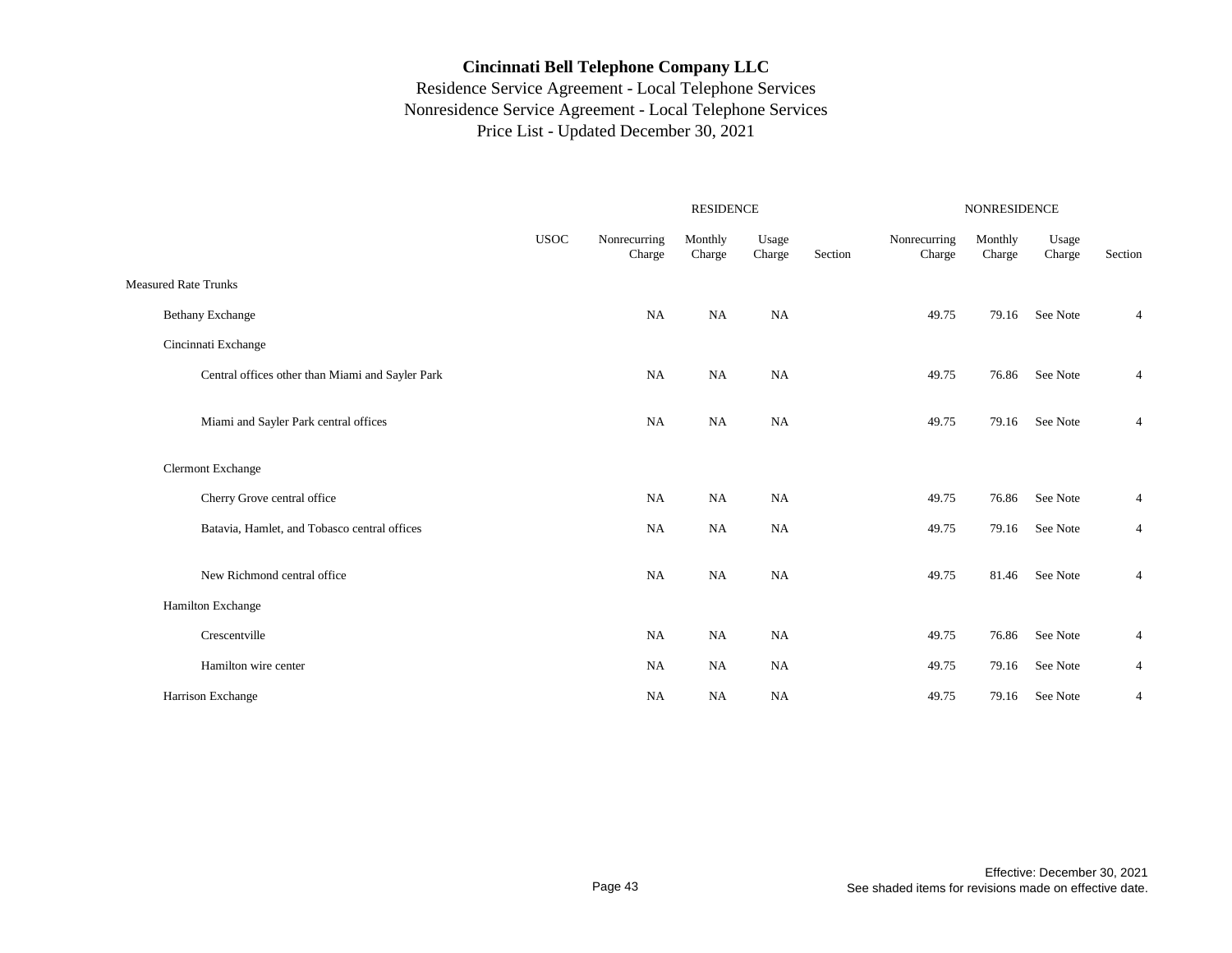|                                                              |             |                        | <b>RESIDENCE</b>  |                 |         | <b>NONRESIDENCE</b>    |                   |                 |                |  |
|--------------------------------------------------------------|-------------|------------------------|-------------------|-----------------|---------|------------------------|-------------------|-----------------|----------------|--|
|                                                              | <b>USOC</b> | Nonrecurring<br>Charge | Monthly<br>Charge | Usage<br>Charge | Section | Nonrecurring<br>Charge | Monthly<br>Charge | Usage<br>Charge | Section        |  |
| Little Miami Exchange                                        |             | NA                     | <b>NA</b>         | NA              |         | 49.75                  | 79.16             | See Note        | $\overline{4}$ |  |
| Newtonsville Exchange                                        |             | NA                     | <b>NA</b>         | <b>NA</b>       |         | 49.75                  | 81.46             | See Note        | $\overline{4}$ |  |
| Reily Exchange                                               |             | NA                     | NA                | NA              |         | 49.75                  | 81.46             | See Note        | $\overline{4}$ |  |
| Seven Mile Exchange                                          |             | <b>NA</b>              | NA                | NA              |         | 49.75                  | 81.46             | See Note        | $\overline{4}$ |  |
| Shandon Exchange                                             |             | NA                     | NA                | <b>NA</b>       |         | 49.75                  | 81.46             | See Note        | $\overline{4}$ |  |
| Williamsburg Exchange                                        |             | <b>NA</b>              | NA                | <b>NA</b>       |         | 49.75                  | 81.46             | See Note        | $\overline{4}$ |  |
| Minute of Local Use, Each                                    |             | <b>NA</b>              | NA                | <b>NA</b>       |         | $-----$                | -----             | 0.04            | $\overline{4}$ |  |
| Note: This per minute usage rate applies to all local calls. |             |                        |                   |                 |         |                        |                   |                 |                |  |
| Local Usage Detail                                           |             |                        |                   |                 |         |                        |                   |                 |                |  |
| Subscription, per account                                    |             | NA                     | NA                | <b>NA</b>       |         | 24.99                  | 1.50              | -----           | $\overline{4}$ |  |
| Per Listed Call (added to the Subscription charge)           |             | NA                     | NA                | <b>NA</b>       |         | $- - - - -$            | $- - - - -$       | 0.01            | $\overline{4}$ |  |
| Change between Flat Rate and Measured Rate Service, per Line | ALC         | 12.25                  | -----             | -----           |         | 24.99                  | $- - - - -$       | -----           | $\overline{4}$ |  |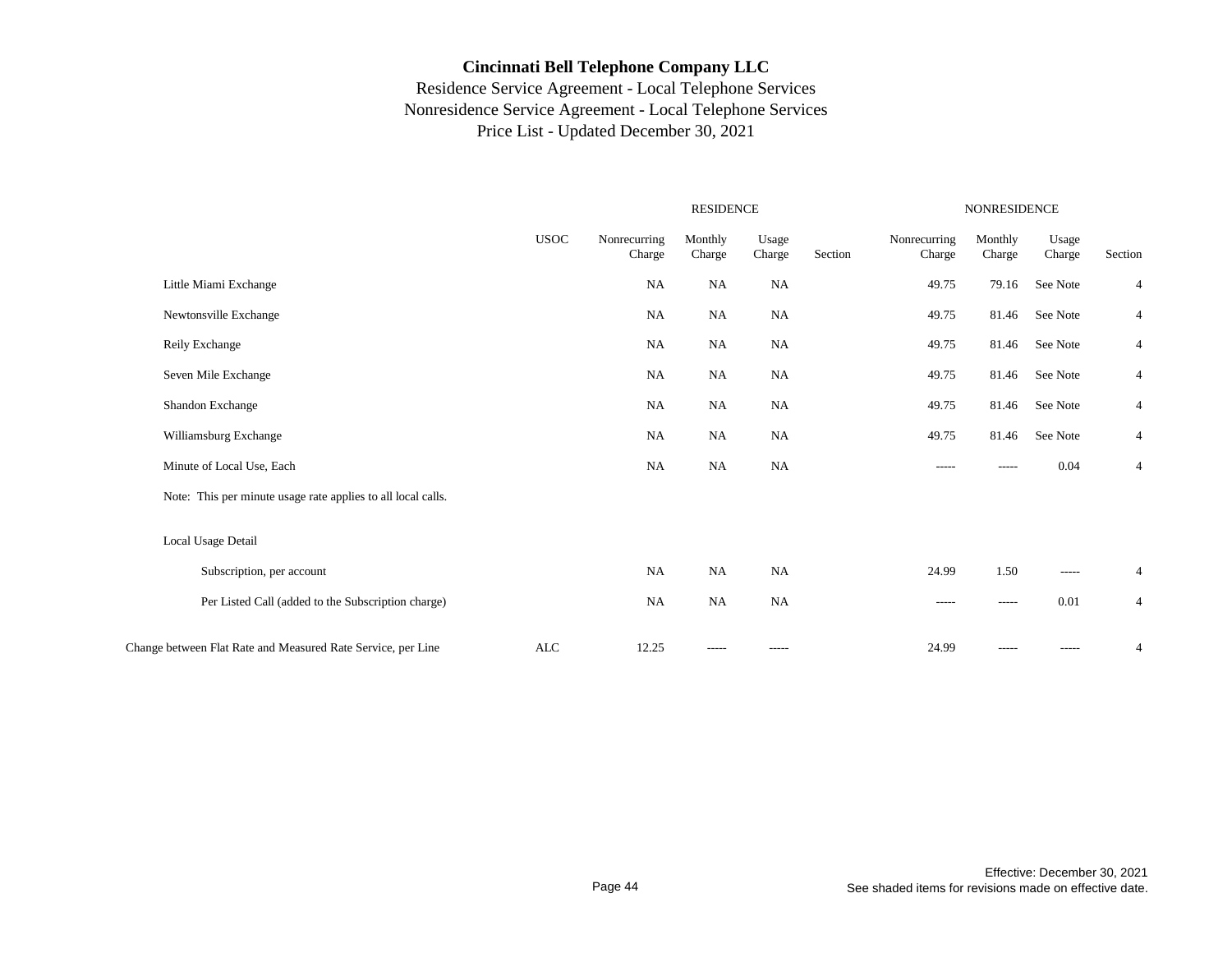## Residence Service Agreement - Local Telephone Services Nonresidence Service Agreement - Local Telephone Services Price List - Updated December 30, 2021

|                                                      |                                     |                        | <b>RESIDENCE</b>  |                 |         | <b>NONRESIDENCE</b>    |                   |                 |                |  |
|------------------------------------------------------|-------------------------------------|------------------------|-------------------|-----------------|---------|------------------------|-------------------|-----------------|----------------|--|
|                                                      | <b>USOC</b>                         | Nonrecurring<br>Charge | Monthly<br>Charge | Usage<br>Charge | Section | Nonrecurring<br>Charge | Monthly<br>Charge | Usage<br>Charge | Section        |  |
| Personal Assistance Fee, per Call                    |                                     | 6.00                   | -----             | -----           | 13      | 5.00                   | $- - - - -$       | $- - - - -$     | 13             |  |
| PRIME Advantagesm - Integrated PRIME Advantagesm     |                                     |                        |                   |                 |         |                        |                   |                 |                |  |
| <b>Primary Rate Facility</b>                         | WZCC7                               | NA                     | NA                | NA              |         | 99.00                  | 1,575.00          | $- - - - -$     | 10             |  |
| B-Channel Bearer Trunks with Flat Rate Service       |                                     |                        |                   |                 |         |                        |                   |                 |                |  |
| Each Standard Channel                                | WZBX5,<br>WZBX6,<br>WZBX7           | NA                     | NA                | <b>NA</b>       |         | 20.00                  | 0.00              | $-----$         | 10             |  |
| Each Two-way/DID Channel                             | WZBX8                               | NA                     | <b>NA</b>         | <b>NA</b>       |         | 20.00                  | 0.00              | -----           | 10             |  |
| Each DID Channel                                     | WZBX9                               | <b>NA</b>              | <b>NA</b>         | <b>NA</b>       |         | 20.00                  | 0.00              | $-----$         | 10             |  |
| <b>B-Channel Bearer Trunks with Measured Service</b> |                                     |                        |                   |                 |         |                        |                   |                 |                |  |
| Each Standard Channel                                | WZBY1,<br>WZBY2,<br>WZBY3,<br>WZBY4 | <b>NA</b>              | <b>NA</b>         | <b>NA</b>       |         | 20.00                  | 0.00              | See Note        | 10             |  |
| Each Two-way/DID Channel                             | WZBY5                               | <b>NA</b>              | <b>NA</b>         | <b>NA</b>       |         | 20.00                  | 0.00              | See Note        | 10             |  |
| Each DID Channel                                     | WZBY6                               | NA                     | NA                | NA              |         | 20.00                  | 0.00              | See Note        | 10             |  |
| Minute of Local Use, Each                            |                                     |                        | <b>NA</b>         | NA              |         | -----                  |                   | 0.04            | $\overline{4}$ |  |

Note: This per minute usage rate applies to all local calls.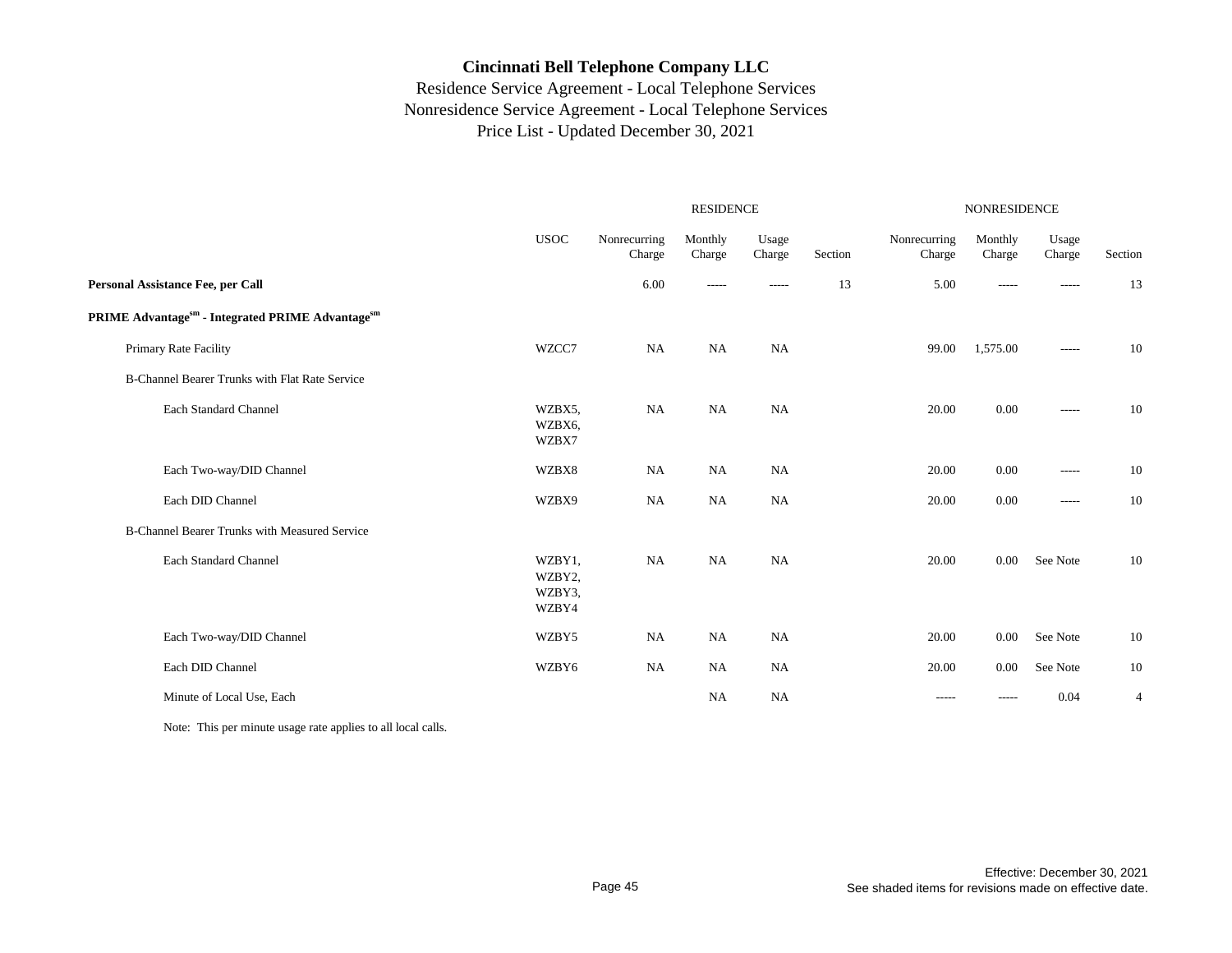|                                                 |              | <b>RESIDENCE</b>       |                   |                 |         | <b>NONRESIDENCE</b>                                                                                                                       |                   |                 |         |
|-------------------------------------------------|--------------|------------------------|-------------------|-----------------|---------|-------------------------------------------------------------------------------------------------------------------------------------------|-------------------|-----------------|---------|
|                                                 | <b>USOC</b>  | Nonrecurring<br>Charge | Monthly<br>Charge | Usage<br>Charge | Section | Nonrecurring<br>Charge                                                                                                                    | Monthly<br>Charge | Usage<br>Charge | Section |
| DID Number Blocks, Each Group of 20 DID Numbers | <b>DZHPG</b> | <b>NA</b>              | <b>NA</b>         | <b>NA</b>       |         | 207.40                                                                                                                                    | 4.15              | $- - - - -$     | 10      |
| Additional Channels, per Channel                |              |                        |                   |                 |         | Note: If multiple DID Number Blocks are purchased<br>at the same time, the Nonrecurring Charge applies<br>only to the first Number Block. |                   |                 |         |
| Flat Rate Service, Each                         | WZBY7        | <b>NA</b>              | <b>NA</b>         | NA              |         | 20.00                                                                                                                                     | 0.00              | $- - - - -$     | 10      |
| Measured Service, Each                          | WZBY8        | <b>NA</b>              | NA                | NA              |         | 20.00                                                                                                                                     | 0.00              | 0.04            | 10      |
|                                                 |              |                        |                   |                 |         | Note: Measured service usage charges apply the<br>same as described for B-Channel Bearer Trunks with<br>Measured Service.                 |                   |                 |         |
| Digital Data Service                            | WZBY9        | <b>NA</b>              | <b>NA</b>         | <b>NA</b>       |         | 20.00                                                                                                                                     | 0.00              | $-----$         | 10      |
| Voice Grade 2-wire                              | WZBZ1        | <b>NA</b>              | NA                | <b>NA</b>       |         | 20.00                                                                                                                                     | 0.00              | $-----$         | 10      |
| Voice Grade 4-wire                              | WZBZ2        | <b>NA</b>              | <b>NA</b>         | NA              |         | 20.00                                                                                                                                     | 0.00              | $- - - - -$     | 10      |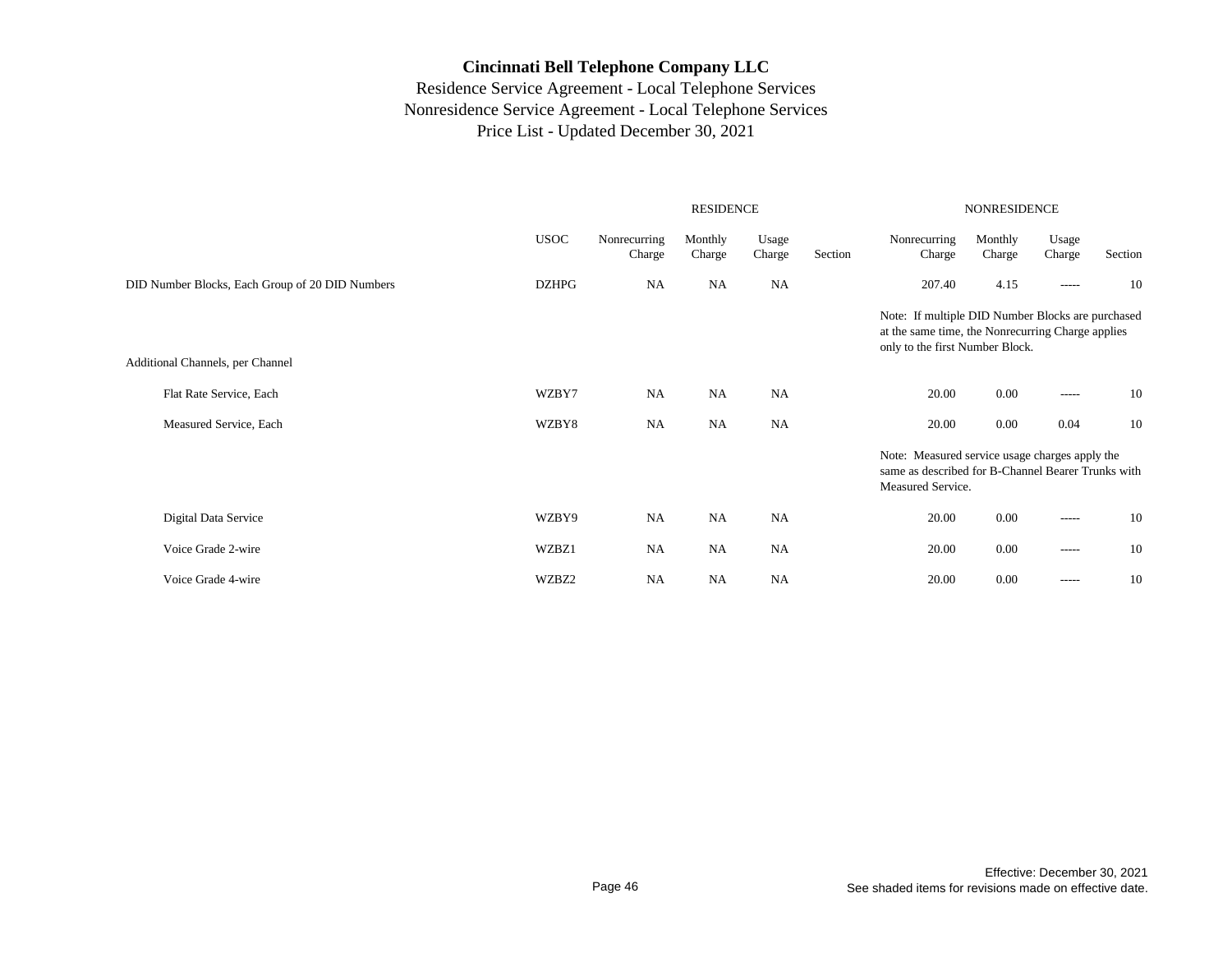|                                                  |             |                        |                   | <b>NONRESIDENCE</b> |         |                        |                   |                 |         |
|--------------------------------------------------|-------------|------------------------|-------------------|---------------------|---------|------------------------|-------------------|-----------------|---------|
|                                                  | <b>USOC</b> | Nonrecurring<br>Charge | Monthly<br>Charge | Usage<br>Charge     | Section | Nonrecurring<br>Charge | Monthly<br>Charge | Usage<br>Charge | Section |
| <b>Optional Features</b>                         |             |                        |                   |                     |         |                        |                   |                 |         |
| Call-by-Call                                     | WZCC8       | NA                     | <b>NA</b>         | NA                  |         | 150.00                 | 115.00            | $- - - - -$     | 10      |
| <b>ICLID</b>                                     | WZCC9       | NA                     | <b>NA</b>         | NA                  |         | 100.00                 | 115.00            | $\cdots$        | 10      |
| Call-by-Call and ICLID combination               | WZCD1       | NA                     | <b>NA</b>         | NA                  |         | 200.00                 | 200.00            | $- - - - -$     | 10      |
| Back-up D-Channel                                | WZCD2       | NA                     | <b>NA</b>         | NA                  |         | 100.00                 | 50.00             | $----$          | 10      |
| Channel Transfer Service (Digital Channels Only) | WZEF1       | NA                     | <b>NA</b>         | NA                  |         | 100.00                 | 115.00            | $- - - - -$     | 10      |
| <b>Expedite Fee</b><br>WZER8                     |             | <b>NA</b>              | <b>NA</b>         | <b>NA</b>           |         | 700.00                 | $- - - - -$       | $- - - - -$     | 10      |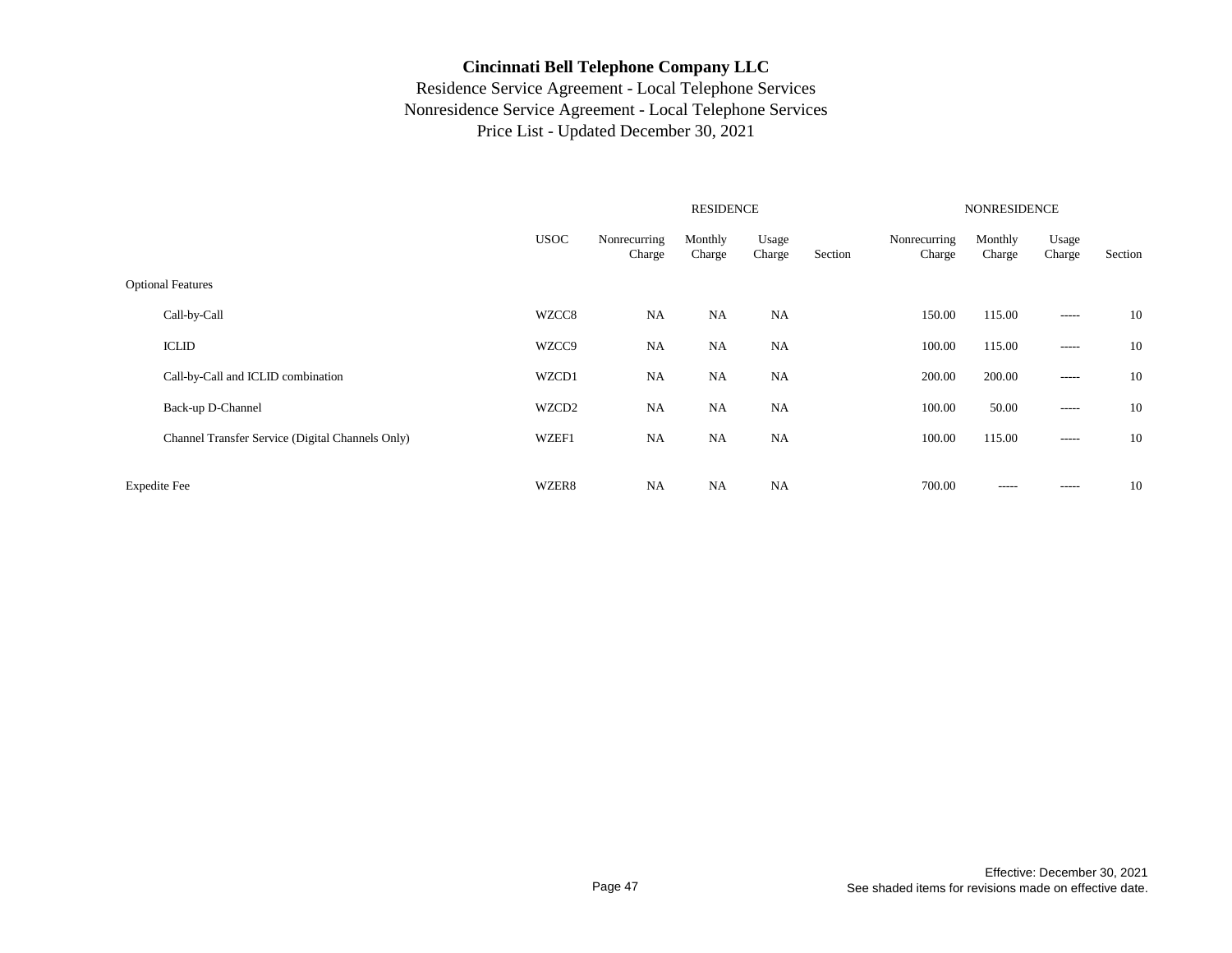|                                                              |                           |                        | <b>RESIDENCE</b>  |                 |         | NONRESIDENCE           |                   |                 |                |  |
|--------------------------------------------------------------|---------------------------|------------------------|-------------------|-----------------|---------|------------------------|-------------------|-----------------|----------------|--|
|                                                              | $_{\rm USOC}$             | Nonrecurring<br>Charge | Monthly<br>Charge | Usage<br>Charge | Section | Nonrecurring<br>Charge | Monthly<br>Charge | Usage<br>Charge | Section        |  |
| PRIME Advantagesm - Standard Service                         |                           |                        |                   |                 |         |                        |                   |                 |                |  |
| Primary Rate Facility                                        | ZPT1X                     | NA                     | NA                | NA              |         | 99.00                  | 561.21            | -----           | 10             |  |
| B-Channel Bearer Trunks with Flat Rate Service               |                           |                        |                   |                 |         |                        |                   |                 |                |  |
| Each Standard Channel                                        | T1KGC,<br>T1KGF,<br>T1KGJ | <b>NA</b>              | NA                | NA              |         | 21.00                  | 51.00             | -----           | 10             |  |
| Each Two-way/DID Channel                                     | <b>DZFCX</b>              | <b>NA</b>              | <b>NA</b>         | <b>NA</b>       |         | 21.00                  | 71.50             | -----           | 10             |  |
| Each DID Channel                                             | <b>DZG</b>                | NA                     | NA                | NA              |         | 21.00                  | 77.00             | -----           | 10             |  |
| <b>B-Channel Bearer Trunks with Measured Service</b>         |                           |                        |                   |                 |         |                        |                   |                 |                |  |
| Each Standard Channel                                        | <b>T1KMC</b>              | <b>NA</b>              | <b>NA</b>         | <b>NA</b>       |         | 21.00                  | 26.75             | See Note        | 10             |  |
| Each Two-way/DID Channel                                     | <b>DZWCX</b>              | NA                     | NA                | NA              |         | 21.00                  | 49.88             | See Note        | 10             |  |
| Each DID Channel                                             | <b>DZG</b>                | NA                     | <b>NA</b>         | NA              |         | 21.00                  | 77.00             | See Note        | 10             |  |
| Minute of Local Use, Each                                    |                           | <b>NA</b>              | NA                | NA              |         | -----                  |                   | 0.04            | $\overline{4}$ |  |
| Note: This per minute usage rate applies to all local calls. |                           |                        |                   |                 |         |                        |                   |                 |                |  |
| <b>Expedite Fee</b>                                          | WZER8                     | <b>NA</b>              | <b>NA</b>         | NA              |         | 700.00                 | $- - - - -$       | -----           | 10             |  |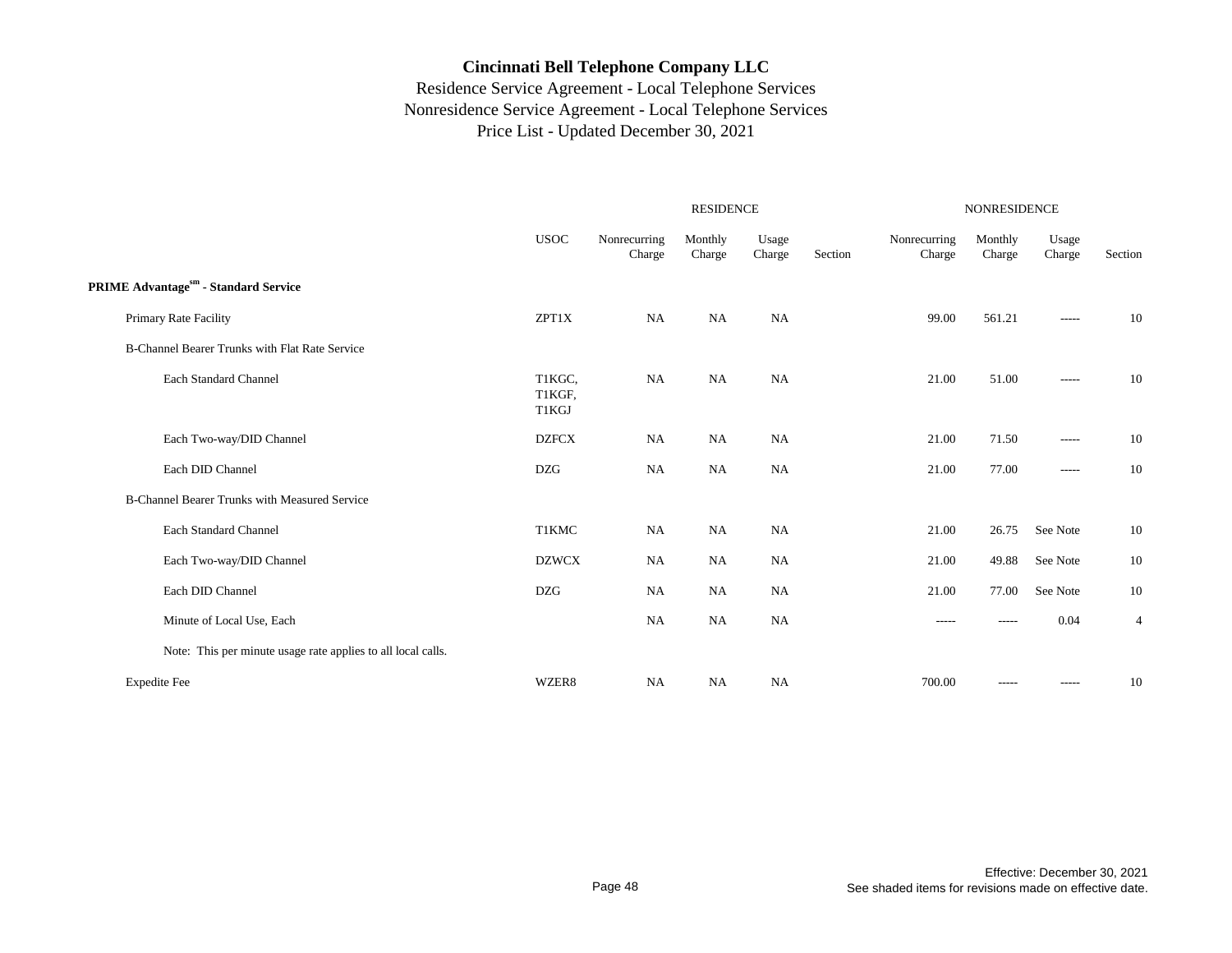## Residence Service Agreement - Local Telephone Services Nonresidence Service Agreement - Local Telephone Services Price List - Updated December 30, 2021

|                                                         | <b>RESIDENCE</b> |                        |                   |                 |         | NONRESIDENCE                                                                                                                              |                   |                 |         |  |
|---------------------------------------------------------|------------------|------------------------|-------------------|-----------------|---------|-------------------------------------------------------------------------------------------------------------------------------------------|-------------------|-----------------|---------|--|
|                                                         | <b>USOC</b>      | Nonrecurring<br>Charge | Monthly<br>Charge | Usage<br>Charge | Section | Nonrecurring<br>Charge                                                                                                                    | Monthly<br>Charge | Usage<br>Charge | Section |  |
| DID Number Blocks, Each Group of 20 DID Numbers         | <b>DZHPG</b>     | <b>NA</b>              | <b>NA</b>         | <b>NA</b>       |         | 207.40                                                                                                                                    | 4.15              | -----           | 10      |  |
|                                                         |                  |                        |                   |                 |         | Note: If multiple DID Number Blocks are purchased<br>at the same time, the Nonrecurring Charge applies<br>only to the first Number Block. |                   |                 |         |  |
| <b>Optional Features</b>                                |                  |                        |                   |                 |         |                                                                                                                                           |                   |                 |         |  |
| Call-by-Call                                            | <b>CCZ</b>       | NA                     | NA                | <b>NA</b>       |         | 150.00                                                                                                                                    | 115.00            | $--- - - -$     | 10      |  |
| <b>ICLID</b>                                            | <b>ZCN</b>       | <b>NA</b>              | <b>NA</b>         | <b>NA</b>       |         | 100.00                                                                                                                                    | 115.00            | $-----$         | 10      |  |
| Call-by-Call and ICLID combination                      | NQK              | NA                     | NA                | <b>NA</b>       |         | 200.00                                                                                                                                    | 200.00            | -----           | 10      |  |
| Back-up D-Channel                                       | <b>ZPAXA</b>     | NA                     | NA                | <b>NA</b>       |         | 100.00                                                                                                                                    | 50.00             | $- - - - -$     | 10      |  |
| <b>Channel Transfer Service</b>                         | WZEE9            | NA                     | NA                | <b>NA</b>       |         | 100.00                                                                                                                                    | 115.00            | $- - - - -$     | 10      |  |
| <b>Public Announcement Service</b>                      |                  |                        |                   |                 |         |                                                                                                                                           |                   |                 |         |  |
| Network Surcharge, per Public Announcement Service Line | <b>SUR</b>       | NA                     | NA                | NA              |         | $- - - - -$                                                                                                                               | 9.36              | $- - - - -$     | 20      |  |

Note: The monthly rates and non- recurring charges for public announcement lines are the same as flat rate nonresidence access lines and hunting, where applicable. The Network Surcharge does not apply where the customer subscribes to not more than five public announcement service access lines.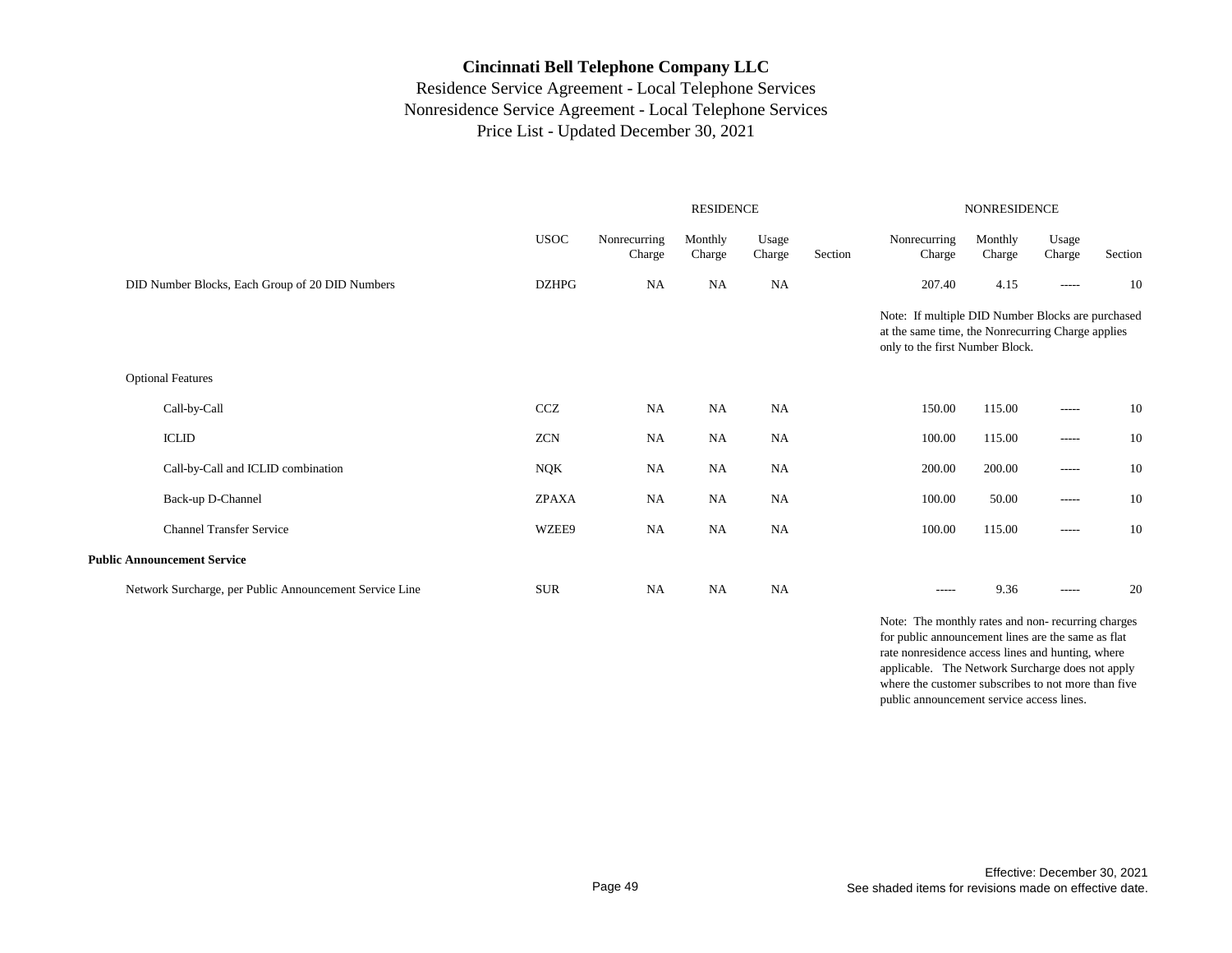|                                                       |                   |                        | <b>RESIDENCE</b>  |                 |         | <b>NONRESIDENCE</b>                                     |                   |                 |         |  |
|-------------------------------------------------------|-------------------|------------------------|-------------------|-----------------|---------|---------------------------------------------------------|-------------------|-----------------|---------|--|
|                                                       | <b>USOC</b>       | Nonrecurring<br>Charge | Monthly<br>Charge | Usage<br>Charge | Section | Nonrecurring<br>Charge                                  | Monthly<br>Charge | Usage<br>Charge | Section |  |
| <b>Public Packet Switched Network (PPSN) Services</b> |                   |                        |                   |                 |         |                                                         |                   |                 |         |  |
| Voice Grade Channel (For PPSN Access)                 |                   | <b>NA</b>              | <b>NA</b>         | <b>NA</b>       |         | See the Company's Access Services Tariff, PUCO<br>No. 2 |                   |                 |         |  |
| Digital Data Service Channel (For PPSN Access)        |                   | NA                     | <b>NA</b>         | <b>NA</b>       |         | See the Company's Access Services Tariff, PUCO<br>No. 2 |                   |                 |         |  |
| Service Order Administration Charge, per Request      |                   | <b>NA</b>              | <b>NA</b>         | <b>NA</b>       |         | 35.00                                                   | -----             | $\cdots$        | 21      |  |
| Software Change Charge, per Port, per Request         |                   | <b>NA</b>              | NA                | NA              |         | 150.00                                                  | -----             | $-----$         | 21      |  |
| Port Connection                                       |                   |                        |                   |                 |         |                                                         |                   |                 |         |  |
| 2.4 Kbps Transmission Speed with X.25                 | LDD24             | <b>NA</b>              | <b>NA</b>         | <b>NA</b>       |         | 30.00                                                   | 30.00             | $\cdots$        | 21      |  |
| 4.8 Kbps Transmission Speed with X.25                 | LDD <sub>48</sub> | <b>NA</b>              | NA                | <b>NA</b>       |         | 30.00                                                   | 45.00             | $- - - - -$     | 21      |  |
| 9.6 Kbps Transmission Speed with X.25                 | LDD <sub>96</sub> | <b>NA</b>              | <b>NA</b>         | NA              |         | 30.00                                                   | 50.00             | $- - - - -$     | 21      |  |
| 56 Kbps Transmission Speed with X.25                  | LDD56             | NA                     | NA                | <b>NA</b>       |         | 30.00                                                   | 140.00            | $- - - - -$     | 21      |  |
| 9.6 Kbps Transmission Speed with X.75                 | LDD97             | <b>NA</b>              | <b>NA</b>         | <b>NA</b>       |         | 30.00                                                   | 100.00            | $- - - - -$     | 21      |  |
| 56 Kbps Transmission Speed with X.75                  | LDD57             | <b>NA</b>              | NA                | NA              |         | 30.00                                                   | 145.00            | $-----$         | 21      |  |
| Virtual Call Establishment, per Call                  |                   | <b>NA</b>              | <b>NA</b>         | <b>NA</b>       |         | $- - - - -$                                             | $- - - - -$       | 0.01            | 21      |  |
| Fast Select, per Call                                 |                   | <b>NA</b>              | <b>NA</b>         | <b>NA</b>       |         | -----                                                   | -----             | 0.03            | 21      |  |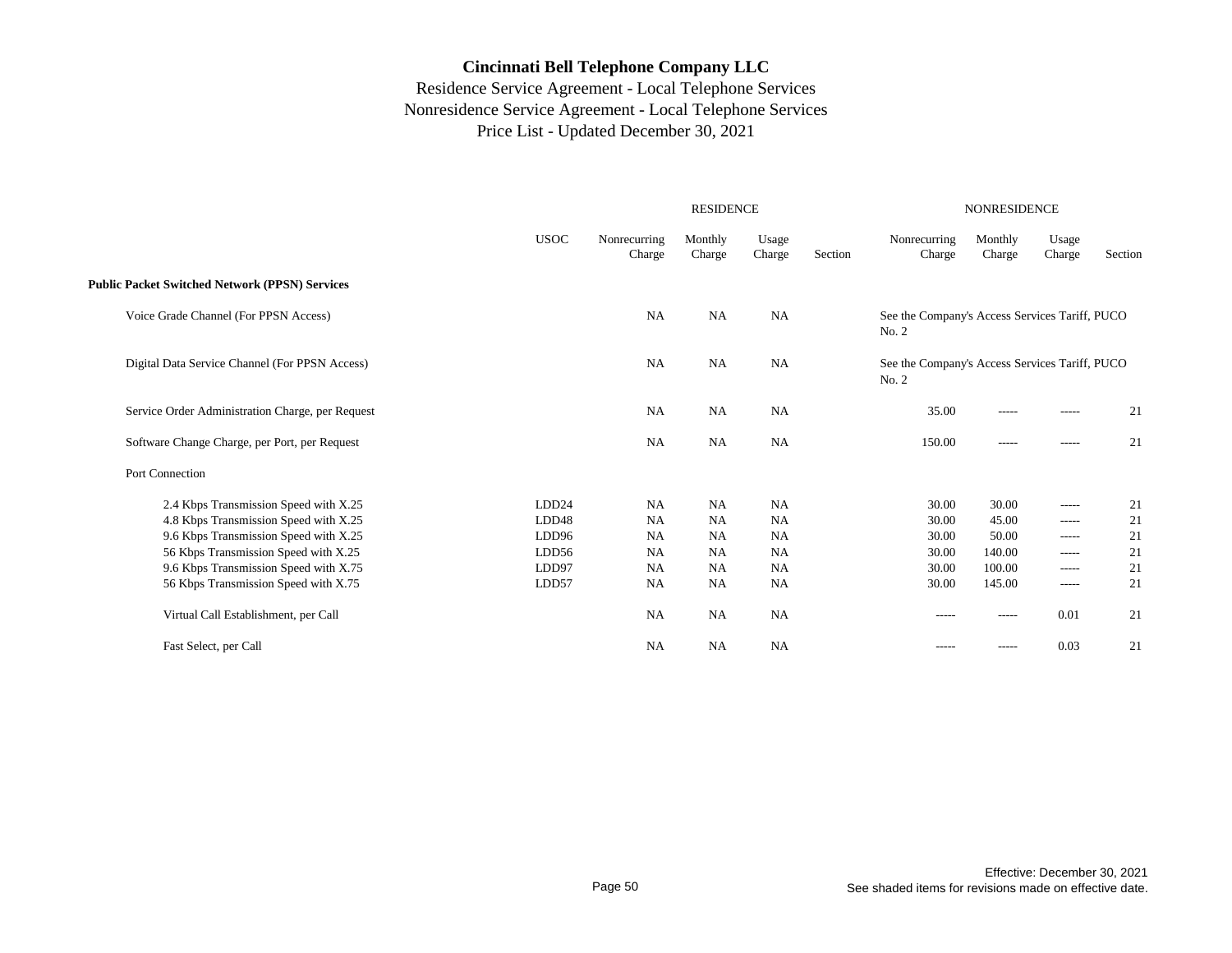|                                                                                                          |             | <b>RESIDENCE</b>                   |                                    |                                           |         | NONRESIDENCE                                 |                                        |                              |                      |
|----------------------------------------------------------------------------------------------------------|-------------|------------------------------------|------------------------------------|-------------------------------------------|---------|----------------------------------------------|----------------------------------------|------------------------------|----------------------|
|                                                                                                          | <b>USOC</b> | Nonrecurring<br>Charge             | Monthly<br>Charge                  | Usage<br>Charge                           | Section | Nonrecurring<br>Charge                       | Monthly<br>Charge                      | Usage<br>Charge              | Section              |
| Kilosegment Usage Charge, per Kilosegment                                                                |             |                                    |                                    |                                           |         |                                              |                                        |                              |                      |
| Peak Hours                                                                                               |             |                                    |                                    |                                           |         |                                              |                                        |                              |                      |
| 1 - 500 Kilosegments<br>501 - 2300 Kilosegments<br>2301 - 4200 Kilosegments<br>4201 or More Kilosegments |             | <b>NA</b><br>NA<br>NA<br><b>NA</b> | NA<br><b>NA</b><br>NA<br><b>NA</b> | NA<br><b>NA</b><br><b>NA</b><br><b>NA</b> |         | $- - - - -$<br>-----<br>$- - - - -$<br>----- | -----<br>-----<br>$- - - - -$<br>----- | 0.54<br>0.48<br>0.43<br>0.38 | 21<br>21<br>21<br>21 |
| Off-Peak Hours, All Transported                                                                          |             | <b>NA</b>                          | NA                                 | NA                                        |         | -----                                        | -----                                  | 0.33                         | 21                   |
| <b>Optional Service Features</b>                                                                         |             |                                    |                                    |                                           |         |                                              |                                        |                              |                      |
| Additional Logical Channel, each                                                                         | LD9A1       | NA                                 | <b>NA</b>                          | NA                                        |         | 10.00                                        | 1.00                                   | -----                        | 21                   |
| Call Detail                                                                                              |             |                                    |                                    |                                           |         |                                              |                                        |                              |                      |
| Subscription, per Account<br>Per Line Printed                                                            |             | NA<br><b>NA</b>                    | NA<br>NA                           | <b>NA</b><br>$_{\rm NA}$                  |         | 55.00<br>$100 - 100 - 100$                   | -----<br>-----                         | -----<br>0.02                | 21<br>21             |
| Call Redirection                                                                                         | <b>LRD</b>  | NA                                 | NA                                 | NA                                        |         | 25.00                                        | 10.00                                  | -----                        | 21                   |
| Closed User Group, per Group Member                                                                      | <b>LDJ</b>  | <b>NA</b>                          | NA                                 | NA                                        |         | 5.00                                         | 1.00                                   | -----                        | 21                   |
| Direct Call                                                                                              | <b>LJD</b>  | NA                                 | <b>NA</b>                          | <b>NA</b>                                 |         | 10.00                                        | 4.00                                   | -----                        | 21                   |
| <b>Fast Select Acceptance</b>                                                                            | <b>FSA</b>  | NA                                 | <b>NA</b>                          | NA                                        |         | 5.00                                         | 1.00                                   | -----                        | 21                   |
| Hunt Group, each Address in Group                                                                        | <b>URM</b>  | NA                                 | <b>NA</b>                          | NA                                        |         | 5.00                                         | 1.00                                   | -----                        | 21                   |
| Incoming Calls Barred                                                                                    | LD91V       | <b>NA</b>                          | NA                                 | <b>NA</b>                                 |         | 5.00                                         | 10.00                                  | -----                        | 21                   |
| Network User Identification                                                                              | LOG         | NA                                 | NA                                 | NA                                        |         | 5.00                                         |                                        | -----                        | 21                   |
| Outgoing Calls Barred                                                                                    | LD90V       | NA                                 | NA                                 | NA                                        |         | 5.00                                         | 10.00                                  | -----                        | 21                   |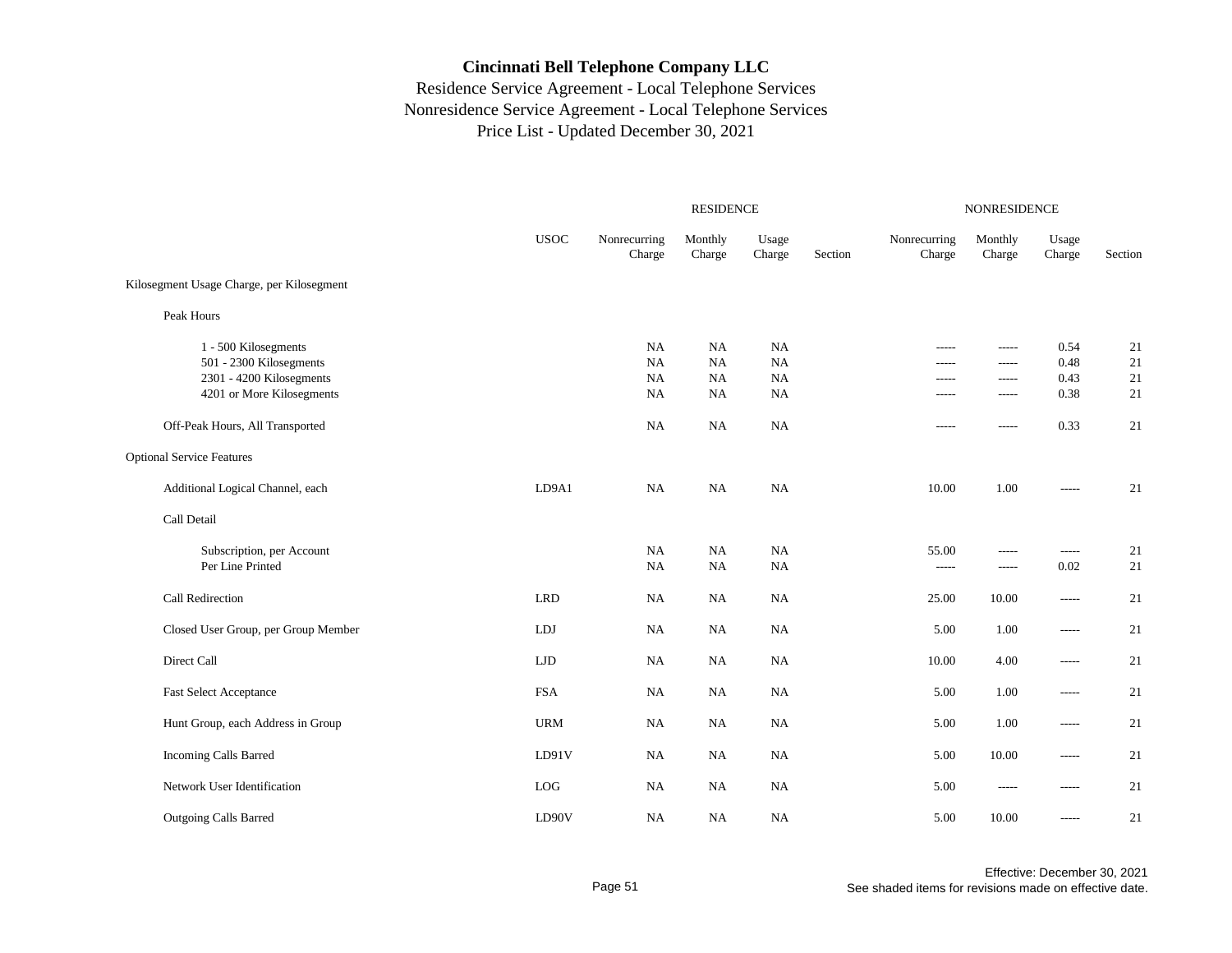|                             |             |                        | RESIDENCE         |                 |         | NONRESIDENCE           |                   |                 |         |  |  |
|-----------------------------|-------------|------------------------|-------------------|-----------------|---------|------------------------|-------------------|-----------------|---------|--|--|
|                             | <b>USOC</b> | Nonrecurring<br>Charge | Monthly<br>Charge | Usage<br>Charge | Section | Nonrecurring<br>Charge | Monthly<br>Charge | Usage<br>Charge | Section |  |  |
| Permanent Virtual Circuit   | LDV         | <b>NA</b>              | NA                | <b>NA</b>       |         | 5.00                   | 4.00              | $- - - - -$     | 21      |  |  |
| Reverse Charging Acceptance | LD4         | NA                     | NA                | NA              |         | 10.00                  | 5.00              | $\cdots$        | 21      |  |  |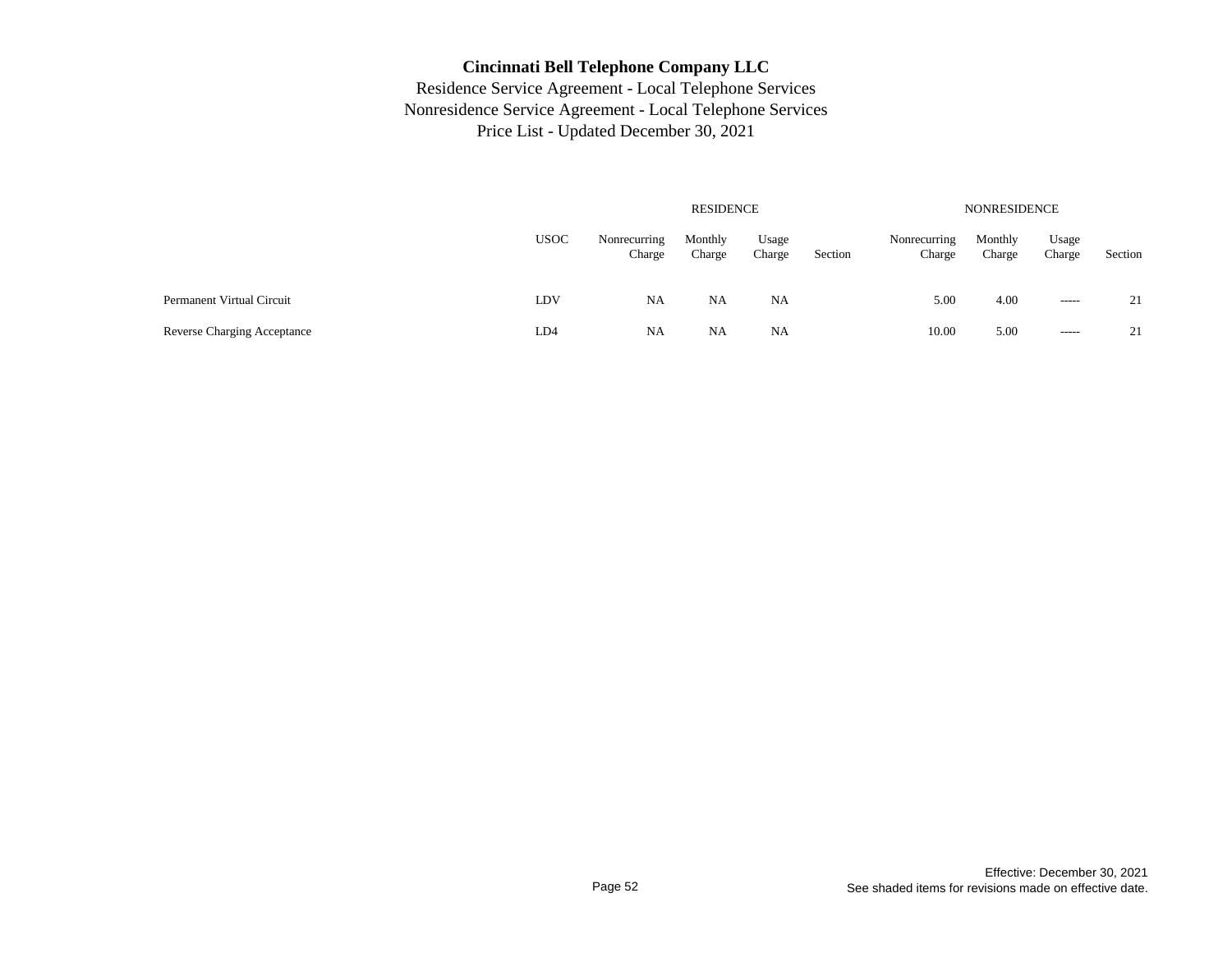Residence Service Agreement - Local Telephone Services Nonresidence Service Agreement - Local Telephone Services Price List - Updated December 30, 2021

|                                                                                                             |              |                                                                      | <b>RESIDENCE</b>       |                         |                | <b>NONRESIDENCE</b>                                                                                                                                                                                                          |                                    |                         |                |  |
|-------------------------------------------------------------------------------------------------------------|--------------|----------------------------------------------------------------------|------------------------|-------------------------|----------------|------------------------------------------------------------------------------------------------------------------------------------------------------------------------------------------------------------------------------|------------------------------------|-------------------------|----------------|--|
|                                                                                                             | <b>USOC</b>  | Nonrecurring<br>Charge                                               | Monthly<br>Charge      | Usage<br>Charge         | Section        | Nonrecurring<br>Charge                                                                                                                                                                                                       | Monthly<br>Charge                  | Usage<br>Charge         | Section        |  |
| <b>Remote Call Forwarding</b>                                                                               |              | 45.00                                                                | 30.25                  | -----                   | 20             | 45.00                                                                                                                                                                                                                        | 31.25                              | -----                   | 20             |  |
|                                                                                                             |              | Forwarding Arrangement.                                              |                        |                         |                | Note: The nonrecurring charge also applies when changing numbers that are part of the Remote Call                                                                                                                            |                                    |                         |                |  |
|                                                                                                             |              | the terminating station is \$0.04 per minute or fraction thereof.    |                        |                         |                | Note: Message charges apply in addition to the monthly rate. The message charges depend on the call type<br>and locations of the stations on the call. The usage charge for local calls from the call forwarding location to |                                    |                         |                |  |
| <b>Restoral of (Temporarily Denied) Service, per Line</b><br>Stand-alone acess line<br>Telephone bundles    |              | 18.30<br>49.99                                                       | -----<br>$--- -$       | -----<br>-----          | 13<br>13       | 18.30<br>49.99                                                                                                                                                                                                               | $- - - - -$                        | -----<br>-----          | 13<br>13       |  |
|                                                                                                             |              | Note: See Local Service Tariff for restoral of<br><b>BLES</b> lines. |                        |                         |                | Note: See Local Service Tariff for restoral of BLES<br>lines.                                                                                                                                                                |                                    |                         |                |  |
| <b>Returned Check Charge, per check</b>                                                                     | <b>REK</b>   | 25.00                                                                |                        |                         | 13             | 25.00                                                                                                                                                                                                                        |                                    |                         | 13             |  |
| <b>Selective Call Acceptance</b>                                                                            | <b>SAG</b>   |                                                                      |                        |                         |                |                                                                                                                                                                                                                              |                                    |                         |                |  |
| Selective Call Acceptance, per line<br>Service Establishment, per service<br>Subsequent Change, per service |              | -----<br>45.00<br>20.00                                              | 1.00<br>-----<br>----- | -----<br>-----<br>----- | 20<br>20<br>20 | $-----$<br>45.00<br>20.00                                                                                                                                                                                                    | 1.00<br>$- - - - -$<br>$- - - - -$ | -----<br>-----<br>----- | 20<br>20<br>20 |  |
| <b>Selective Class of Call Screening</b>                                                                    |              |                                                                      |                        |                         |                |                                                                                                                                                                                                                              |                                    |                         |                |  |
| Per Establishment                                                                                           |              | <b>NA</b>                                                            | NA                     | <b>NA</b>               |                | 584.45                                                                                                                                                                                                                       | $- - - - -$                        | -----                   | 20             |  |
| Per Trunk (toll access) Line or Special Recording Trunk Equipped                                            | <b>SRG</b>   | <b>NA</b>                                                            | NA                     | <b>NA</b>               |                | 5.85                                                                                                                                                                                                                         | 7.00                               | -----                   | 20             |  |
| <b>Seven Mile Calling Plan</b>                                                                              | <b>BLH1X</b> | 12.00                                                                | 7.00                   | -----                   | 4              | <b>NA</b>                                                                                                                                                                                                                    | NA                                 | NA                      |                |  |

**Single Number Routing**

Per Single Number Routed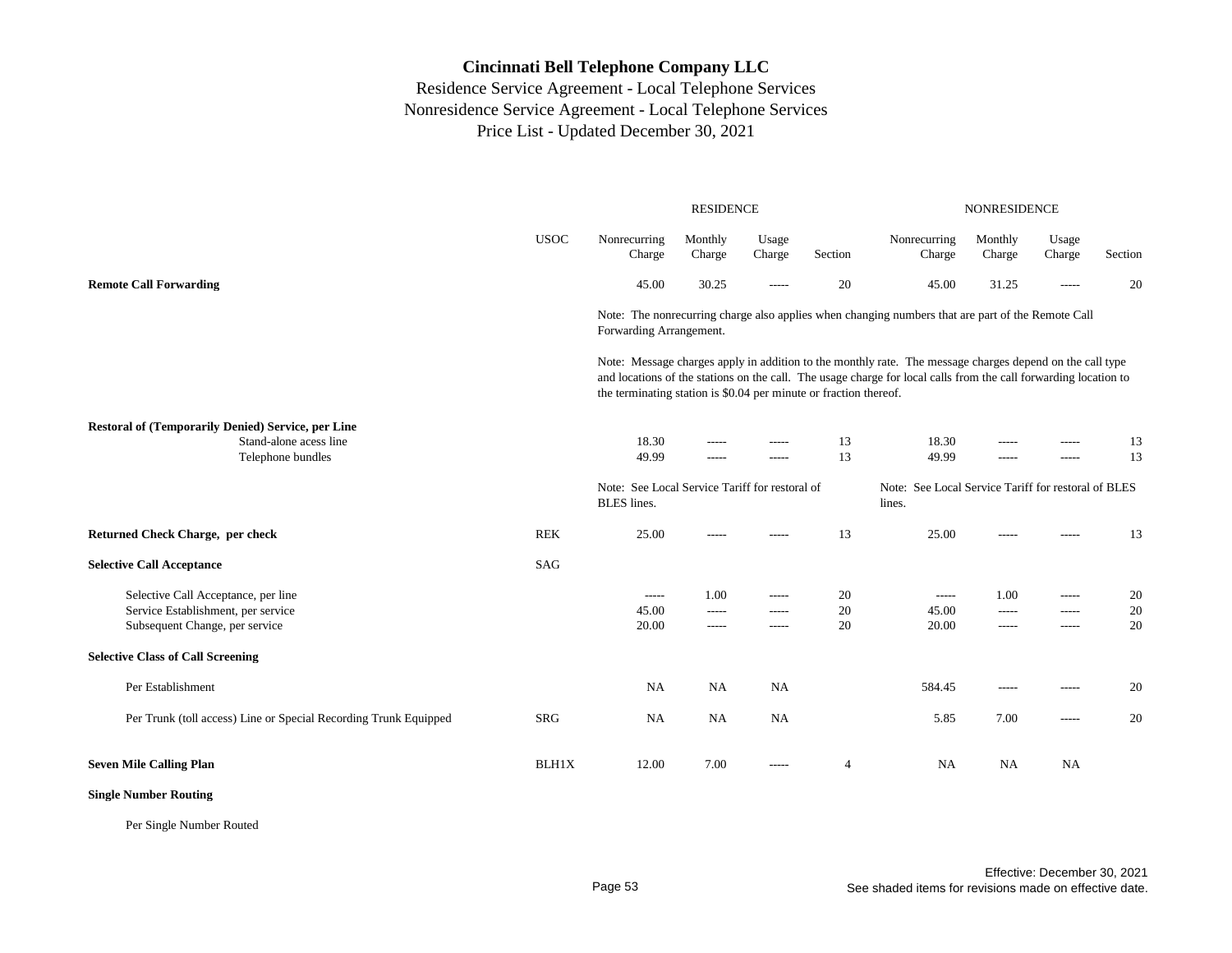|                                                                                                          | <b>RESIDENCE</b> |                        |                   |                 |         | <b>NONRESIDENCE</b>                                                                         |                                          |                 |         |  |
|----------------------------------------------------------------------------------------------------------|------------------|------------------------|-------------------|-----------------|---------|---------------------------------------------------------------------------------------------|------------------------------------------|-----------------|---------|--|
|                                                                                                          | <b>USOC</b>      | Nonrecurring<br>Charge | Monthly<br>Charge | Usage<br>Charge | Section | Nonrecurring<br>Charge                                                                      | Monthly<br>Charge                        | Usage<br>Charge | Section |  |
| 5-Digit Zip Code Routing                                                                                 | RZWZ5            | NA                     | NA                | <b>NA</b>       |         | 625.00                                                                                      | See Note                                 | $- - - - -$     | 20      |  |
| 9-Digit Zip Code Routing                                                                                 | <b>RZWZX</b>     | NA                     | NA                | <b>NA</b>       |         | 675.00                                                                                      | See Note                                 | $- - - - -$     | 20      |  |
|                                                                                                          |                  |                        |                   |                 |         | Note: Month-to-month pricing is not available.<br>Pricing will be established via contract. |                                          |                 |         |  |
| Per Call Delivered (See Note)                                                                            |                  |                        |                   |                 |         |                                                                                             |                                          |                 |         |  |
| 1 to 999 Calls                                                                                           |                  | NA                     | NA                | <b>NA</b>       |         | $- - - - -$                                                                                 | -----                                    | 0.153           | 20      |  |
| 1,000 to 4,999 Calls                                                                                     |                  | NA                     | <b>NA</b>         | <b>NA</b>       |         | -----                                                                                       | -----                                    | 0.116           | 20      |  |
| 5,000 to 9,999 Calls                                                                                     |                  | NA                     | NA                | <b>NA</b>       |         | $- - - - -$                                                                                 | $- - - - -$                              | 0.091           | 20      |  |
| 10,000 to 49,999 Calls                                                                                   |                  | NA                     | NA                | NA              |         | $- - - - -$                                                                                 | $- - - - -$                              | 0.072           | 20      |  |
| 50,000 to 99,999 Calls                                                                                   |                  | NA                     | <b>NA</b>         | <b>NA</b>       |         | -----                                                                                       | -----                                    | 0.059           | 20      |  |
| 100,000 or More Calls                                                                                    |                  | $\rm NA$               | NA                | NA              |         |                                                                                             | -----                                    | 0.053           | 20      |  |
| Per Call Initiated (See Note)                                                                            |                  |                        |                   |                 |         |                                                                                             |                                          |                 |         |  |
| 1 to 999 Calls                                                                                           |                  | NA                     | NA                | NA              |         | $- - - - -$                                                                                 | $- - - - -$                              | 0.120           | 20      |  |
| 1,000 to 4,999 Calls                                                                                     |                  | NA                     | NA                | NA              |         | -----                                                                                       | $- - - - -$                              | 0.090           | 20      |  |
| 5,000 to 9,999 Calls                                                                                     |                  | NA                     | NA                | NA              |         | -----                                                                                       | $- - - - -$                              | 0.070           | 20      |  |
| 10,000 to 49,999 Calls                                                                                   |                  | NA                     | NA                | <b>NA</b>       |         | -----                                                                                       | -----                                    | 0.055           | 20      |  |
| 50,000 to 99,999 Calls                                                                                   |                  | NA                     | NA                | NA              |         | $- - - - -$                                                                                 | $- - - - -$                              | 0.045           | 20      |  |
| 100,000 or More Calls                                                                                    |                  | <b>NA</b>              | <b>NA</b>         | <b>NA</b>       |         | $- - - - -$                                                                                 | $- - - - -$                              | 0.040           | 20      |  |
| Note: All calls are billed at the same rate based on the total number of calls during the billing month. |                  |                        |                   |                 |         |                                                                                             |                                          |                 |         |  |
| Post-Installation Consulting and Subsequent Changes, per Hour (One Hour<br>Minimum)                      |                  | NA                     | NA                | <b>NA</b>       |         | $- - - - -$                                                                                 | -----                                    | 75.00           | 20      |  |
| Speed Calling - PBX, Centrex and Hunting (Obsolete)                                                      |                  | <b>NA</b>              | <b>NA</b>         | NA              |         |                                                                                             | See Section 21 of the Service Agreement. |                 |         |  |
| <b>Station Message Detail Recording (Obsolete)</b>                                                       |                  | NA                     | NA                | NA              |         |                                                                                             | See Section 21 of the Service Agreement. |                 |         |  |
| Telephone Number Change, per Number Changed                                                              | ALC              | 12.25                  | -----             | -----           |         | 24.99                                                                                       |                                          |                 |         |  |
| <b>Toll Restriction per Line or Trunk</b>                                                                | CREX3            | 11.80                  | 4.10              | -----           | 18      | 11.80                                                                                       | 4.10                                     |                 | 18      |  |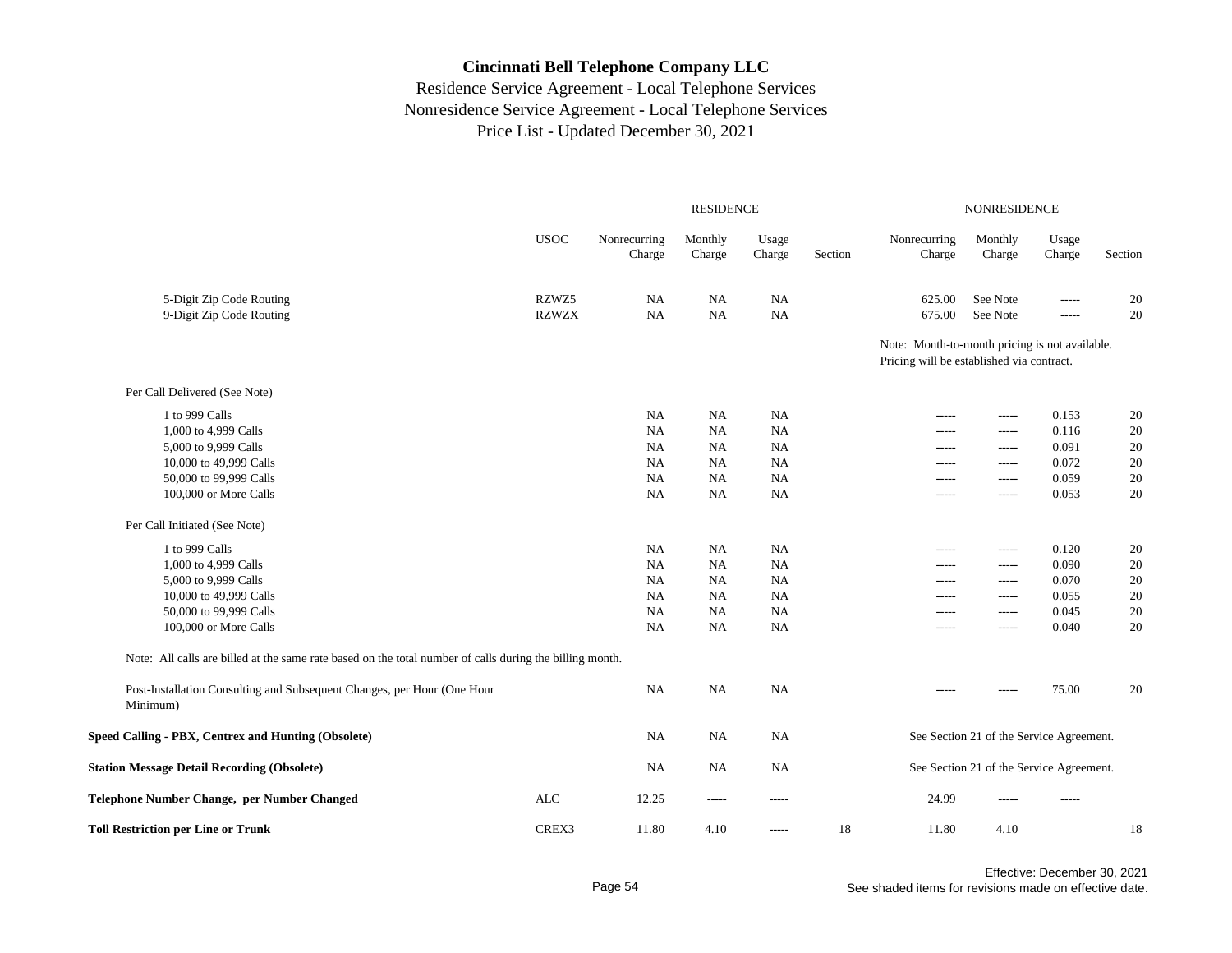|      |                        | <b>RESIDENCE</b>  |                 |         |                        | <b>NONRESIDENCE</b> |                 |         |
|------|------------------------|-------------------|-----------------|---------|------------------------|---------------------|-----------------|---------|
| USOC | Nonrecurring<br>Charge | Monthly<br>Charge | Usage<br>Charge | Section | Nonrecurring<br>Charge | Monthly<br>Charge   | Usage<br>Charge | Section |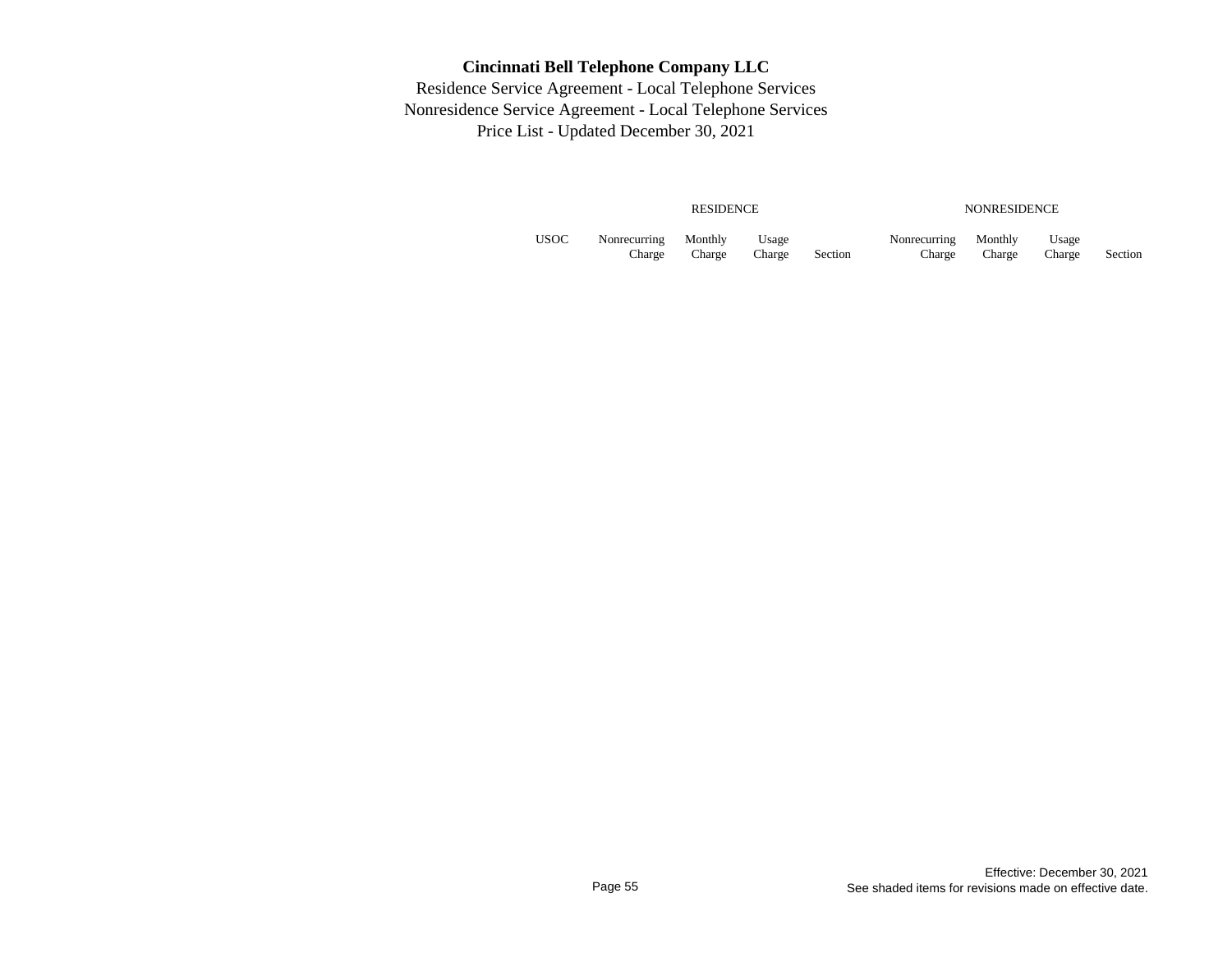|                                 |                   |                        | <b>RESIDENCE</b>  |                 |         | <b>NONRESIDENCE</b>    |                   |                 |         |
|---------------------------------|-------------------|------------------------|-------------------|-----------------|---------|------------------------|-------------------|-----------------|---------|
|                                 | <b>USOC</b>       | Nonrecurring<br>Charge | Monthly<br>Charge | Usage<br>Charge | Section | Nonrecurring<br>Charge | Monthly<br>Charge | Usage<br>Charge | Section |
| <b>Total Access, per Bundle</b> |                   |                        |                   |                 |         |                        |                   |                 |         |
| 3 Lines                         |                   |                        |                   |                 |         |                        |                   |                 |         |
| <b>Business Connections</b>     | TAF03             | <b>NA</b>              | <b>NA</b>         | NA              |         | 205.00                 | 190.40            | $- - - - -$     | $\tau$  |
| 4 Lines                         |                   |                        |                   |                 |         |                        |                   |                 |         |
| <b>Business Connections</b>     | TAF04             | NA                     | <b>NA</b>         | NA              |         | 273.00                 | 250.50            | -----           | 7       |
| Centrex                         | TAF04             | NA                     | NA                | $\rm NA$        |         | 147.00                 | 250.50            | $\cdots$        | $\tau$  |
| 5 Lines                         |                   |                        |                   |                 |         |                        |                   |                 |         |
| <b>Business Connections</b>     | TAF <sub>05</sub> | <b>NA</b>              | <b>NA</b>         | NA              |         | 341.00                 | 310.65            | -----           | 7       |
| Centrex                         | TAF05             | <b>NA</b>              | <b>NA</b>         | NA              |         | 184.00                 | 310.65            | $\cdots$        | $\tau$  |
| 6 Lines                         |                   |                        |                   |                 |         |                        |                   |                 |         |
| <b>Business Connections</b>     | TAF <sub>06</sub> | NA                     | <b>NA</b>         | NA              |         | 410.00                 | 370.75            | $-----$         | $\tau$  |
| Centrex                         | TAF06             | NA                     | <b>NA</b>         | <b>NA</b>       |         | 220.00                 | 370.75            | $- - - - -$     | $\tau$  |
| 7 Lines                         |                   |                        |                   |                 |         |                        |                   |                 |         |
| <b>Business Connections</b>     | TAF07             | NA                     | NA                | <b>NA</b>       |         | 478.00                 | 430.90            | -----           | 7       |
| Centrex                         | TAF07             | NA                     | NA                | NA              |         | 257.00                 | 430.90            | $- - - - -$     | $\tau$  |
| 8 Lines                         |                   |                        |                   |                 |         |                        |                   |                 |         |
| <b>Business Connections</b>     | TAF08             | NA                     | <b>NA</b>         | NA              |         | 546.00                 | 491.00            | -----           | 7       |
| Centrex                         | TAF08             | NA                     | <b>NA</b>         | <b>NA</b>       |         | 294.00                 | 491.00            | $-----$         | $\tau$  |
| 9 Lines                         |                   |                        |                   |                 |         |                        |                   |                 |         |
| <b>Business Connections</b>     | TAF09             | NA                     | <b>NA</b>         | NA              |         | 614.00                 | 551.15            | -----           | $\tau$  |
| Centrex                         | TAF09             | NA                     | <b>NA</b>         | NA              |         | 331.00                 | 551.15            | $-----$         | $\tau$  |
|                                 |                   |                        |                   |                 |         |                        |                   |                 |         |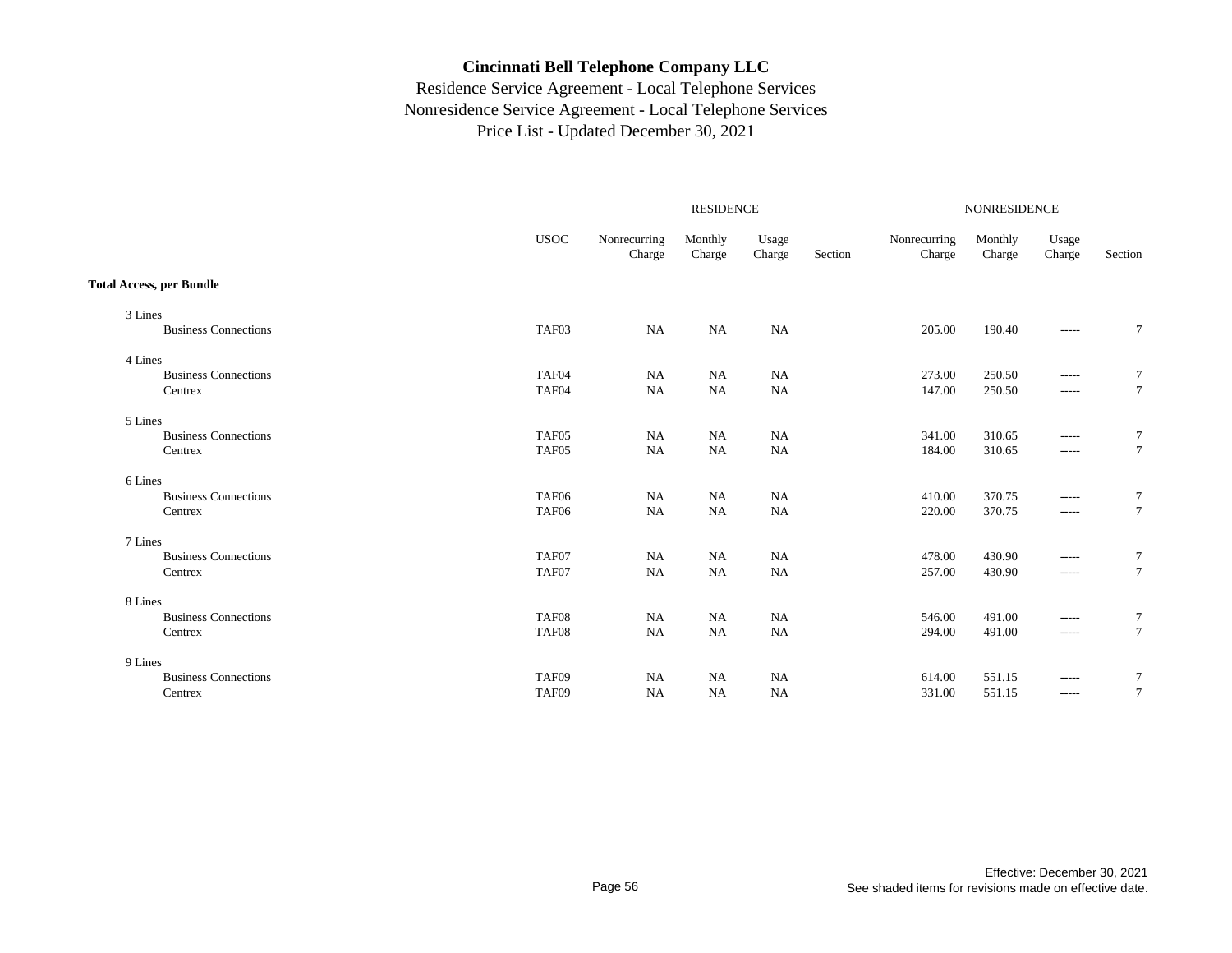|                             |                   |                        |                   | NONRESIDENCE    |         |                        |                   |                 |                 |
|-----------------------------|-------------------|------------------------|-------------------|-----------------|---------|------------------------|-------------------|-----------------|-----------------|
|                             | <b>USOC</b>       | Nonrecurring<br>Charge | Monthly<br>Charge | Usage<br>Charge | Section | Nonrecurring<br>Charge | Monthly<br>Charge | Usage<br>Charge | Section         |
| 10 Lines                    |                   |                        |                   |                 |         |                        |                   |                 |                 |
| <b>Business Connections</b> | TAF10             | NA                     | NA                | NA              |         | 683.00                 | 611.50            | $- - - - -$     | 7               |
| Centrex                     | TAF10             | NA                     | NA                | NA              |         | 367.00                 | 611.50            | $\cdots$        | $\tau$          |
| 11 Lines                    |                   |                        |                   |                 |         |                        |                   |                 |                 |
| <b>Business Connections</b> | TAF11             | NA                     | NA                | <b>NA</b>       |         | 751.00                 | 671.40            | $- - - - -$     | 7               |
| Centrex                     | TAF11             | <b>NA</b>              | NA                | NA              |         | 404.00                 | 671.40            | $-----$         | $\tau$          |
| 12 Lines                    |                   |                        |                   |                 |         |                        |                   |                 |                 |
| <b>Business Connections</b> | TAF <sub>12</sub> | <b>NA</b>              | NA                | <b>NA</b>       |         | 819.00                 | 731.50            | $-----$         | 7               |
| Centrex                     | TAF12             | NA                     | <b>NA</b>         | NA              |         | 441.00                 | 731.50            | $-----$         | $\tau$          |
| 13 Channels                 |                   |                        |                   |                 |         |                        |                   |                 |                 |
| PRIME/TRUNK Advantagesm     | TAF13             | <b>NA</b>              | NA                | <b>NA</b>       |         | 1,067.40               | 726.65            | $--- -$         | 7               |
| 13 Lines                    |                   |                        |                   |                 |         |                        |                   |                 |                 |
| <b>Business Connections</b> | TAF13             | NA                     | NA                | NA              |         | 887.00                 | 791.65            | $- - - - -$     | 7               |
| Centrex                     | TAF13             | <b>NA</b>              | <b>NA</b>         | NA              |         | 478.00                 | 791.65            | $\cdots$        | $7\phantom{.0}$ |
| 14 Channels                 |                   |                        |                   |                 |         |                        |                   |                 |                 |
| PRIME/TRUNK Advantagesm     | TAF14             | NA                     | NA                | NA              |         | 1,087.40               | 743.15            | $- - - - -$     | $\tau$          |
| 14 Lines                    |                   |                        |                   |                 |         |                        |                   |                 |                 |
| <b>Business Connections</b> | TAF14             | NA                     | NA                | <b>NA</b>       |         | 956.00                 | 851.75            | $--- -$         | 7               |
| Centrex                     | TAF14             | <b>NA</b>              | <b>NA</b>         | <b>NA</b>       |         | 514.00                 | 851.75            | $- - - - -$     | 7               |
|                             |                   |                        |                   |                 |         |                        |                   |                 |                 |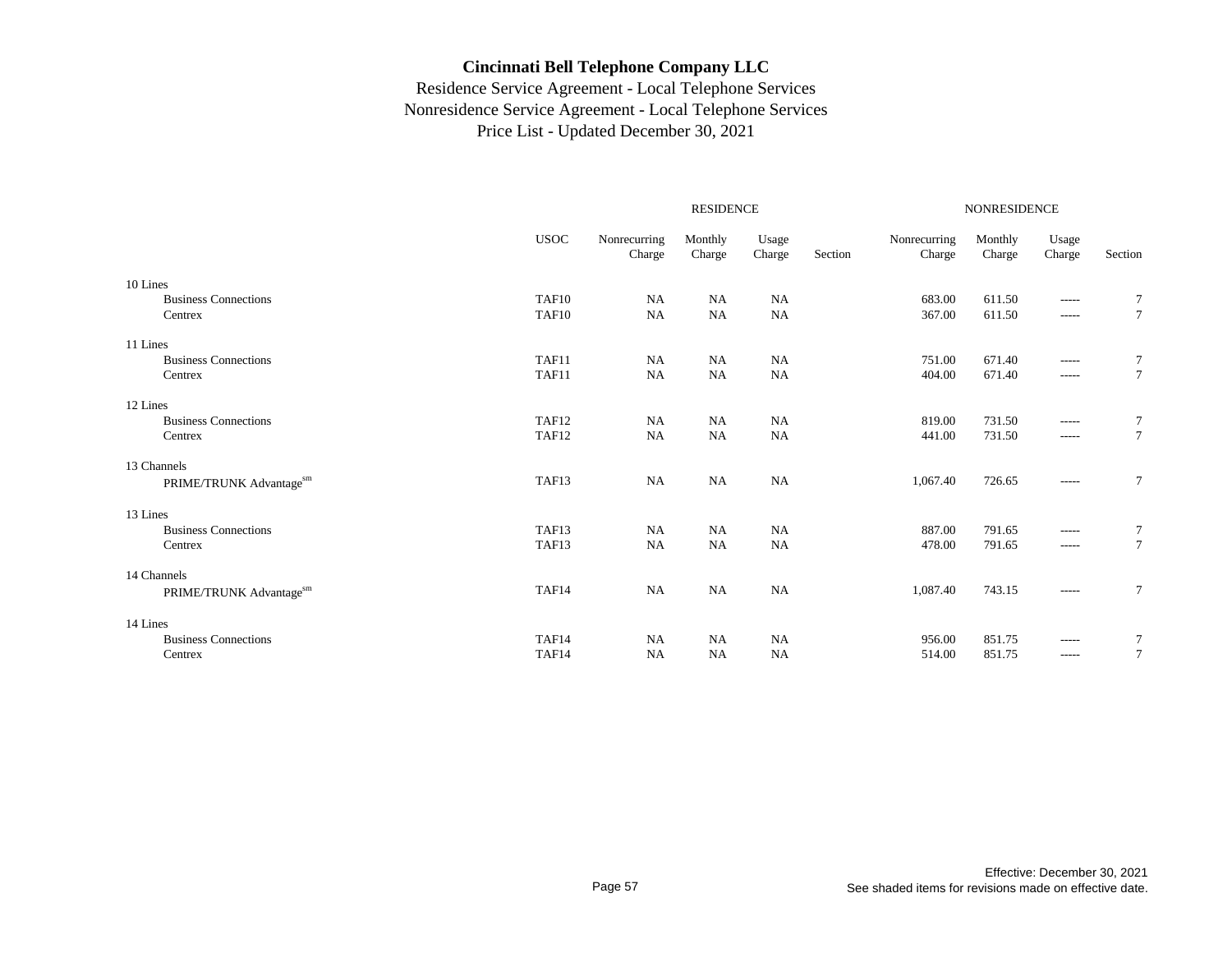|                             |                   |                        | <b>RESIDENCE</b>  |                 |         | <b>NONRESIDENCE</b>    |                   |                 |                 |  |
|-----------------------------|-------------------|------------------------|-------------------|-----------------|---------|------------------------|-------------------|-----------------|-----------------|--|
|                             | <b>USOC</b>       | Nonrecurring<br>Charge | Monthly<br>Charge | Usage<br>Charge | Section | Nonrecurring<br>Charge | Monthly<br>Charge | Usage<br>Charge | Section         |  |
| 15 Channels                 |                   |                        |                   |                 |         |                        |                   |                 |                 |  |
| PRIME/TRUNK Advantagesm     | TAF <sub>15</sub> | NA                     | <b>NA</b>         | NA              |         | 1,107.40               | 759.75            | -----           | 7               |  |
| 15 Lines                    |                   |                        |                   |                 |         |                        |                   |                 |                 |  |
| <b>Business Connections</b> | TAF15             | NA                     | <b>NA</b>         | <b>NA</b>       |         | 1,024.00               | 911.90            | -----           | 7               |  |
| Centrex                     | TAF15             | <b>NA</b>              | NA                | <b>NA</b>       |         | 551.00                 | 911.90            | -----           | $7\phantom{.0}$ |  |
| 16 Channels                 |                   |                        |                   |                 |         |                        |                   |                 |                 |  |
| PRIME/TRUNK Advantagesm     | TAF16             | <b>NA</b>              | NA                | NA              |         | 1,127.40               | 776.25            | -----           | $\tau$          |  |
| 16 Lines                    |                   |                        |                   |                 |         |                        |                   |                 |                 |  |
| <b>Business Connections</b> | TAF16             | <b>NA</b>              | <b>NA</b>         | <b>NA</b>       |         | 1,092.00               | 972.00            | -----           | $\tau$          |  |
| Centrex                     | TAF16             | <b>NA</b>              | NA                | <b>NA</b>       |         | 588.00                 | 972.00            | -----           | $\tau$          |  |
| 17 Channels                 |                   |                        |                   |                 |         |                        |                   |                 |                 |  |
| PRIME/TRUNK Advantagesm     | TAF17             | <b>NA</b>              | <b>NA</b>         | <b>NA</b>       |         | 1,147.40               | 792.75            | -----           | $\tau$          |  |
| 17 Lines                    |                   |                        |                   |                 |         |                        |                   |                 |                 |  |
| <b>Business Connections</b> | TAF17             | <b>NA</b>              | NA                | <b>NA</b>       |         | 1,160.00               | 1,032.15          | -----           | 7               |  |
| Centrex                     | TAF17             | <b>NA</b>              | NA                | NA              |         | 625.00                 | 1,032.15          | -----           | $7\phantom{.0}$ |  |
| 18 Channels                 |                   |                        |                   |                 |         |                        |                   |                 |                 |  |
| PRIME/TRUNK Advantagesm     | TAF18             | NA                     | NA                | <b>NA</b>       |         | 1,167.40               | 809.30            | -----           | $\tau$          |  |
| 18 Lines                    |                   |                        |                   |                 |         |                        |                   |                 |                 |  |
| <b>Business Connections</b> | TAF18             | NA                     | NA                | NA              |         | 1,229.00               | 1,092.25          | $-----$         | 7               |  |
| Centrex                     | TAF18             | NA                     | NA                | <b>NA</b>       |         | 661.00                 | 1,092.25          | -----           | $7\phantom{.0}$ |  |
|                             |                   |                        |                   |                 |         |                        |                   |                 |                 |  |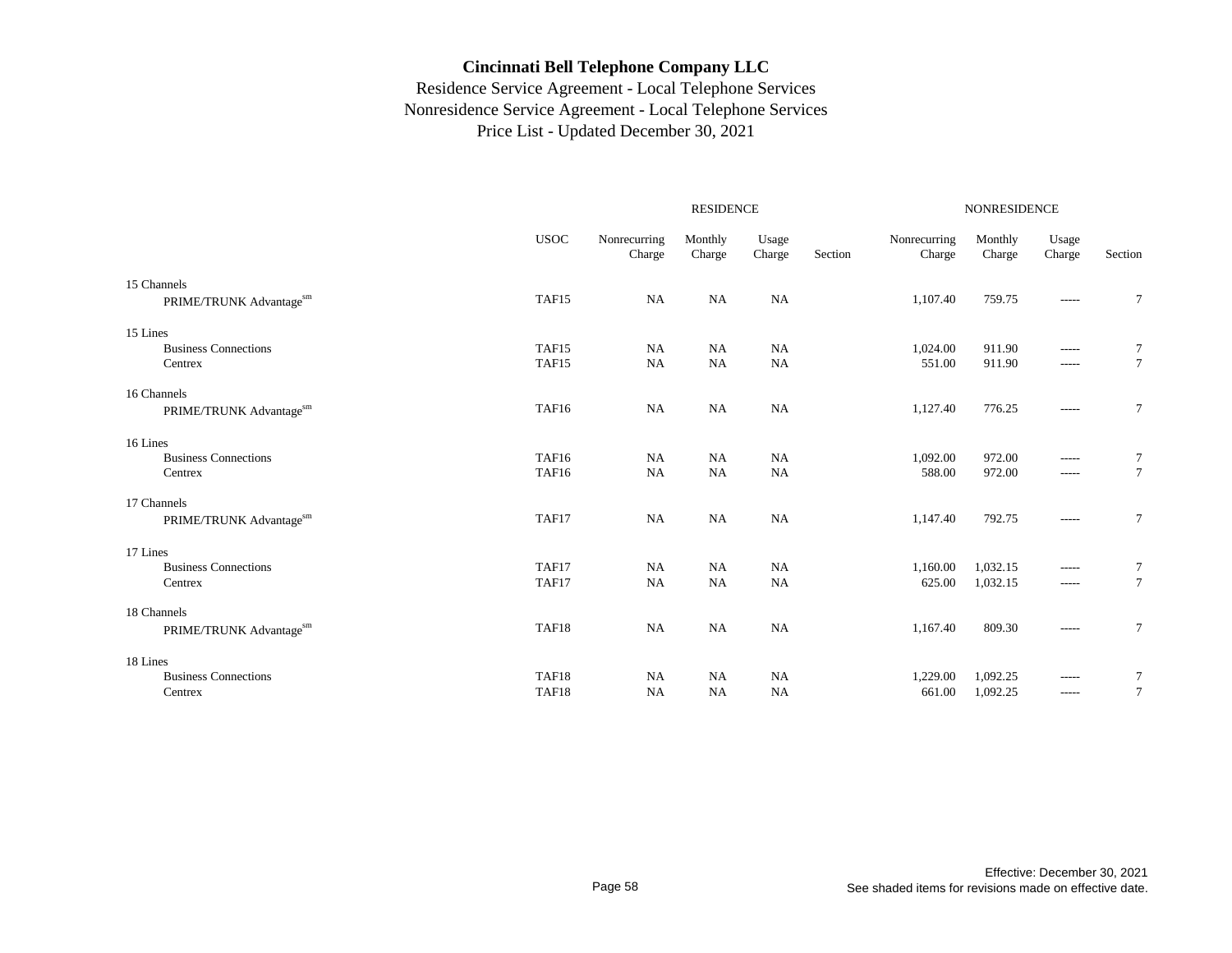|                             |             |                        | <b>RESIDENCE</b>  |                 | <b>NONRESIDENCE</b> |                        |                   |                 |                 |
|-----------------------------|-------------|------------------------|-------------------|-----------------|---------------------|------------------------|-------------------|-----------------|-----------------|
|                             | <b>USOC</b> | Nonrecurring<br>Charge | Monthly<br>Charge | Usage<br>Charge | Section             | Nonrecurring<br>Charge | Monthly<br>Charge | Usage<br>Charge | Section         |
| 19 Channels                 |             |                        |                   |                 |                     |                        |                   |                 |                 |
| PRIME/TRUNK Advantagesm     | TAF19       | NA                     | <b>NA</b>         | NA              |                     | 1,187.40               | 825.75            | -----           | 7               |
| 19 Lines                    |             |                        |                   |                 |                     |                        |                   |                 |                 |
| <b>Business Connections</b> | TAF19       | NA                     | <b>NA</b>         | <b>NA</b>       |                     | 1,297.00               | 1,152.40          | -----           | 7               |
| Centrex                     | TAF19       | <b>NA</b>              | NA                | <b>NA</b>       |                     | 698.00                 | 1,152.40          | -----           | $7\phantom{.0}$ |
| 20 Channels                 |             |                        |                   |                 |                     |                        |                   |                 |                 |
| PRIME/TRUNK Advantagesm     | TAF20       | <b>NA</b>              | NA                | NA              |                     | 1,207.40               | 842.50            | -----           | $\tau$          |
| 20 Lines                    |             |                        |                   |                 |                     |                        |                   |                 |                 |
| <b>Business Connections</b> | TAF20       | <b>NA</b>              | <b>NA</b>         | <b>NA</b>       |                     | 1,365.00               | 1,212.50          | $-----$         | $\tau$          |
| Centrex                     | TAF20       | <b>NA</b>              | NA                | <b>NA</b>       |                     | 735.00                 | 1,212.50          | -----           | $\tau$          |
| 21 Channels                 |             |                        |                   |                 |                     |                        |                   |                 |                 |
| PRIME/TRUNK Advantagesm     | TAF21       | <b>NA</b>              | <b>NA</b>         | <b>NA</b>       |                     | 1,227.40               | 859.00            | -----           | $\tau$          |
| 21 Lines                    |             |                        |                   |                 |                     |                        |                   |                 |                 |
| <b>Business Connections</b> | TAF21       | <b>NA</b>              | <b>NA</b>         | <b>NA</b>       |                     | 1,433.00               | 1,272.65          | -----           | 7               |
| Centrex                     | TAF21       | NA                     | NA                | NA              |                     | 772.00                 | 1,272.65          | -----           | $7\phantom{.0}$ |
| 22 Channels                 |             |                        |                   |                 |                     |                        |                   |                 |                 |
| PRIME/TRUNK Advantagesm     | TAF22       | NA                     | NA                | <b>NA</b>       |                     | 1,247.40               | 875.50            | -----           | $\tau$          |
| 22 Lines                    |             |                        |                   |                 |                     |                        |                   |                 |                 |
| <b>Business Connections</b> | TAF22       | NA                     | NA                | NA              |                     | 1,502.00               | 1,332.75          | $-----$         | 7               |
| Centrex                     | TAF22       | <b>NA</b>              | <b>NA</b>         | <b>NA</b>       |                     | 808.00                 | 1,332.75          | -----           | $7\phantom{.0}$ |
|                             |             |                        |                   |                 |                     |                        |                   |                 |                 |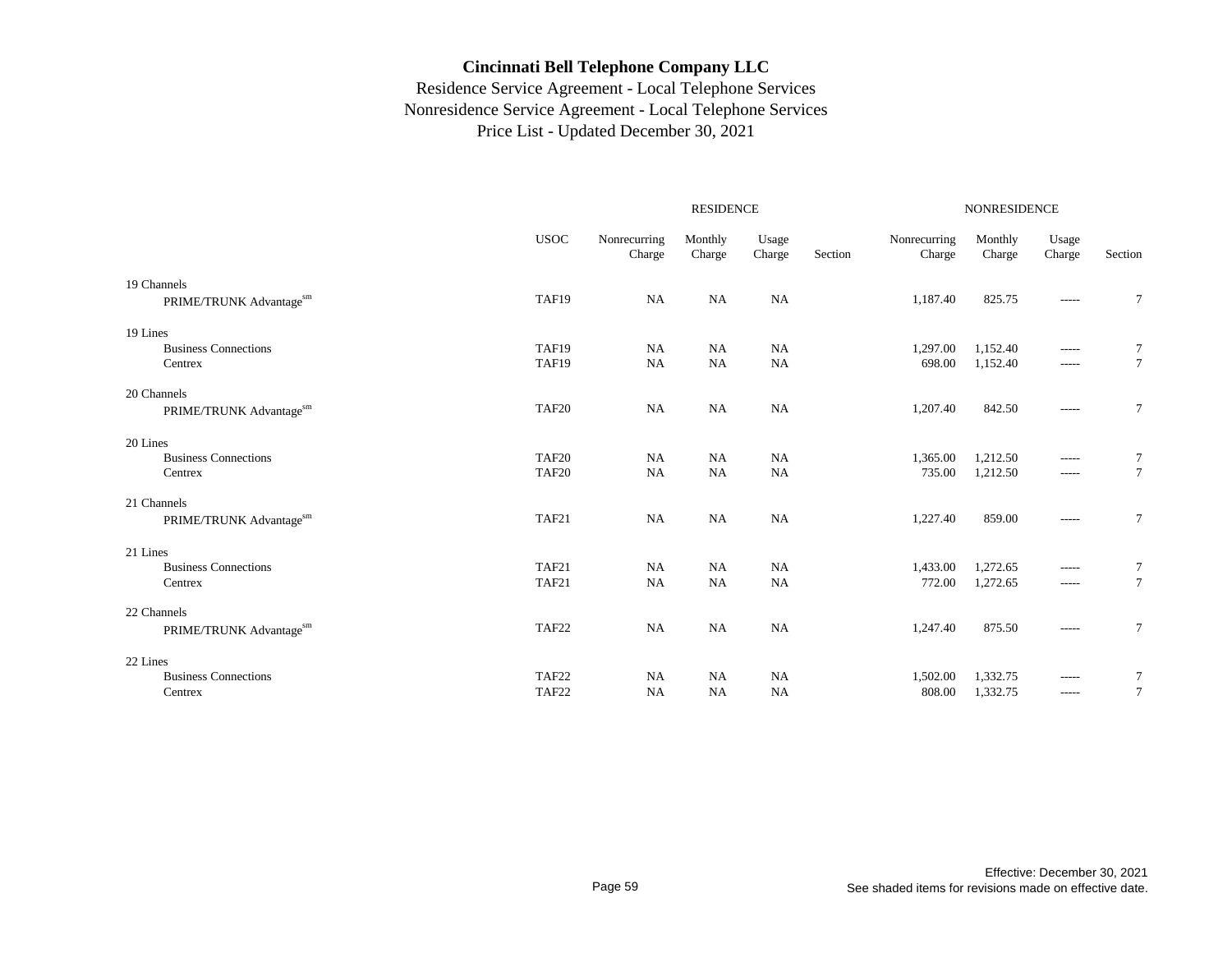|                                                    |                                        |                        | <b>RESIDENCE</b>       |                        |         | <b>NONRESIDENCE</b>    |                      |                            |         |
|----------------------------------------------------|----------------------------------------|------------------------|------------------------|------------------------|---------|------------------------|----------------------|----------------------------|---------|
|                                                    | <b>USOC</b>                            | Nonrecurring<br>Charge | Monthly<br>Charge      | Usage<br>Charge        | Section | Nonrecurring<br>Charge | Monthly<br>Charge    | Usage<br>Charge            | Section |
| 23 Channels<br>PRIME/TRUNK Advantagesm             | TAF <sub>23</sub>                      | NA                     | NA                     | <b>NA</b>              |         | 1,267.40               | 892.00               | $- - - - -$                | 7       |
| 23 Lines<br><b>Business Connections</b><br>Centrex | TAF <sub>23</sub><br>TAF <sub>23</sub> | <b>NA</b><br><b>NA</b> | <b>NA</b><br><b>NA</b> | <b>NA</b><br><b>NA</b> |         | 1,570.00<br>845.00     | 1,392.90<br>1,392.90 | $- - - - -$<br>$- - - - -$ |         |
| 24 Channels<br>PRIME/TRUNK Advantagesm             | TAF <sub>24</sub>                      | <b>NA</b>              | <b>NA</b>              | <b>NA</b>              |         | 1,287.40               | 908.50               | $- - - - -$                |         |
| 24 Lines<br><b>Business Connections</b><br>Centrex | TAF <sub>24</sub><br>TAF <sub>24</sub> | NA<br><b>NA</b>        | <b>NA</b><br><b>NA</b> | NA<br><b>NA</b>        |         | 1,638.00<br>882.00     | 1,453.00<br>1,453.00 | $- - - - -$<br>$- - - - -$ |         |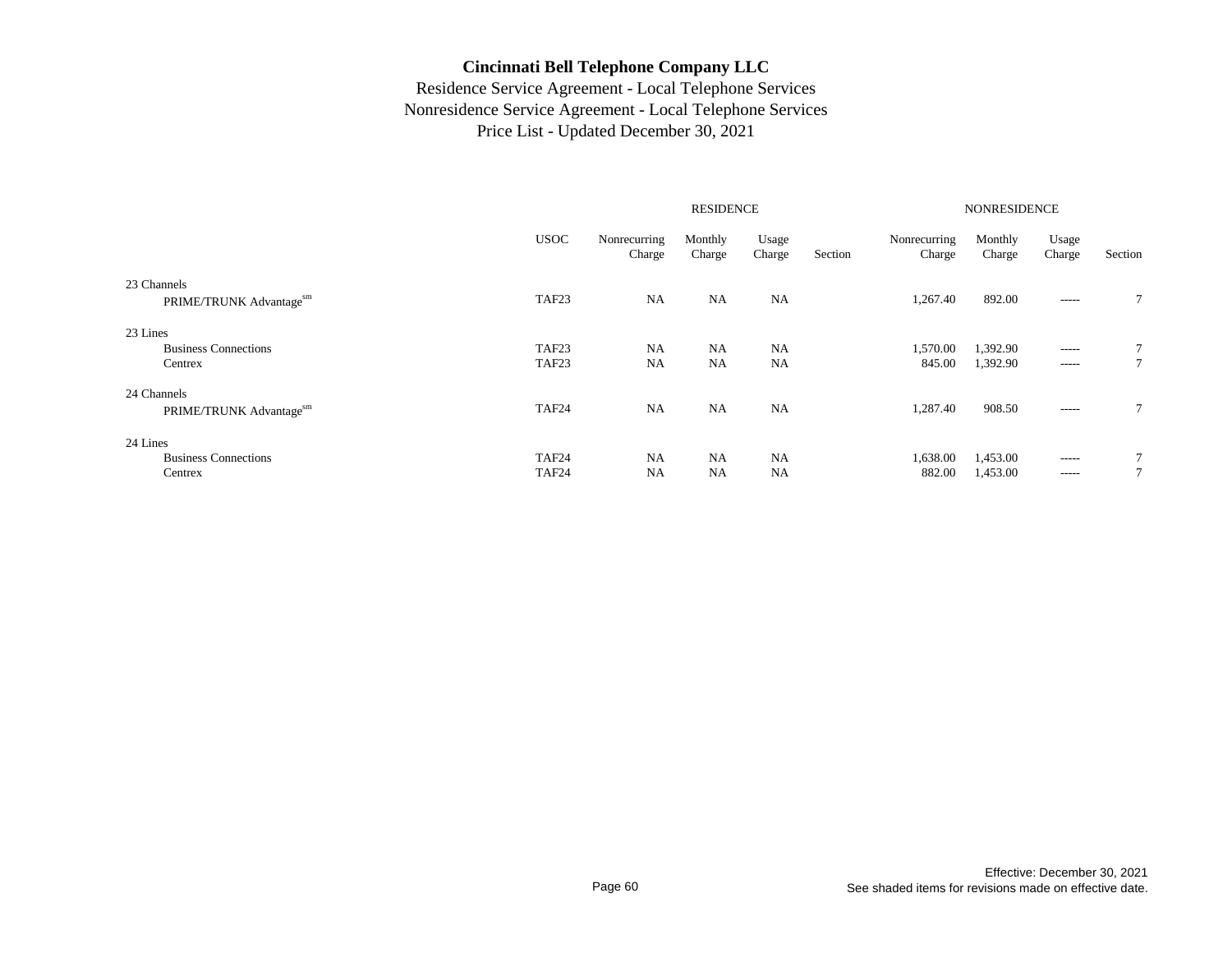|                                                                        |                                     | <b>RESIDENCE</b>       |                   |                 |         |                        | NONRESIDENCE      |                 |                |  |  |
|------------------------------------------------------------------------|-------------------------------------|------------------------|-------------------|-----------------|---------|------------------------|-------------------|-----------------|----------------|--|--|
|                                                                        | <b>USOC</b>                         | Nonrecurring<br>Charge | Monthly<br>Charge | Usage<br>Charge | Section | Nonrecurring<br>Charge | Monthly<br>Charge | Usage<br>Charge | Section        |  |  |
| TRUNK Advantagesm - Integrated TRUNK Advantagesm                       |                                     |                        |                   |                 |         |                        |                   |                 |                |  |  |
| Not available in Bethel and/or Fairfield.                              |                                     |                        |                   |                 |         |                        |                   |                 |                |  |  |
| Digital Trunk Facility - Standard                                      | WZBX4                               | NA                     | <b>NA</b>         | <b>NA</b>       |         | 99.00                  | 1,500.00          | $- - - - -$     | 11             |  |  |
| Digital Trunk Facility - Lite                                          | ZZAGJ                               | NA                     | <b>NA</b>         | <b>NA</b>       |         | 99.00                  | 750.00            | $- - - - -$     | 11             |  |  |
| Digital Trunk Facility - Lite, Educational                             | <b>ZZAGK</b>                        | NA                     | <b>NA</b>         | NA              |         | 99.00                  | 675.00            | $\cdots$        | 11             |  |  |
| Digital Trunk Channels with Flat Rate Service<br>Each Standard Channel | WZBX5,<br>WZBX6,<br>WZBX7           | NA                     | NA                | NA              |         | 20.00                  | $0.00\,$          | $\cdots$        | 11             |  |  |
| Each Two-Way/DID Channel                                               | WZBX8                               | NA                     | <b>NA</b>         | NA              |         | 20.00                  | 0.00              | -----           | 11             |  |  |
| Each DID Channel                                                       | WZBX9                               | NA                     | <b>NA</b>         | <b>NA</b>       |         | 20.00                  | 0.00              | -----           | 11             |  |  |
| Digital Trunk Channels with Measured Service                           |                                     |                        |                   |                 |         |                        |                   |                 |                |  |  |
| Each Standard Channel                                                  | WZBY1,<br>WZBY2,<br>WZBY3,<br>WZBY4 | NA                     | NA                | NA              |         | 20.00                  | 0.00              | See Note        | 11             |  |  |
| Each Two-Way/DID Channel                                               | WZBY5                               | NA                     | <b>NA</b>         | NA              |         | 20.00                  | 0.00              | See Note        | 11             |  |  |
| Each DID Channel                                                       | WZBY6                               | NA                     | <b>NA</b>         | NA              |         | 20.00                  | 0.00              | See Note        | 11             |  |  |
| Minute of Local Use, Each                                              |                                     |                        | <b>NA</b>         | <b>NA</b>       |         | -----                  | -----             | 0.04            | $\overline{4}$ |  |  |
| Note: This per minute usage rate applies to all local calls.           |                                     |                        |                   |                 |         |                        |                   |                 |                |  |  |
| DID Number Blocks, Each Group of 20 DID Numbers                        | $\operatorname{NEF}$                | <b>NA</b>              | NA                | NA              |         | 207.40                 | 4.15              | $- - - - -$     | 11             |  |  |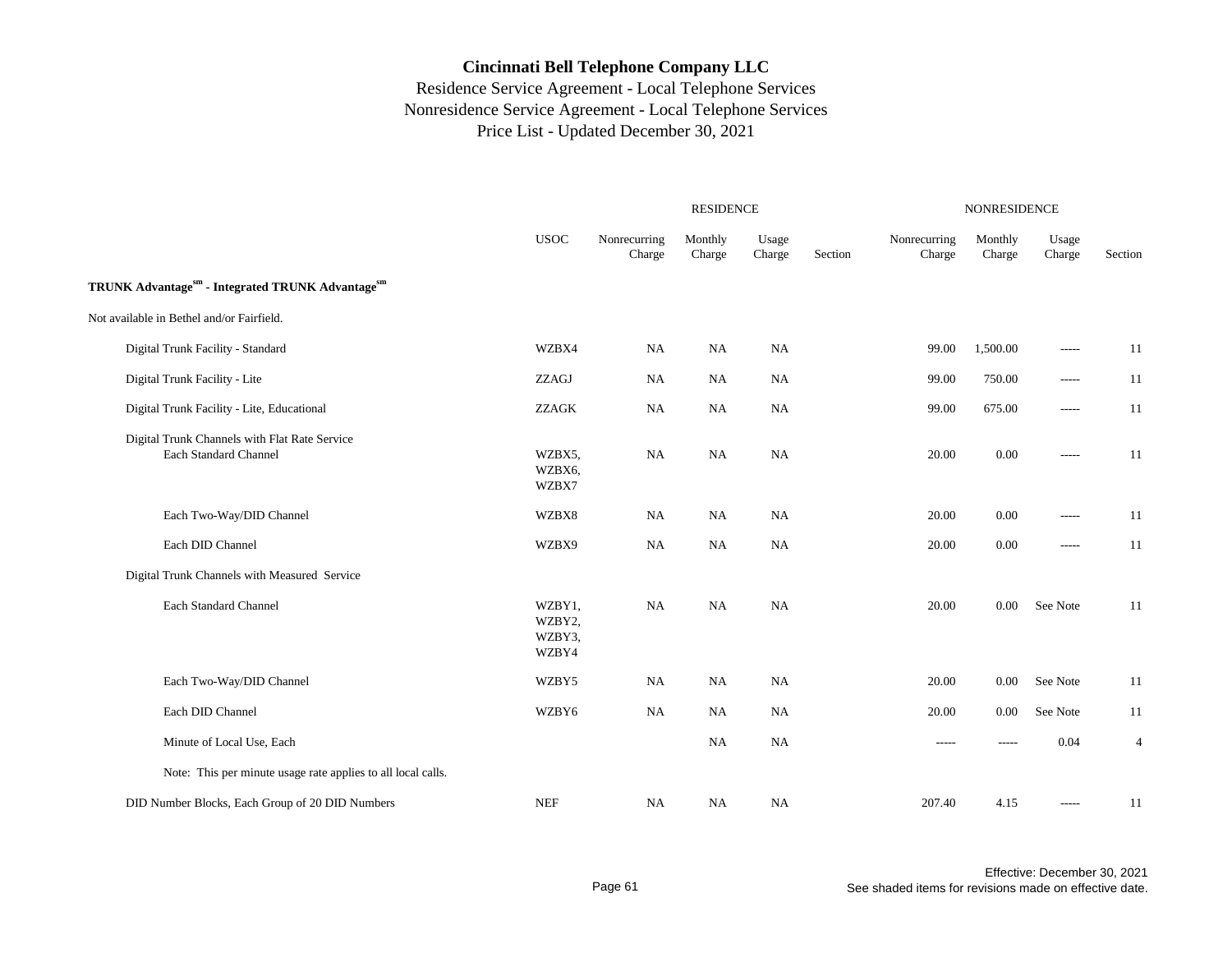|                                  |             | <b>RESIDENCE</b>       |                                                                                                                           |                 |         | <b>NONRESIDENCE</b>                                                                                                                       |                   |                 |         |  |
|----------------------------------|-------------|------------------------|---------------------------------------------------------------------------------------------------------------------------|-----------------|---------|-------------------------------------------------------------------------------------------------------------------------------------------|-------------------|-----------------|---------|--|
|                                  | <b>USOC</b> | Nonrecurring<br>Charge | Monthly<br>Charge                                                                                                         | Usage<br>Charge | Section | Nonrecurring<br>Charge                                                                                                                    | Monthly<br>Charge | Usage<br>Charge | Section |  |
|                                  |             |                        |                                                                                                                           |                 |         | Note: If multiple DID Number Blocks are purchased<br>at the same time, the Nonrecurring Charge applies<br>only to the first Number Block. |                   |                 |         |  |
| Additional Channels, per Channel |             |                        |                                                                                                                           |                 |         |                                                                                                                                           |                   |                 |         |  |
| Flat Rate Service, Each          | WZBY7       | <b>NA</b>              | <b>NA</b>                                                                                                                 | NA              |         | 20.00                                                                                                                                     | 0.00              | -----           | 11      |  |
| Measured Service, Each           | WZBY8       | <b>NA</b>              | <b>NA</b>                                                                                                                 | NA              |         | 20.00                                                                                                                                     | 0.00              | 0.04            | 11      |  |
|                                  |             |                        | Note: Measured service usage charges apply the<br>same as described for B-Channel Bearer Trunks with<br>Measured Service. |                 |         |                                                                                                                                           |                   |                 |         |  |
| Digital Data Service             | WZBY9       | NA                     | <b>NA</b>                                                                                                                 | NA              |         | 20.00                                                                                                                                     | 0.00              | $\cdots$        | 11      |  |
| Voice Grade 2-wire               | WZBZ1       | NA                     | <b>NA</b>                                                                                                                 | <b>NA</b>       |         | 20.00                                                                                                                                     | 0.00              | $\cdots$        | 11      |  |
| Voice Grade 4-wire               | WZBZ2       | NA                     | <b>NA</b>                                                                                                                 | NA              |         | 20.00                                                                                                                                     | 0.00              | $\cdots$        | 11      |  |
| <b>Optional Feature</b>          |             |                        |                                                                                                                           |                 |         |                                                                                                                                           |                   |                 |         |  |
| <b>Channel Transfer Service</b>  | WZEF1       | NA                     | <b>NA</b>                                                                                                                 | NA              |         | 100.00                                                                                                                                    | 115.00            | -----           | 11      |  |
| <b>Expedite Fee</b>              | WZER8       | NA                     | <b>NA</b>                                                                                                                 | <b>NA</b>       |         | 700.00                                                                                                                                    | $- - - - -$       | -----           | 10      |  |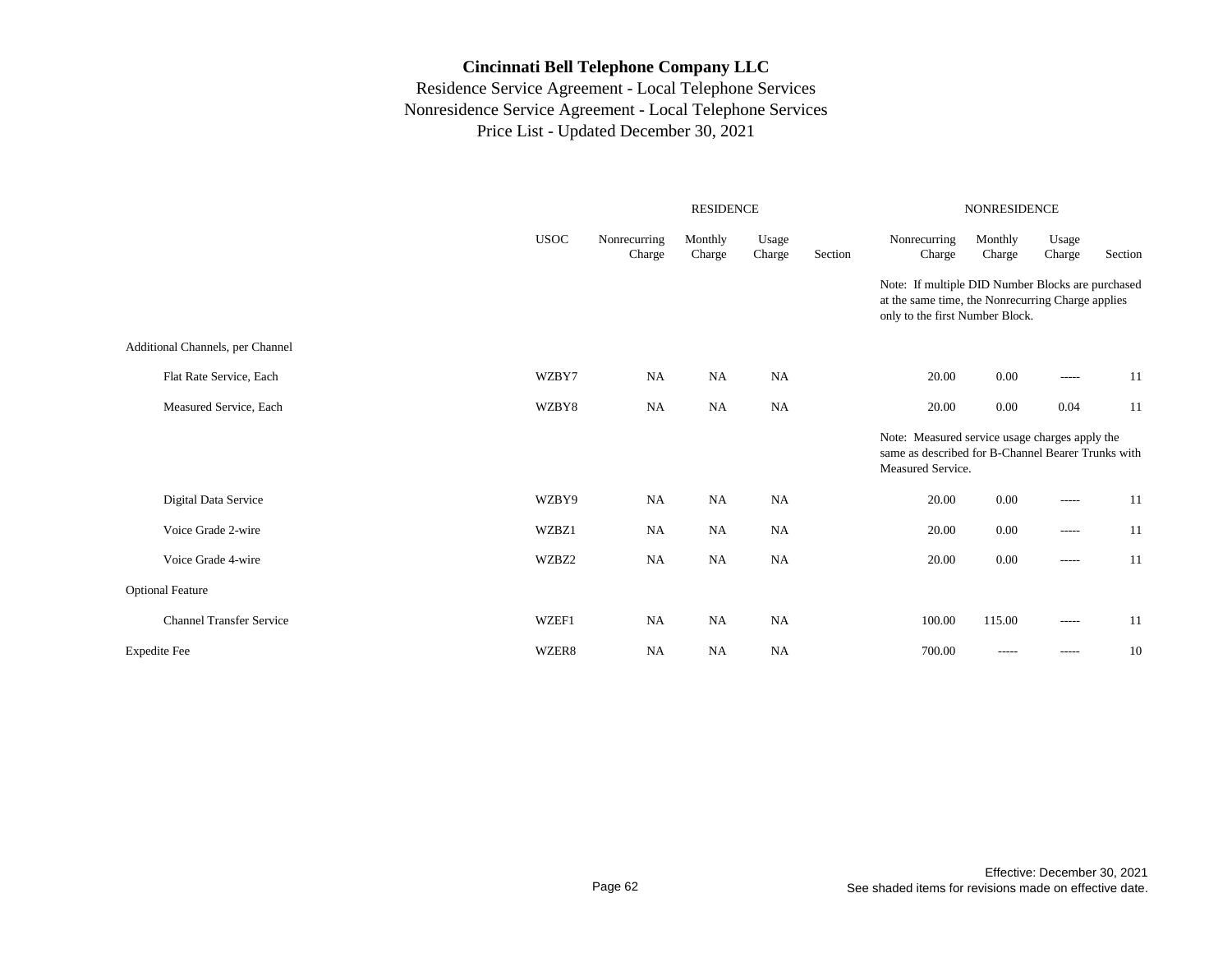## Residence Service Agreement - Local Telephone Services Nonresidence Service Agreement - Local Telephone Services Price List - Updated December 30, 2021

|                                               |                                                  | <b>RESIDENCE</b>       |                   |                 |         | <b>NONRESIDENCE</b>    |                   |                 |                |
|-----------------------------------------------|--------------------------------------------------|------------------------|-------------------|-----------------|---------|------------------------|-------------------|-----------------|----------------|
|                                               | <b>USOC</b>                                      | Nonrecurring<br>Charge | Monthly<br>Charge | Usage<br>Charge | Section | Nonrecurring<br>Charge | Monthly<br>Charge | Usage<br>Charge | Section        |
| TRUNK Advantagesm - Standard Service          |                                                  |                        |                   |                 |         |                        |                   |                 |                |
| Not available in Bethel and/or Fairfield.     |                                                  |                        |                   |                 |         |                        |                   |                 |                |
| Digital Trunk Facility - Standard             | D7W                                              | NA                     | NA                | <b>NA</b>       |         | 99.00                  | 534.50            | $- - - - -$     | 11             |
| Digital Trunk Channels with Flat Rate Service |                                                  |                        |                   |                 |         |                        |                   |                 |                |
| Each Standard Channel                         | T2P0X,<br>T <sub>2</sub> PCX                     | NA                     | <b>NA</b>         | <b>NA</b>       |         | 20.00                  | 58.50             | $\cdots$        | 11             |
| Each Two-Way/DID Channel                      | TF7CX                                            | <b>NA</b>              | <b>NA</b>         | <b>NA</b>       |         | 20.00                  | 78.00             | $\cdots$        | 11             |
| Each DID Channel                              | <b>TZR</b>                                       | <b>NA</b>              | <b>NA</b>         | NA              |         | 20.00                  | 82.50             | $\cdots$        | 11             |
| Digital Trunk Channels with Measured Service  |                                                  |                        |                   |                 |         |                        |                   |                 |                |
| <b>Each Standard Channel</b>                  | T2M0X,<br>T2MCX,<br>T2A0X,<br>T <sub>2</sub> ACX | NA                     | <b>NA</b>         | <b>NA</b>       |         | 20.00                  | 21.00             | See Note        | 11             |
| Each Two-Way/DID Channel                      | <b>TD0CX</b>                                     | <b>NA</b>              | <b>NA</b>         | NA              |         | 20.00                  | 47.50             | See Note        | 11             |
| Each DID Channel                              | <b>TZR</b>                                       | <b>NA</b>              | <b>NA</b>         | <b>NA</b>       |         | 20.00                  | 82.50             | See Note        | 11             |
| Minute of Local Use, Each                     |                                                  |                        | <b>NA</b>         | <b>NA</b>       |         | $- - - - -$            | -----             | 0.04            | $\overline{4}$ |

Note: This per minute usage rate applies to all local calls.